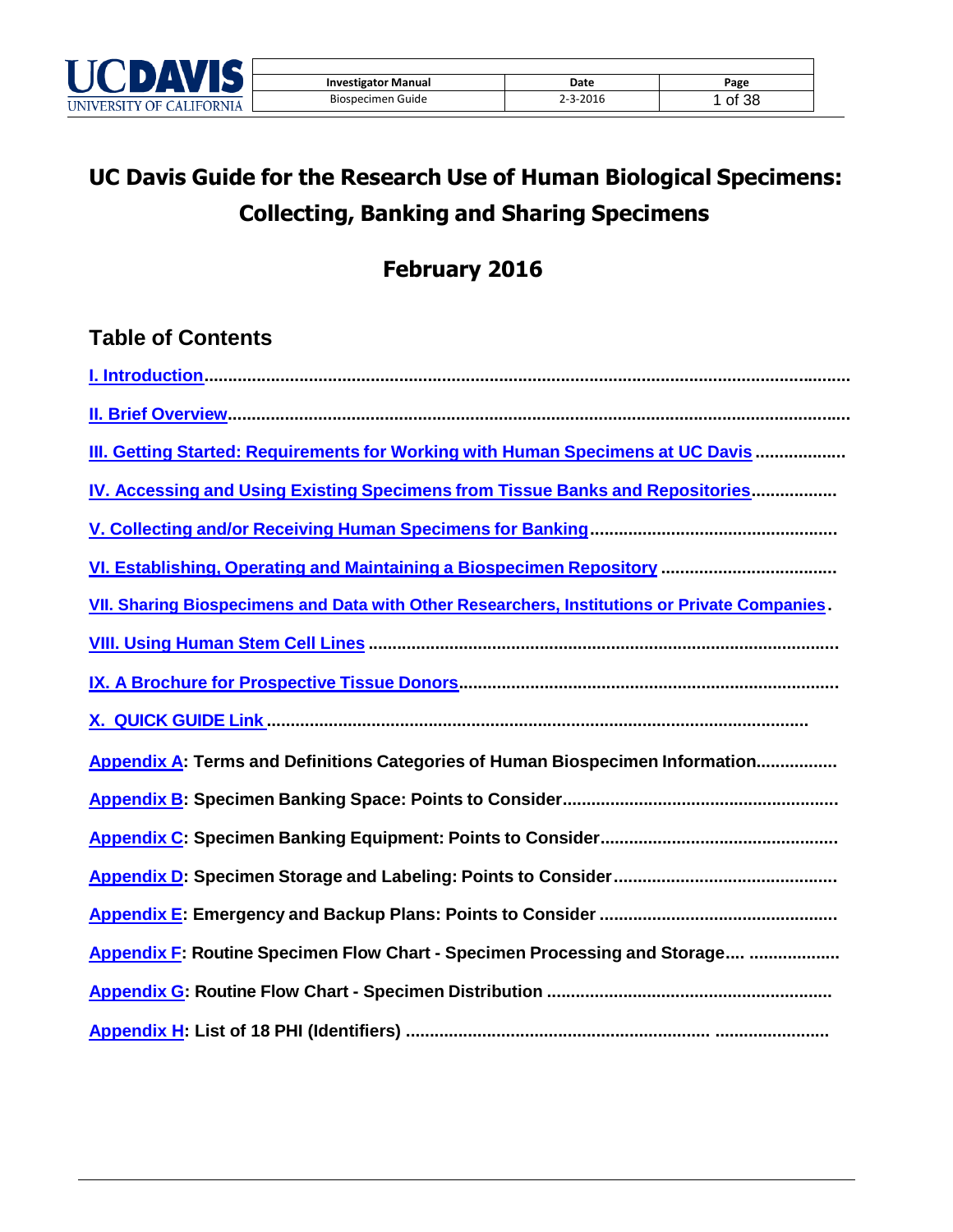

| <b>Investigator Manual</b> | Date     | Page    |
|----------------------------|----------|---------|
| Biospecimen Guide          | 2-3-2016 | 2 of 38 |

### <span id="page-1-0"></span>**I. Introduction**

**Who will use this Guide?** This guidance is designed to support investigators and their staff who wish to use human biological specimens in their research, and/or those researchers who intend to establish or manage specimen banks and repositories for human specimens to be used by others for research. This Guide does not address topics related to the University's Body Donation Program [\(www.ucdmc.ucdavis.edu/bodydonation\)](http://www.ucdmc.ucdavis.edu/bodydonation/), tissue banking for transplantation purposes [\(www.ucdmc.ucdavis.edu/transplant\)](http://www.ucdmc.ucdavis.edu/transplant) through the UC Davis Transplant Center, or UC Davis Stem Cell research [\(www.ucdmc.ucdavis.edu/stemcellresearch\)](http://www.ucdmc.ucdavis.edu/stemcellresearch). Please use their respective websites for further information and procedures concerning these programs.

Specific topics covered in this Guide include:

- Accessing and using existing specimens residing in tissue banks and repositories
- Collecting biospecimens from human subjects for your own research use, or collecting to establish a specimen bank
- Sharing biospecimens with other researchers, institutions, or companies

*What are the goals of this Guide?* This Guide aims to provide practical information in a user-friendly format allowing researchers and staff to navigate University policies and approval procedures so that research projects can move forward. The Guide:

- Links to information about the IRB submission and review process at: <http://research.ucdavis.edu/policiescompliance/irb-admin/irbnet/>
- Provides practical information regarding important federal, state and local regulations, and when appropriate, lends real-world interpretation to important regulations governing the use of human biological specimens
- Provides links to more detailed information within the UC Davis system and elsewhere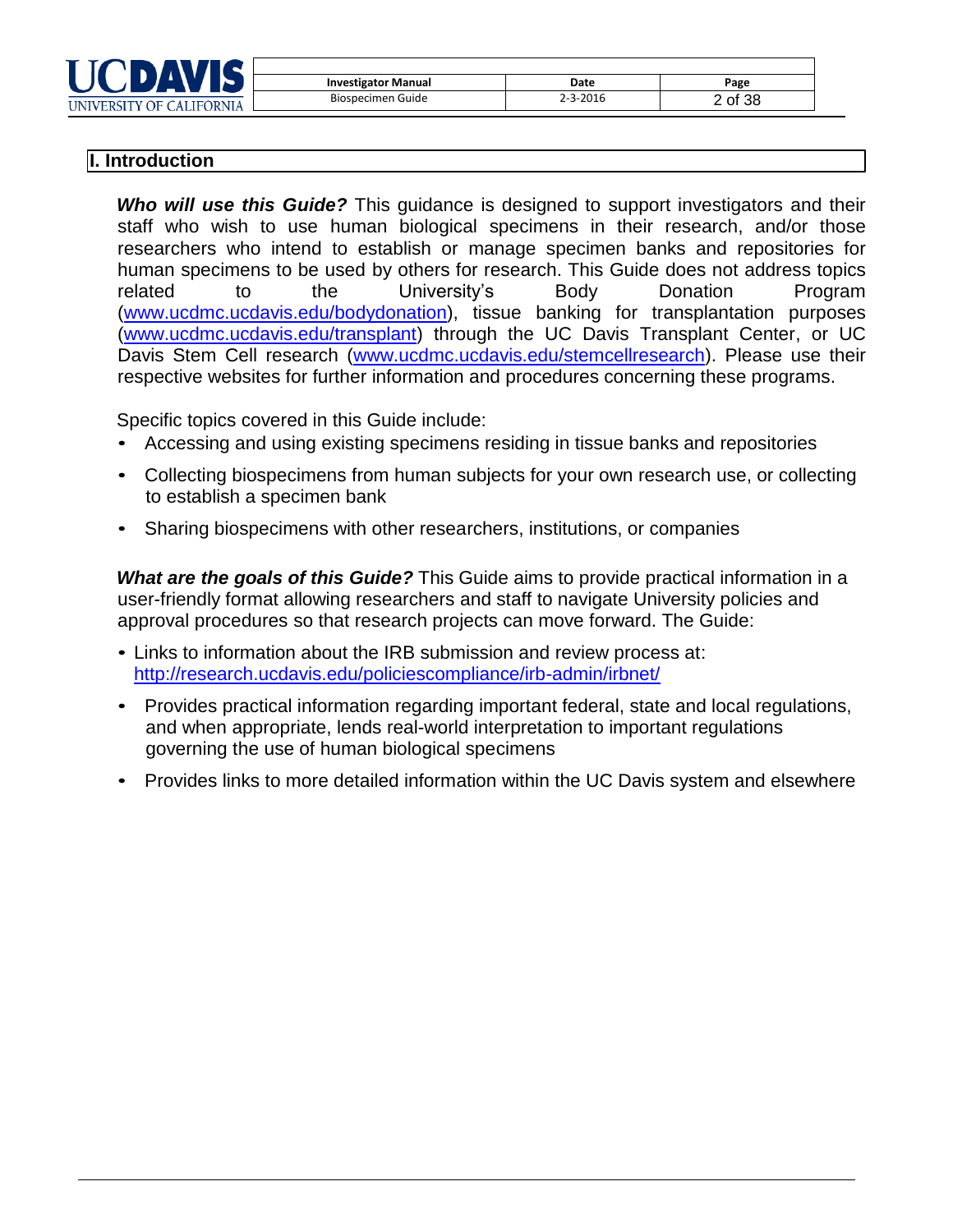

| <b>Investigator Manual</b> | Date     | Page    |
|----------------------------|----------|---------|
| Biospecimen Guide          | 2-3-2016 | ? of 38 |

#### <span id="page-2-0"></span>**II. Brief Overview**

*Section Summary: This section contains basic introductory information about human biospecimens, institutional oversight and the protection of private information.*

- Types of Human Biological Specimens
- Formats for Collecting and Storing Biospecimens
- Tissue Banks and Repositories
- Information Management
- Protection of Private Health Information
- Institutional Oversight of Research Involving Human Biospecimens
- Categories of Human Specimen Information: Terms and Definitions

*Types of Human Biological Specimens:* Most human biological specimens come from tissue collected for diagnostic or therapeutic procedures, but other sources can include autopsies, volunteer donors, or materials collected and shared by other researchers.

• The term "biospecimen" is used widely and encompasses a full range of human specimen types including:

Sub-cellular components such as DNA or RNA Cells or tissues from any part of the human body Organs such as liver, bladder, kidney, heart, placenta, etc. Gametes (ova and sperm) Embryos and fetal tissues Breast milk Exhaled air Bodily products such as teeth, hair, nail clippings, sweat, urine, feces Blood and blood fractions: plasma, serum, buffy coat, red blood cells Saliva and buccal cells

• Exceptions: Organisms, such as bacteria and viruses, isolated from human specimens are not human biological specimens.

*Formats for Collecting and Storing Biospecimens: Depending on the type of* specimen, researchers are usually given aliquots or sections of a specimen in a collection and not the entire specimen. The various formats for collecting and storing biospecimens include:

> Frozen Formalin-fixed, paraffin-embedded (FFPE) tissues Fresh (rapid distribution) Histological slides Aspirates, body fluids, swabs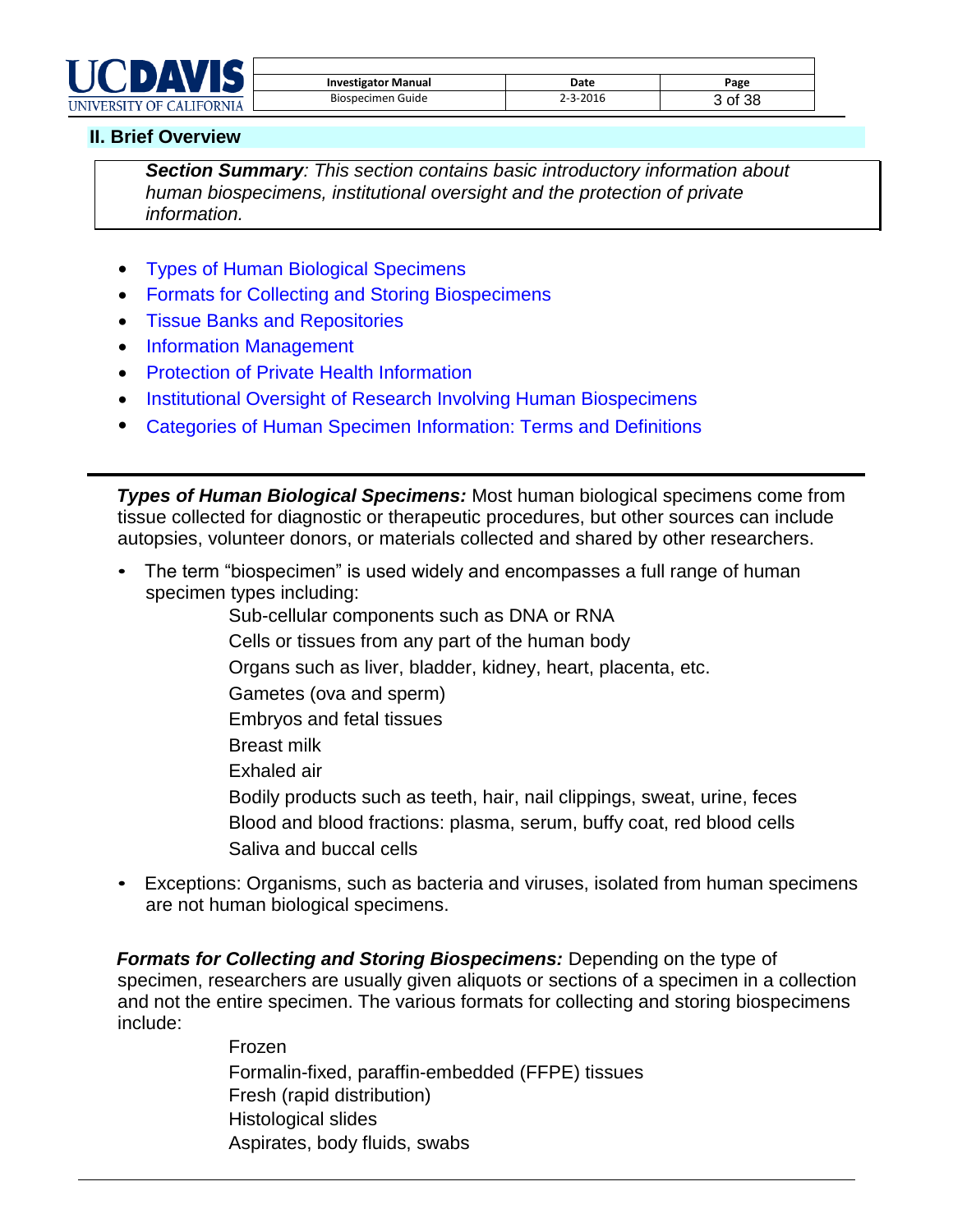

| <b>Investigator Manual</b> | Date     | Page    |
|----------------------------|----------|---------|
| Biospecimen Guide          | 2-3-2016 | 4 of 38 |

Extracted DNA and RNA

*Tissue Banks and Repositories:* Various terms are used to designate the storage sites for human biological collections. An extensive but not all inclusive list of Tissue Banks and Repositories by location can be found at [http://specimencentral.com/biobank](http://specimencentral.com/biobank-directory)[directory.](http://specimencentral.com/biobank-directory) The most common terms are defined below.

• **Repository** is a term usually applied to large formal collections of specimens and/or data. Examples include:

> The [DoD DNA Specimen Repository for Remains Identification](http://www.afmes.mil/index.cfm?pageid=doddr.afrssir.overview) (*Example of Stored Collections*) <http://www.afmes.mil/index.cfm?pageid=doddr.afrssir.overview>

The [Cooperative](http://www.chtn.nci.nih.gov/) Human Tissue Network (Example of Prospective Collections) [www.chtn.nci.nih.gov](http://www.chtn.nci.nih.gov/)

• **Tissue bank** generally refers to smaller collections of specimens, which may be specific to an institution, disease, or even to specimens in an individual researcher's freezer. Some examples at UC Davis include:

> **The MIND Institute-Markers of Autism Risk in Babies (**[MARBLES Study](http://www.ucdmc.ucdavis.edu/mindinstitute/research/marbles/index.html)**)** MARBLES is a longitudinal study for pregnant women who have a biological child with autism spectrum disorder. The MARBLES study investigates possible pre-natal and post-partum biological and environmental exposures and risk factors that may contribute to the development of autism.

UC Davis Comprehensive Cancer Center [Biorepository \(CCB\)](http://www.ucdmc.ucdavis.edu/cancer/research/sharedresources/specimen.html)

The CCB maintains a centralized tissue bank for specimens collected from a variety of Cancer Center organ site programs (e.g. breast, prostate, lung, colon) and research efforts.

**IMPORTANT NOTE:** "Tissue banking" also refers to tissues, cells and organs collected and processed for transplantation. Tissue banks engaged in transplantation services are subject to FDA oversight under Section 361 of the Public Health Service and 21 CFR Part 1270. [The American](http://www.aatb.org/) [Association](http://www.aatb.org/) of Tissue Banks is an excellent source of information regarding the regulatory standards, certification, and accreditation of tissue banks that provide materials for transplantation.

• **Banks with Extracted DNA and/or RNA** refer to facilities that store extracted nucleic acids. These banks can isolate and store DNA for approved studies in a monitored environment ensuring sample quality and data security.

*Information Management:* Regardless of specimen bank size, an inventory database is needed to track specimens and any associated data. Information is usually managed by a group of specific data fields, such as Specimen code/ID number, Specimen storage unit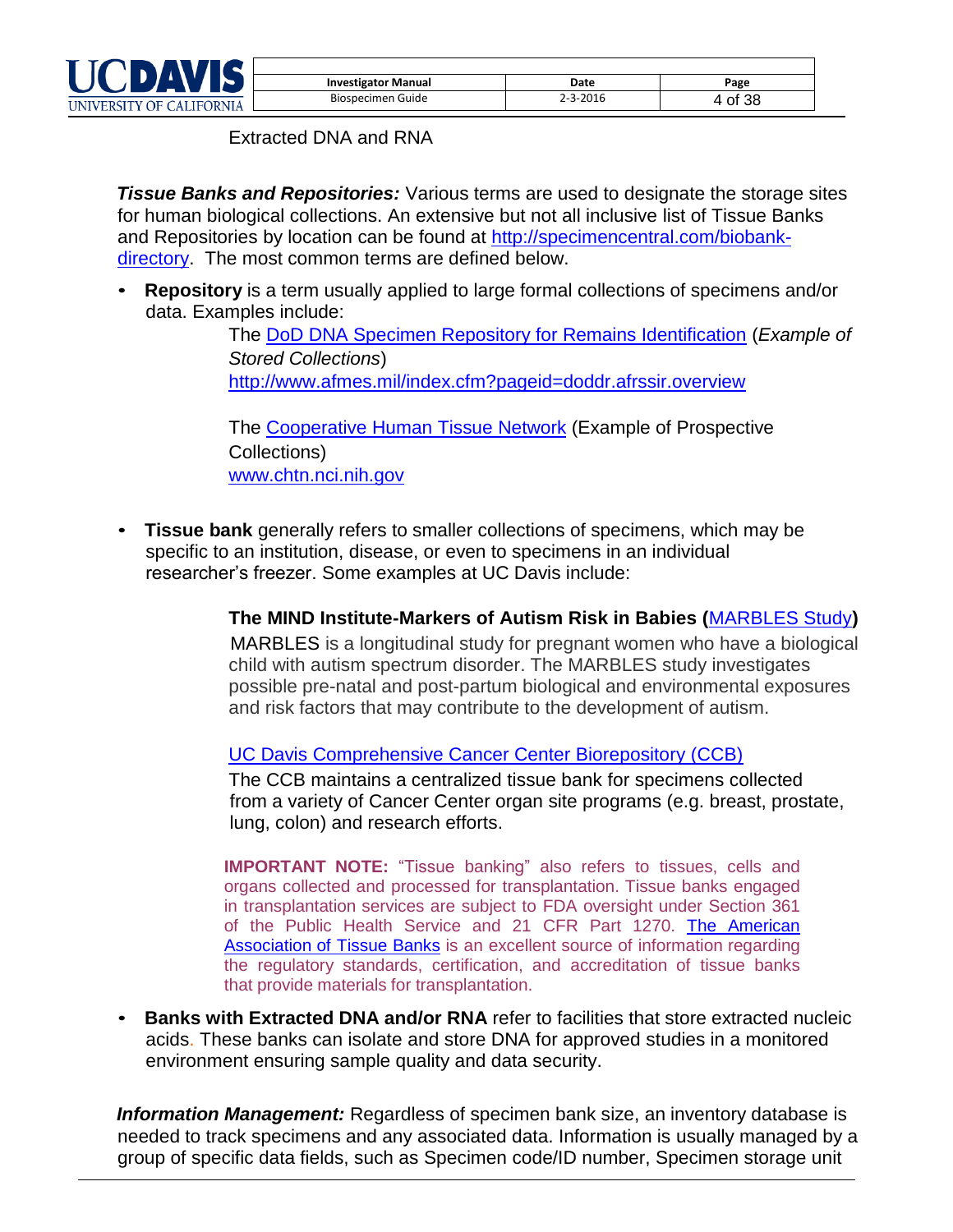|  | UNIVERSITY OF CALIFORNIA |  |  |  |
|--|--------------------------|--|--|--|

| <b>Investigator Manual</b> | Date     | Page    |
|----------------------------|----------|---------|
| Biospecimen Guide          | 2-3-2016 | 5 of 38 |

location, Specimen type, condition and amount and Diagnosis, Demographics, Histopathology, Patient treatment/outcome, and Verification of informed consent.

- Typically, data fields are organized to facilitate sample storage and retrieval as well as to support efficient management of specimen-related data. Information management systems can range from a single spreadsheet to numerous, highly sophisticated enterprise-wide integrated informatics systems.
- The amount and type of data can vary widely among repositories and banks depending upon the mission and function of the organization.
- Information management and data security are discussed more fully in the section "Establishing, Operating and Maintaining a Biospecimen Repository".

**Protection of Private Health Information:** There are restrictions for accessing and using the personal identifying data that may be associated with human biospecimens.

- Researchers who manage human specimen data, and other investigators who have access to it, are legally and ethically obligated to protect data that is considered private [information.](http://www.research.ucsf.edu/chr/HIPAA/chrHIPAAphi.asp) [\(http://www.hhs.gov/ocr/privacy/hipaa/understanding/training/udmn.pdf\)](http://www.hhs.gov/ocr/privacy/hipaa/understanding/training/udmn.pdf)
- Researchers who obtain specimens from tissue banks and repositories often receive samples with a "limited data set." This is to protect the identity of the subject/patient without compromising the goals of conducting meaningful research. A limited data set must have all the direct identifiers removed, and may include but are not limited to some of the following information:

Admission, discharge, and service dates;

Year of birth, and if applicable, death;

Age (including age 90 or over); and five-digit zip code or any other geographical subdivisions, such as state, county, city, precinct and their equivalent geocodes (except street address)

Treatment response and outcome data

Family history information (i.e. cancer risk, gene mutation, etc.)

*Institutional Oversight of Research Involving Human Biospecimens:* Specimen collection from subjects, use, and banking of human specimens for research may require approval by one or more of various regulatory committees at UC Davis. Some of these regulatory committees are:

Institutional Biosafety Committee (IBC) Conflict of Interest Committee (COIC) Cancer Center Scientific Review Committee (CCSRC) Radiation Use Committee (RUC) Stem Cell Research Oversight Committee (SCROC)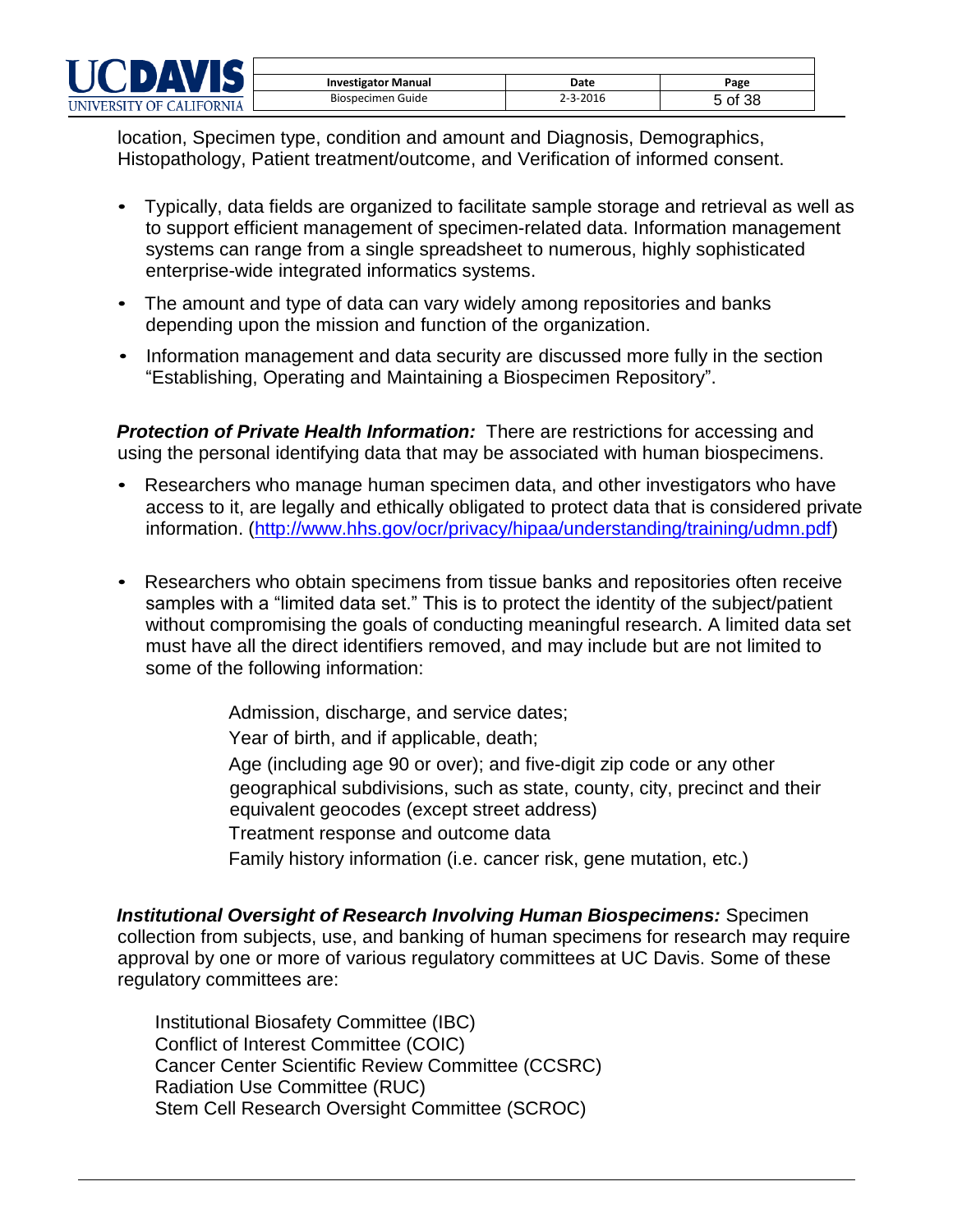

| <b>Investigator Manual</b> | Date     | Page    |
|----------------------------|----------|---------|
| Biospecimen Guide          | 2-3-2016 | 6 of 38 |

More information about the approval processes can be found at the UC Davis IRB website: <http://research.ucdavis.edu/policiescompliance/irb-admin/>

There are four Institutional Review Boards (IRBs) at UC Davis: Biomedical Committee A, Biomedical Committee B, Social and Behavioral Committee C, and Fast Track Committee D. For additional information, including the schedule of meeting dates, please visit <http://research.ucdavis.edu/policiescompliance/irb-admin/researchers/meetings/>

*Categories of Human Specimen Information: Terms and Definitions:* For regulatory purposes, human specimens are categorized based on the level of identifiers associated with them. Appendix A shows the designated categories which determine the level of IRB oversight.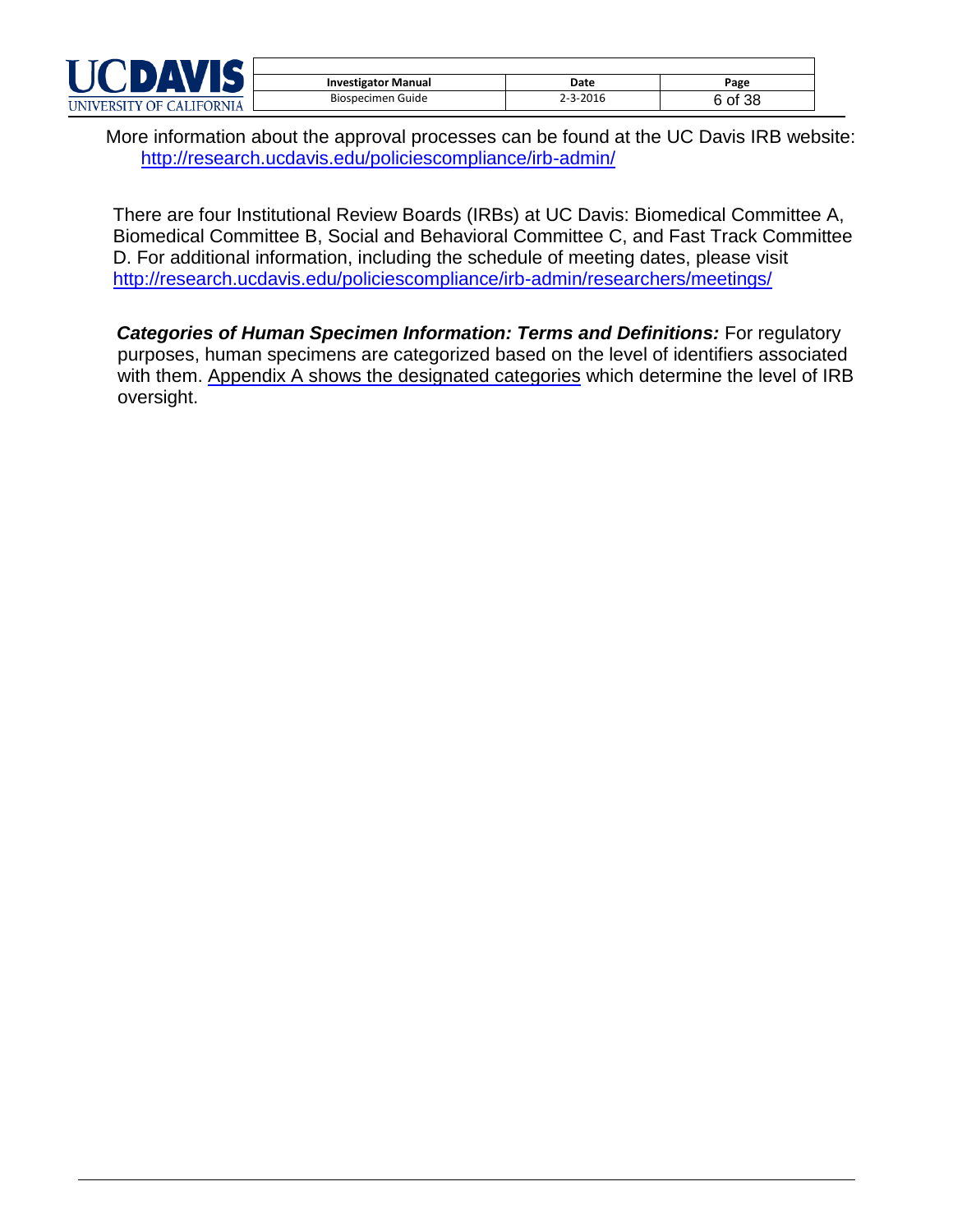

### <span id="page-6-0"></span>**III. Getting Started: Requirements for Working with Human Specimens at UC Davis**

*Section Summary: This section contains information about the approvals required before investigators can begin working with human biospecimens.*

What approvals do I need to work with human biospecimens?

- The **Institutional Biosafety Committee (IBC)**
- The UC Davis Human Research Committee [Institutional Review Board \(IRB\)](http://research.ucdavis.edu/policiescompliance/irb-admin/)
- Cancer Center Scientific Review Committee (CCSRC)
- Radiation Use Committee (RUC)
- Institutional Animal Care and Use Committee (IACUC)
- Conflict of Interest Committee (COIC)

*What approvals do I need to work with human biospecimens?* Approvals are needed from several departments and oversight committees before receiving and/or working with human biospecimens.

• Approval from the **[Institutional Biosafety Committee \(IBC\)](http://safetyservices.ucdavis.edu/ps/bis/ibc/ibc)** in the form of a [Biological Use Authorization](http://www.research.ucsf.edu/Forms/form3520.pdf) (BUA) number is required to work with humanderived specimens (e.g., tissue, fluids, etc). A BUA is a prerequisite for approval by the Committee on Human Research (IRB) described below. Assistance with submitting and obtaining a BUA approval can be found at the [BUA website.](http://safetyservices.ucdavis.edu/ps/bis/f_p/bua)

If you have questions or need additional guidance, please contact EH&S-Biosafety at [biosafety@ucdavis.edu](mailto:biosafety@ucdavis.edu) for assistance.

#### **All staff must be trained annually in handling blood-borne pathogens.**

What is a BUA?

A BUA is a document describing a Principal Investigator's (PI's) research at UC Davis. When approved by the IBC, it provides authorization for conduct of that research.

Who must apply for a BUA?

If the research involves recombinant DNA materials or technology, infectious agents, toxins, transgenic animals, human gene transfer, humans, sheep or Old World primates or their source materials, a BUA must be approved by the IBC before beginning laboratory research. Please see the UC Davis [BIO Guide](http://safetyservices.ucdavis.edu/ps/bis/f_p/bua/BIOGuideforPIsv1.1UCDavis.docx/view) for more information. The BIO Guide and [BUA forms](http://safetyservices.ucdavis.edu/ps/bis/f_p/bua/BIOGuideforPIsv1.1UCDavis.docx/view) are available on the [IBC website.](http://safetyservices.ucdavis.edu/ps/bis/ibc/ibc)

#### Can I Modify an Existing BUA?

Yes but approval of changes to existing BUAs must be requested on the IBC website. Before you modify any research, you must have the modification approved.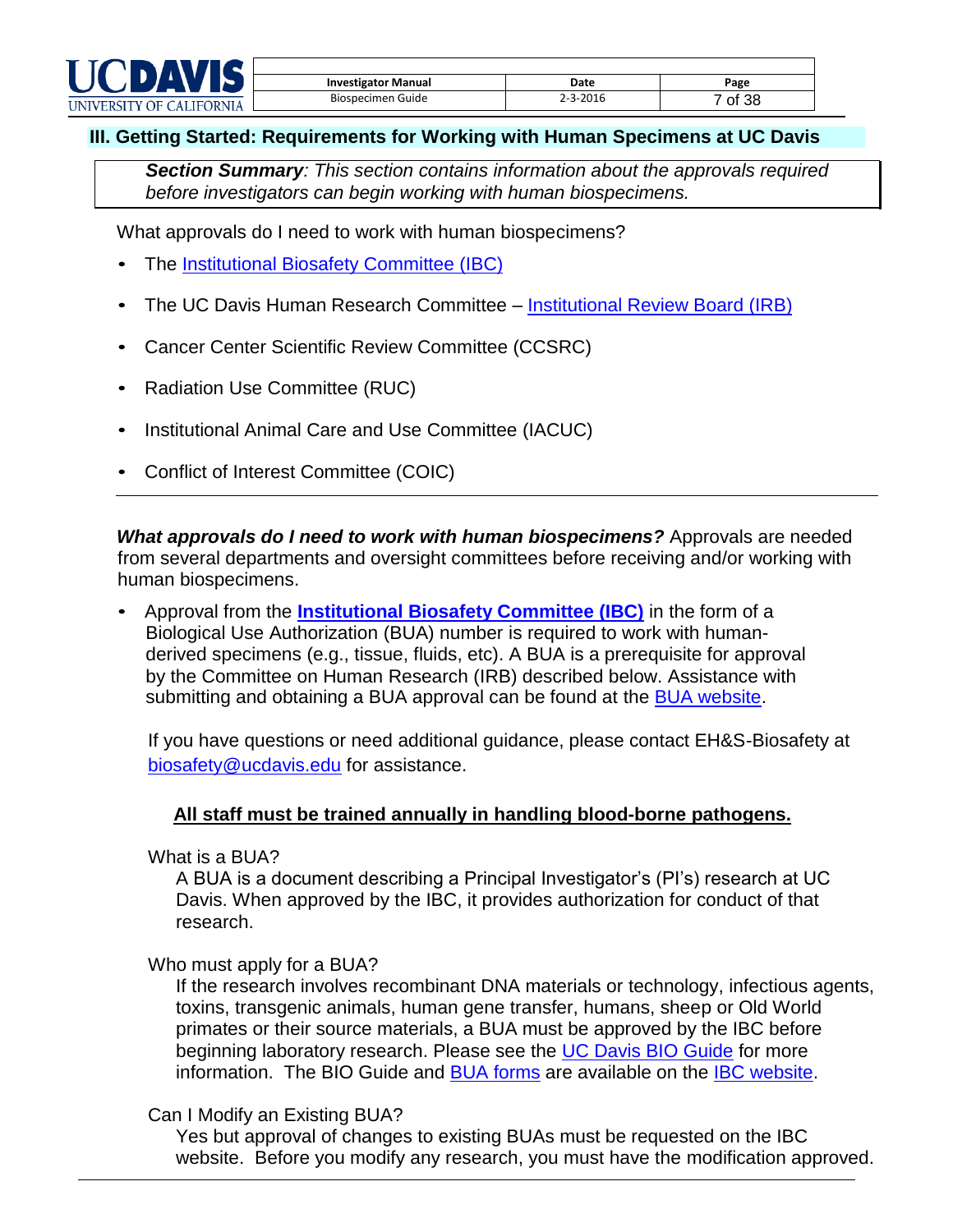| NIVERSITY OF CALIFORNIA |  |  |
|-------------------------|--|--|

| <b>Investigator Manual</b> | Date     | Page    |
|----------------------------|----------|---------|
| Biospecimen Guide          | 2-3-2016 | 8 of 38 |

• The [UC Davis Human Subjects Committee](http://research.ucdavis.edu/policiescompliance/irb-admin/) is the federally mandated Institutional Review Board (IRB) at UC Davis and is part of the [Human Research Protection](http://research.ucdavis.edu/wp-content/uploads/HRP-101-HUMAN-RESEARCH-PROTECTION-PROGRAM-PLAN.pdf)  [Program](http://research.ucdavis.edu/wp-content/uploads/HRP-101-HUMAN-RESEARCH-PROTECTION-PROGRAM-PLAN.pdf) in the Office of Research. The UC Davis IRB Committees fall under a Federalwide Assurance (FWA00004557) with the Department of Health and Human Services/Office of Human Research Protections (DHHS/OHRP).

UC Davis has adopted a **Human Research Protection Program Plan** that outlines its responsibility to the UC Davis research community.

All IRB approved protocols must be conducted in accordance with requirements in the UC Davis [Investigator Manual.](http://research.ucdavis.edu/wp-content/uploads/HRP-103-INVESTIGATOR-MANUAL.pdf) It is a document designed to guide researchers through policies and procedures related to the conduct of human research that are specific to UC Davis.

IRB approval is required for all projects involving any material covered under the human subject definition [45 CFR Part 46.102(f)].

"*Human subject* means a living individual about whom an investigator (whether professional or student) conducting research obtains

(1) Data through intervention or interaction with the individual, or

- (2) Identifiable private information." [45 CFR Part 46.102(f)]
- The IRB, not the investigator, determines whether specimen research involves "human subjects."
- The level of IRB review and approval depends on the level of risk the study poses to subjects.
	- Studies that use existing specimens that are stripped of identifiers (unlinked or de-identified) pose less than a minimal risk and, generally, require less IRB oversight.
	- Study procedures that pose greater than minimal risk to subjects collection of private information and/or collection of specimens by more invasive means than a blood draw - require greater IRB oversight.
		- IRB requirements are detailed in the UC Davis [IRB guidelines.](http://research.ucdavis.edu/policiescompliance/irb-admin/)
- Cancer Center Scientific Review Committee (CCSRC) The CCSRC is charged with the review and monitoring of protocols involving cancer patients and/or their data. The Committee provides a centralized mechanism for prospective evaluation of scientific merit, resource allocation, and clinical cancer research monitoring. The application requires that Principal Investigators contact the Cancer Center Scientific Review Committee for the review and approval of their research study, prior to submission of the protocol for IRB review and approval.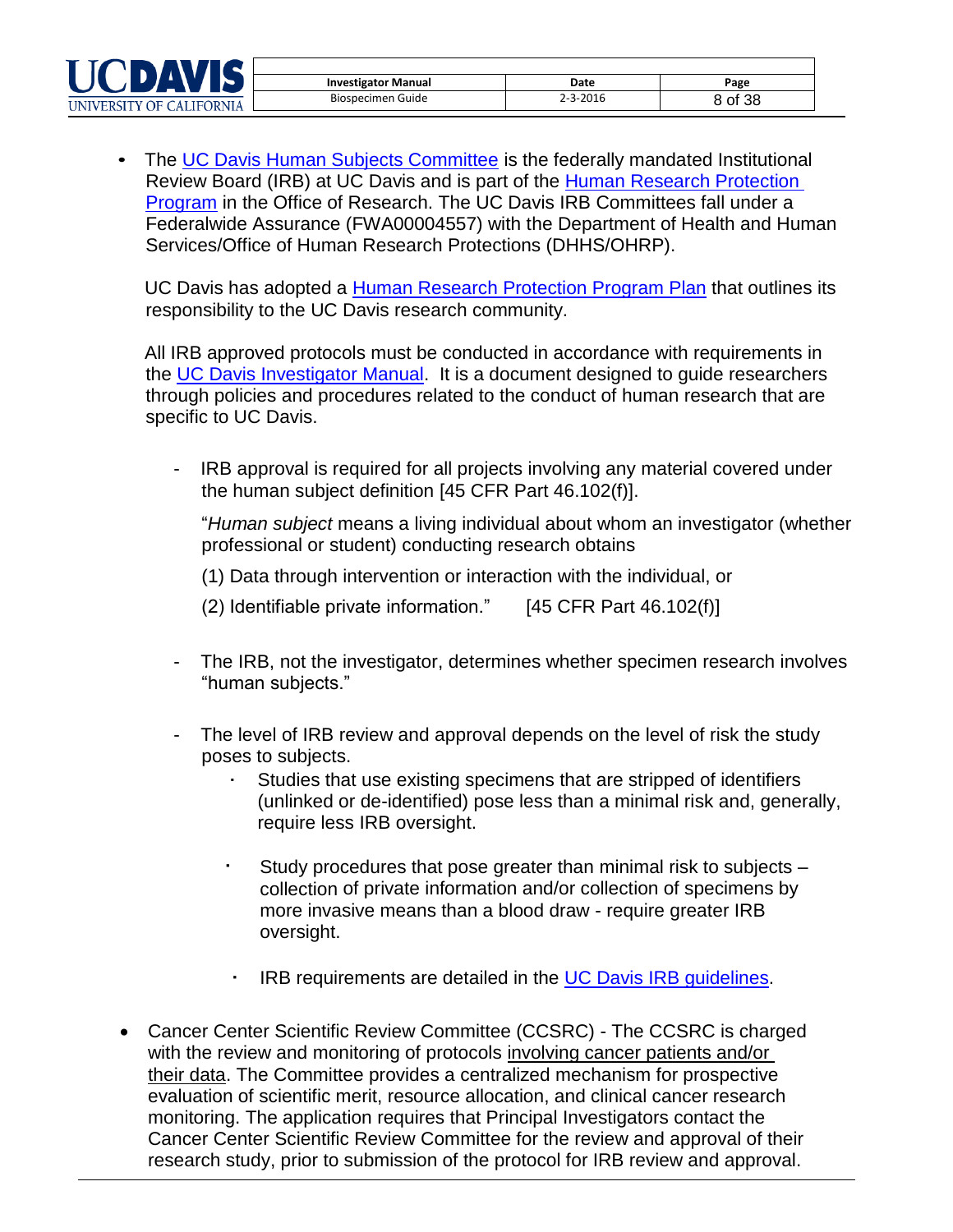| UNIVERSITY OF CALIFORNIA |  |  |  |  |  |
|--------------------------|--|--|--|--|--|

| <b>Investigator Manual</b> | Date     | Page    |
|----------------------------|----------|---------|
| Biospecimen Guide          | 2-3-2016 | 9 of 38 |

The IRB will not approve a protocol involving cancer patients and/or their data without the approval of the CCSRC. You can obtain further information on CCSRC policies by contacting 916-734-2596.

- **[Radiation Use Committee](http://safetyservices.ucdavis.edu/ps/rs/fmp_Rad)**: If samples are radioactive you will need a [Radiation](https://cas.ucdavis.edu/cas/login?service=http%3A%2F%2Fsafetyapps%2Eucdavis%2Eedu%2Fehs%2FRadForms%2FRUA%2Ecfm) Use [Authorization](https://cas.ucdavis.edu/cas/login?service=http%3A%2F%2Fsafetyapps%2Eucdavis%2Eedu%2Fehs%2FRadForms%2FRUA%2Ecfm) (RUA) number from the Radiation Use Committee (requires campus username and Kerberos password). The RUC is responsible for the surveillance of all uses of radioactive materials and ionizing radiation (including diagnostic xrays/fluoroscopy/ DEXA) in research involving human participants. Principal Investigators are required to identify, on "FORM: APPLICATION FOR INITIAL REVIEW (HRP-211)," all proposed radiation use. The application requires that Principal Investigators contact the Radiation Use Committee for the review and approval of their study, prior to IRB review and approval. The RUC may require amendments to the design of the study, restrictions, or specific wording in the informed consent document, to ensure conformance with the University's Radioactive Material License and state and federal regulations. The IRB will not approve a research study involving radiation without the prior approval/exemption of the Radiation Use Committee. (RUC Forms require your campus username and Kerberos password to access)
- Approval from the **[Institutional Animal Care and Use Committee \(IACUC](http://safetyservices.ucdavis.edu/ps/a/IACUC)**) is needed if the human tissues/specimens will be used in animal research. IACUC policies, procedures and guidelines can be found at the [IACUC website.](http://safetyservices.ucdavis.edu/ps/a/IACUC/po/Master)
- **[Conflict of Interest Committee \(COIC](http://research.ucdavis.edu/industry/partner-with-uc-davis/building-u-i-collaborations/researcher-resources/consulting-industry/conflict-interest/))** Any actual or perceived conflict of interest as defined by institutional policy, consistent with applicable federal and state regulations is required to be reported to and reviewed by the Conflict of Interest Committee (COIC). The COIC will inform the IRB when investigators conducting human research have significant financial interests that constitute a financial conflict of interest. The IRB has the final authority and may grant final approval of research studies with a disclosed conflict of interest, provided that the IRB has taken appropriate steps to eliminate or manage the conflict, consistent with the Conflict of Interest Committee determination (see SOP: FINANCIAL CONFLICTS OF INTEREST [HRP-055]). Should the IRB or the Conflict of Interest Committee require changes in the research study to mitigate a conflict, the Principal Investigator will be required to submit the revised documents for IRB review and approval. You can find further information on the UC Davis [Research](http://research.ucdavis.edu/offices/rci/)  [Compliance and Integrity Office](http://research.ucdavis.edu/offices/rci/) website.
- **[Stem Cell Research Oversight Committee \(SCROC\)](http://research.ucdavis.edu/policiescompliance/stem-cell-research/)** This Guide does not address SCROC but you can refer to their website for further information. SCROC: 1) provides oversight of all issues related to derivation and use of human adult and embryonic stem cell lines; 2) reviews and approves the scientific merit of research protocols; 3) reviews compliance of all human adult and embryonic stem cell research with all relevant regulations and guidelines; and 4) facilitates education of investigators involved in human adult and embryonic stem cell research. Principal Investigators are required to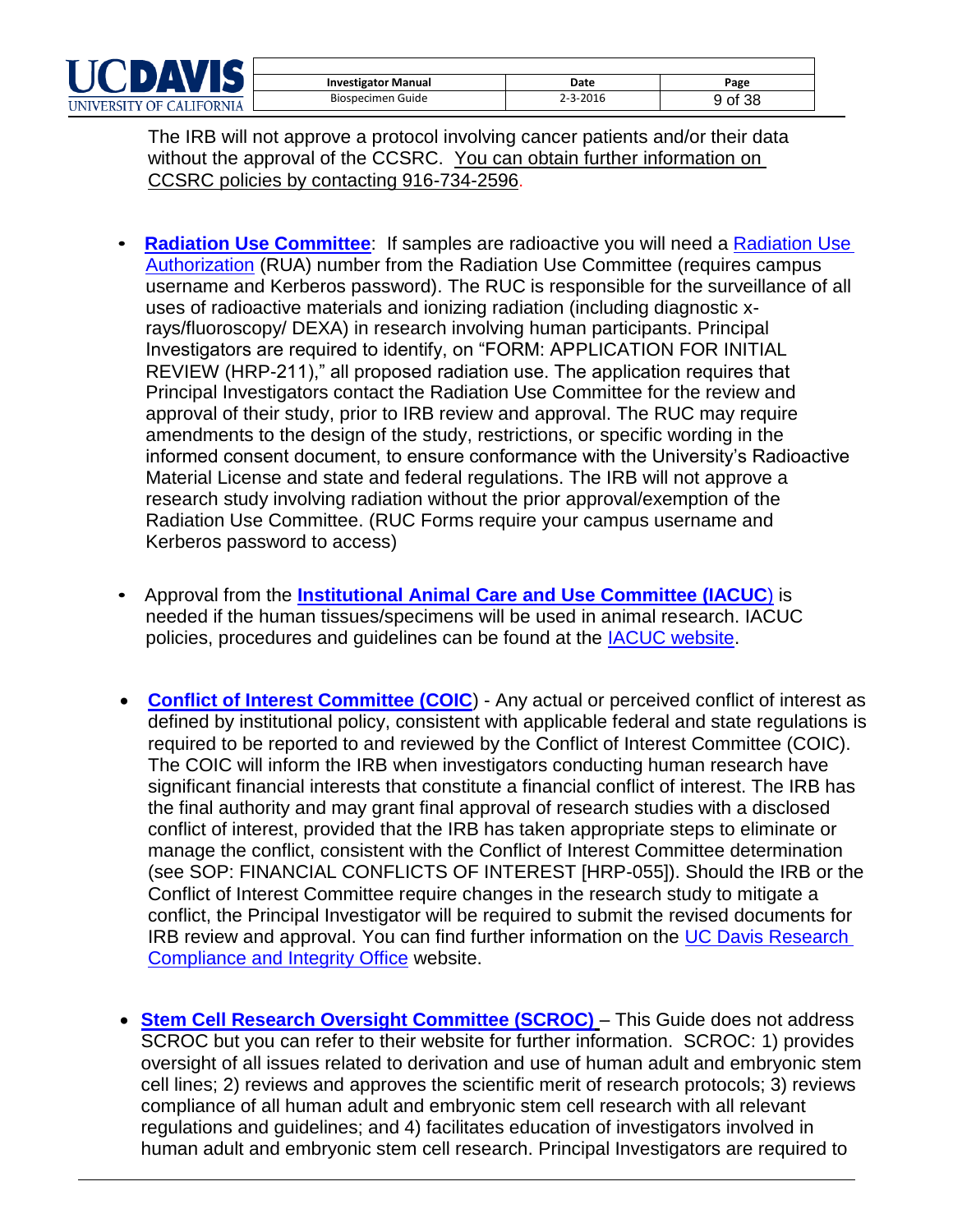

| <b>Investigator Manual</b> | Date     | Page     |
|----------------------------|----------|----------|
| Biospecimen Guide          | 2-3-2016 | 10 of 38 |

identify, on "FORM: APPLICATION FOR INTIAL REVIEW (HRP-211)," all human adult and embryonic stem cell studies. The application requires that Principal Investigators contact the Stem Cell Research Oversight Committee for the review and approval of their research study.

- The [Office of Research](http://www.research.ucsf.edu/Units/Osr.asp) (OR) assists investigators with all contractual arrangements needed to provide clinical or laboratory services for a clinical study or to send and receive materials including human biological specimens. The list of all [OR Forms](http://research.ucdavis.edu/resources/forms/) can be located via the OR website.
	- o Contact [InnovationAccess](http://research.ucdavis.edu/industry/ia/) in the OR and complete a [Material](http://research.ucdavis.edu/industry/ia/researchers/material-transfer/) Transfer [Agreement](http://research.ucdavis.edu/industry/ia/researchers/material-transfer/) (MTA) before sending or receiving human specimens.
		- An MTA is required for all exchanges of materials, incoming and outgoing, unless the specimens are purchased from a commercial entity.
		- More detailed information is provided in Sharing Biospecimens and Data with Other Researchers, Institutions or Private Companies.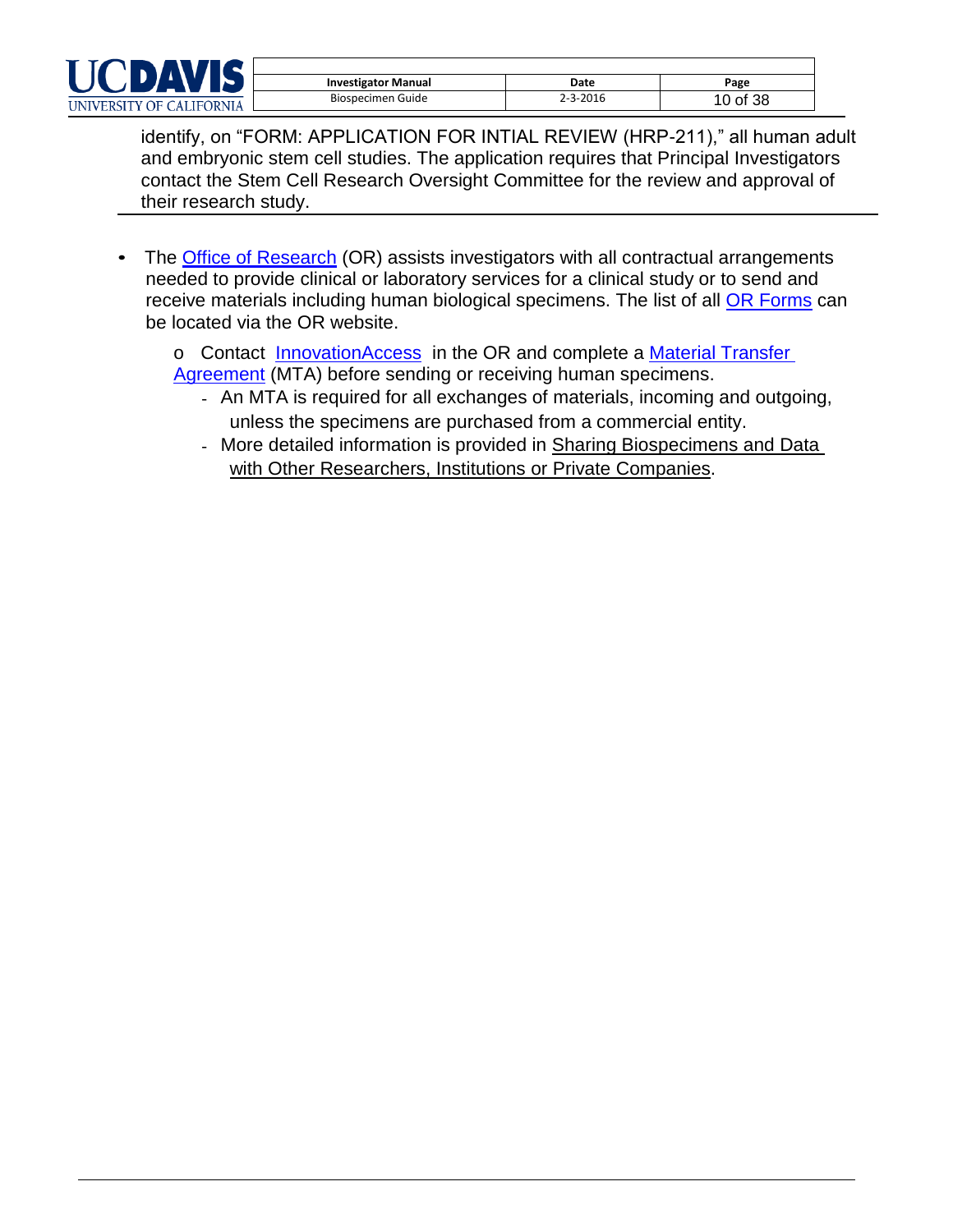

| <b>Investigator Manual</b> | Date     | Page     |
|----------------------------|----------|----------|
| Biospecimen Guide          | 2-3-2016 | 11 of 38 |

### <span id="page-10-0"></span>**IV. Accessing and Using Existing Specimens from Tissue Banks and Repositories**

*Section Summary: This section contains information for researchers who obtain existing specimens from biorepositories and who are not directly involved with subjects from whom the specimens originate.*

How do I get specimens from tissue banks (public, private and commercial repositories)? What are the informed consent issues for accessing existing specimens? How do I locate specimen resources?

*How do I get specimens from tissue banks (public, private and commercial repositories)?* Before applying to any repository or specimen bank, you must first obtain approvals to work with human specimens at UC Davis. (see Getting Started)

Various types of tissue banks and repositories are described briefly below:

- **Federally funded or cooperative group banks** usually have well-defined prioritization and distribution methods. Be prepared to provide a Letter of Intent (LOI) or a study protocol describing your research plan. Applications are generally reviewed by an oversight committee and judged on scientific merit, statistical validity, the investigator's ability to conduct the proposed research, and the appropriateness of the sample size requested to accomplish the research goals.
- **Departmental/Division/ORU banks and investigator-maintained collections** may not have well-established application or distribution policies and may not be obligated to share specimen resources at all. Contact the tissue bank's administrator to find out how to obtain their specimens.

If you are interested in cancer-related tissues, you may contact the  $UC$  Davis [Comprehensive Cancer Center Biorepository \(CCB\).](http://www.ucdmc.ucdavis.edu/cancer/research/sharedresources/specimen.html) They have specific instructions on how to request their samples and services.

- **Commercial Tissue Banks:** Specimens may be available for purchase from commercial sources. The resource table below provides links to some companies providing a broad array of human specimens including tissues, blood and DNA.
- **Private Collections:** Individual researchers who are collecting specimens in your area of research may be willing to provide them. Contact the researcher directly to find out if collaboration is an option and the conditions for **transferring or sharing specimens**.

### *What are the informed consent and HIPAA authorization issues for accessing existing specimens?* If you are obtaining human specimens from another source:

- Obtain source documentation stating that the specimens were obtained with either a valid informed consent or were deemed "hon-human subjects" under an IRBapproved protocol, and
- The study should adhere to the scope of research allowed by the original consent or IRB approval collection protocol.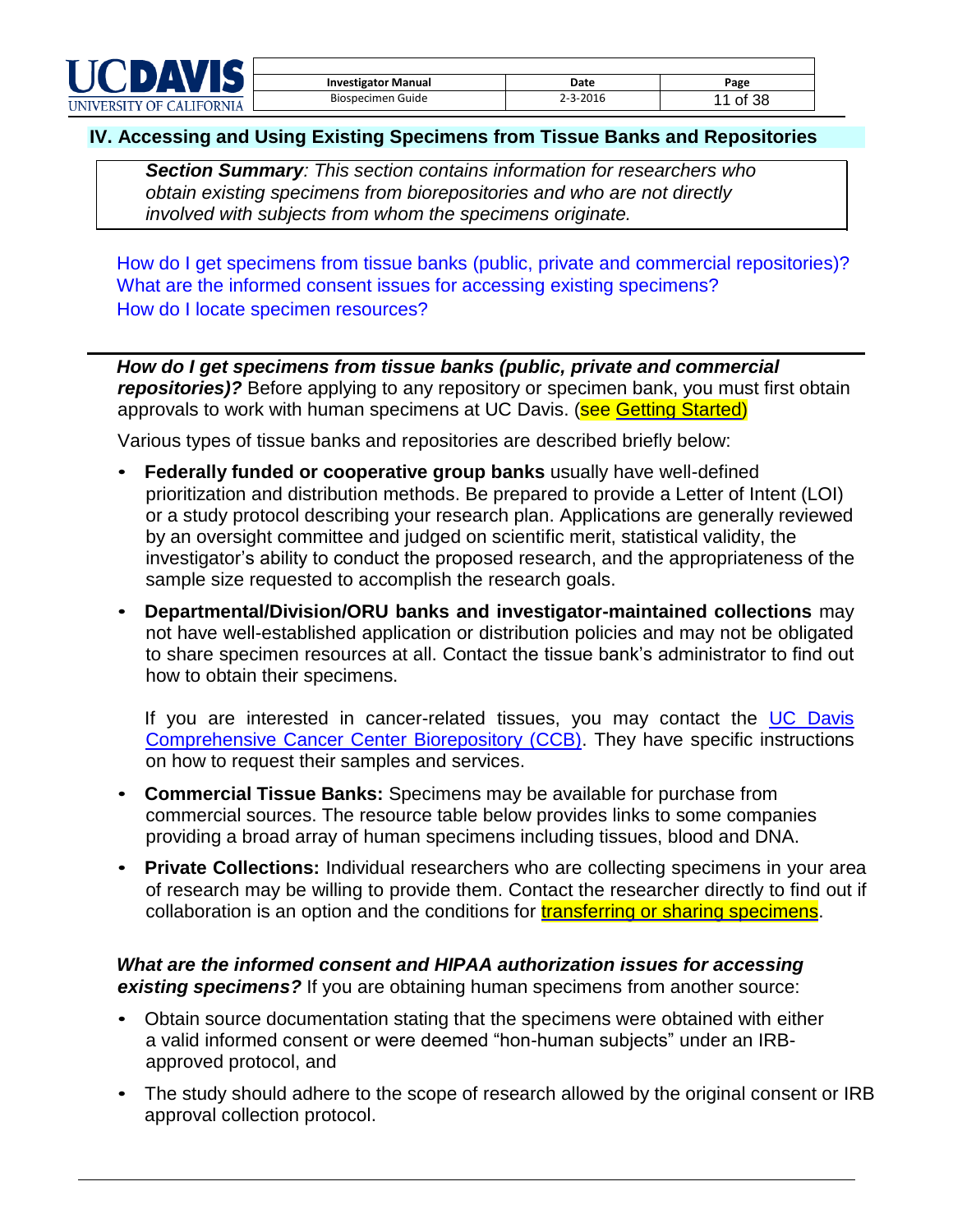| <b>Investigator Manual</b> | Date     | Page     |
|----------------------------|----------|----------|
| Biospecimen Guide          | 2-3-2016 | 12 of 38 |

**IMPORTANT NOTE:** Specimen repositories and sources from outside the United States should be able to supply comparable documentation regarding consent of research subjects and conditions for specimen use.

*How do I locate specimen resources?* The lists below represent a few of the growing number of specimen banks and repositories within the UC Davis system as well as publicly funded specimen banks and commercial sources of human tissues.

- Some of the banks that house specimens collected at UC Davis, as part of federally funded, multi-center trials (CALGB, COG, RTOG, AIDS and Cancer Center Bank), reside at national off-site locations.
- Each bank has policies and procedures governing the distribution of specimens to members, other UC Davis researchers, and outside entities.

| <b>UC DAVIS SPECIMEN BANKS (partial listing)</b>                                                |
|-------------------------------------------------------------------------------------------------|
| <b>Comprehensive Cancer Center Biorepository (CCB) Shared Resource</b>                          |
| (Revise by adding UC Davis banks who want to be included)<br><b>MARBLE</b><br>Etc.              |
| <b>PUBLIC and COMMERCIAL SPECIMENS BANKS (US and Global; partial</b><br><i>listing</i> )        |
| <b>Asterand</b>                                                                                 |
| <b>Cooperative Human Tissue Network</b>                                                         |
| <b>Coriell Cell Repository</b>                                                                  |
| <b>AIDS and Cancer Specimen Resource</b>                                                        |
| <b>PrecisionMed Human Biological Material</b>                                                   |
| <b>RTOG Tissue Bank/Translational Research Program</b>                                          |
| <b>National Human Radiobiology Tissue Repository</b><br><b>Tuberculosis Specimen Bank (WHO)</b> |
|                                                                                                 |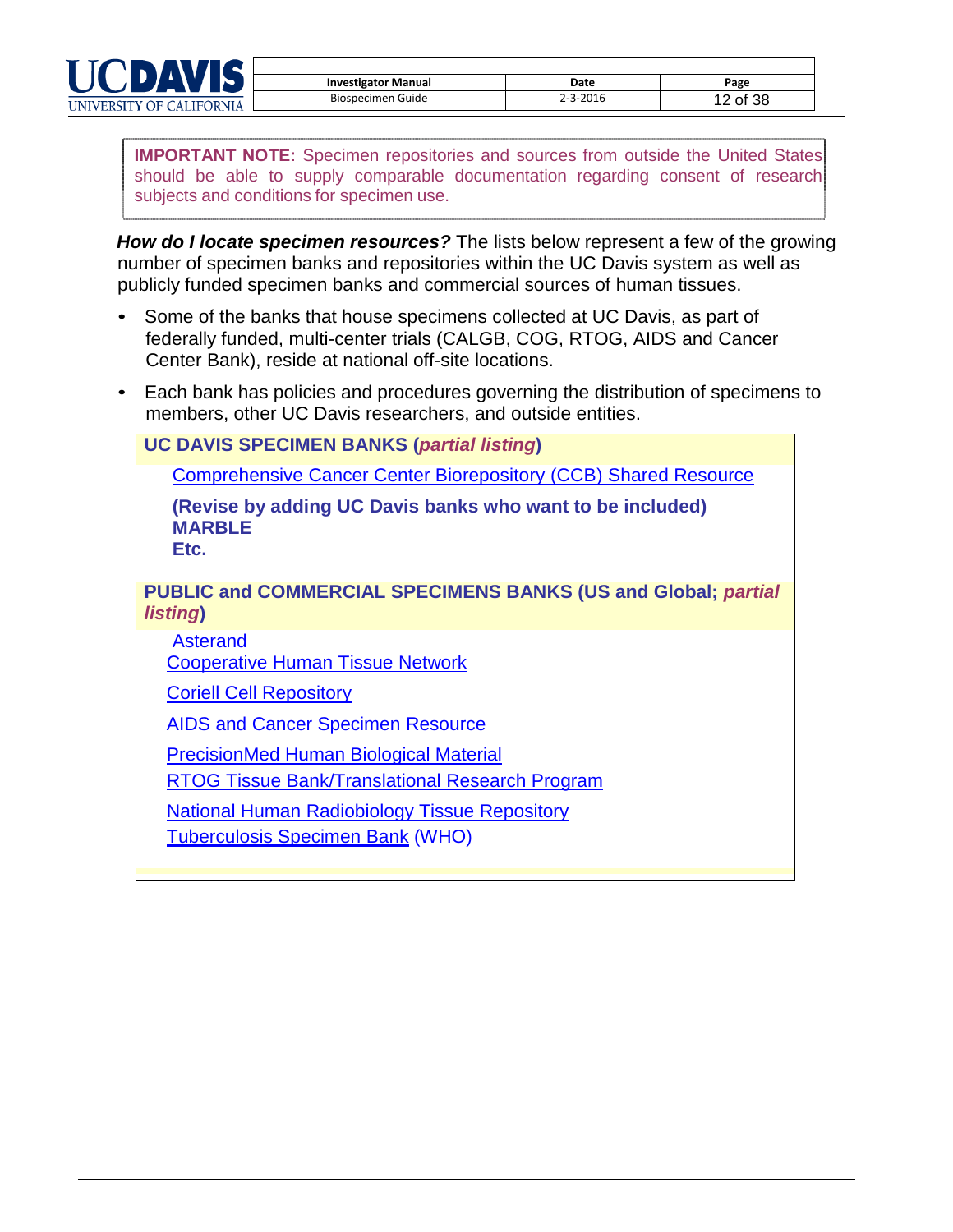

| <b>Investigator Manual</b> | Date     | Page     |
|----------------------------|----------|----------|
| Biospecimen Guide          | 2-3-2016 | 13 of 38 |

### <span id="page-12-0"></span>**V. Collecting and/or Receiving Human Specimens for Banking**

*Section Summary: This section contains information for researchers engaged in prospectively collecting specimens from subjects and/or receiving specimens from clinicians for banking.*

What approvals do I need to prospectively collect and/or bank human specimens? What kind of information can be collected with specimens? What are the consent requirements for collecting and banking human specimens for research?

What are the consent requirements for collecting specimens from minors?

*What approvals do I need to prospectively collect and/or bank human specimens?* If you are involved in collecting specimens from research subjects or intend to receive specimens from clinicians for banking purposes, you will need to obtain protocol approval from the IRB as outlined in their [Investigator Manual.](http://research.ucdavis.edu/policiescompliance/irb-admin/researchers/)

For more information on required approvals, refer to the section Getting Started: Requirements for Working with Human Specimens at UC Davis.

*What kind of information can be collected with specimens?* The type of information collected and retained with specimens will depend on the mission and objective of the repository. The table below shows the type of information that is considered personally identifiable (identified) or de-identified – both may be associated with banked specimens.

| <b>TYPE OR ASSOCIATED</b><br><b>INFORMATION</b> | <b>EXAMPLES</b>                                   |
|-------------------------------------------------|---------------------------------------------------|
|                                                 | Patient Identifiers (Name, Medical Record Number) |
| <b>IDENTIFIED</b>                               | Family History (Pedigree)*                        |
|                                                 | Treatment and Outcome Data*                       |
| <b>DE-IDENTIFIED</b>                            | Histopathology                                    |
|                                                 | Specimen Descriptors (Type, Condition, Amount)    |

\*Patient identifiers may be needed to access long-term follow up information.

**IMPORTANT NOTE:** Information can be collected only as specified in the IRB-approved protocol.

*What are the consent requirements for collecting and banking human specimens for research?* Consent to collect, to use, and/or bank specimens for research can be obtained using a variety of different formats – all requiring IRB approval.

• Several factors determine the type of consent materials required to obtain specimens for research: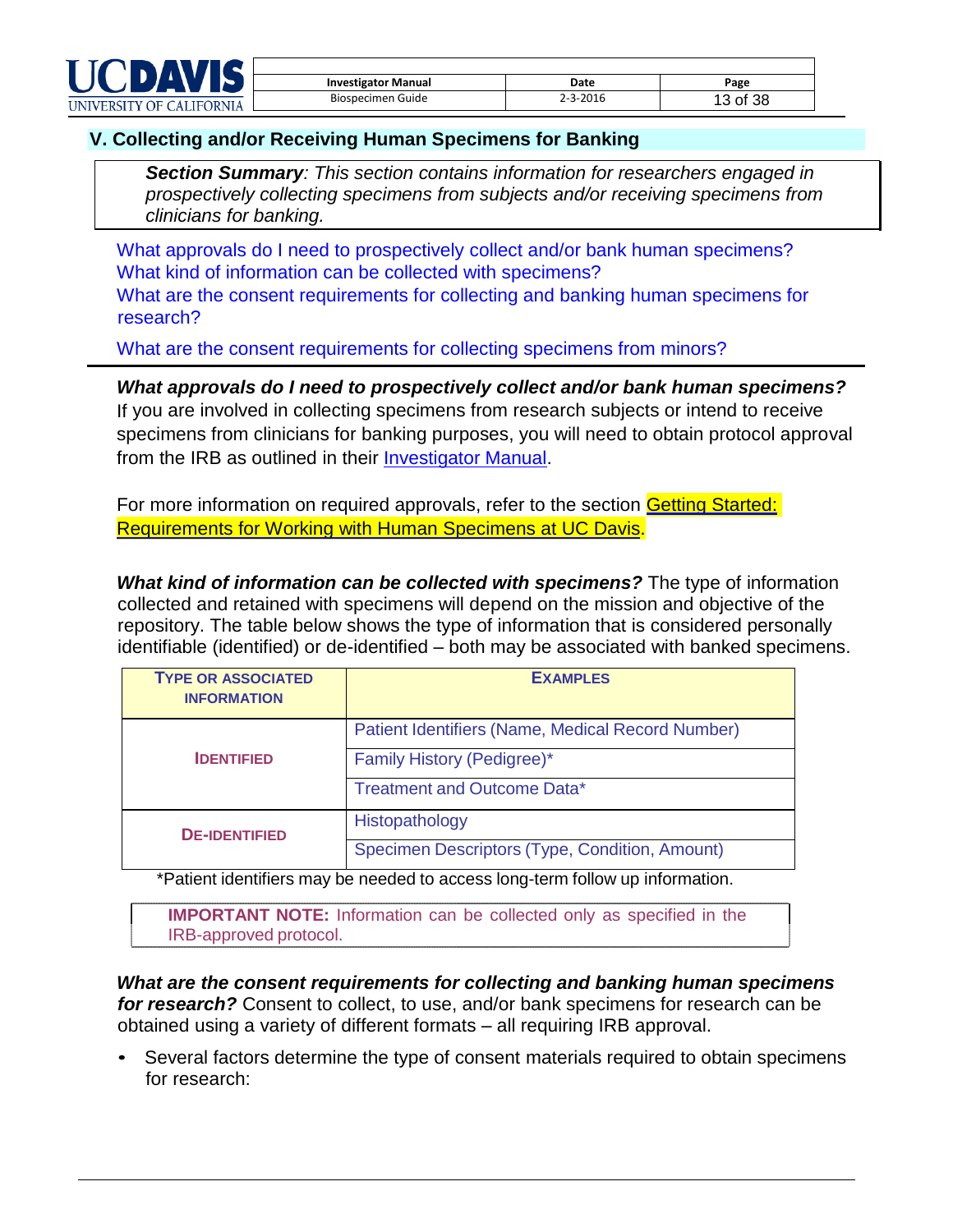

- Will the specimens be collected from surplus surgical material that would be otherwise discarded (Clinical Remnant Specimens)?
- Will the specimens be banked for future research use?
- Will the specimens be collected for research under a companion study that is part of a treatment or intervention study?
- Will the specimens be collected as part of a specimen banking protocol?
- Refer to the UC DAVIS [BCR QUICK GUIDELINES](file://///hshome02/home/smc/Urology/ssoares/C%20Drive%20-%20%20All%20Desktop%20files%20from%20UROLOGY/UCDHS%20Biorepository%20Workgroup/WEBSITE/Res%20Using%20Hum%20Biol%20Spec%20-%20Overview/Quick%20Guide%20-%20Using%20Human%20Biological%20Specimens%209-30-15.docx) for a detailed description of the various types of study protocols used to collect specimens and the consent requirements for each.

#### **IMPORTANT NOTES**:

The topics described above should be addressed, as applicable, in consent forms for research studies proposing to collect and bank biospecimens for research purposes. *The study and the consent form must be approved by the IRB*.

### *What are the consent requirements for collecting research specimens from minors?*

You will need to obtain permission (consent) from the minor's parents or guardian. The IRB decides whether permission is required from only one parent or both parents. You will also need to obtain assent (affirmative agreement) from the child if the child is capable. The IRB will decide how assent will be obtained and documented. In some instances a separate assent form can be used. For detailed information on obtaining informed consent/assent for minors, refer to the IRB guidelines. When the child turns 18 years of age, you will need to obtain consent from the new adult to continue to store and conduct any research using specimens previously collected from that participant.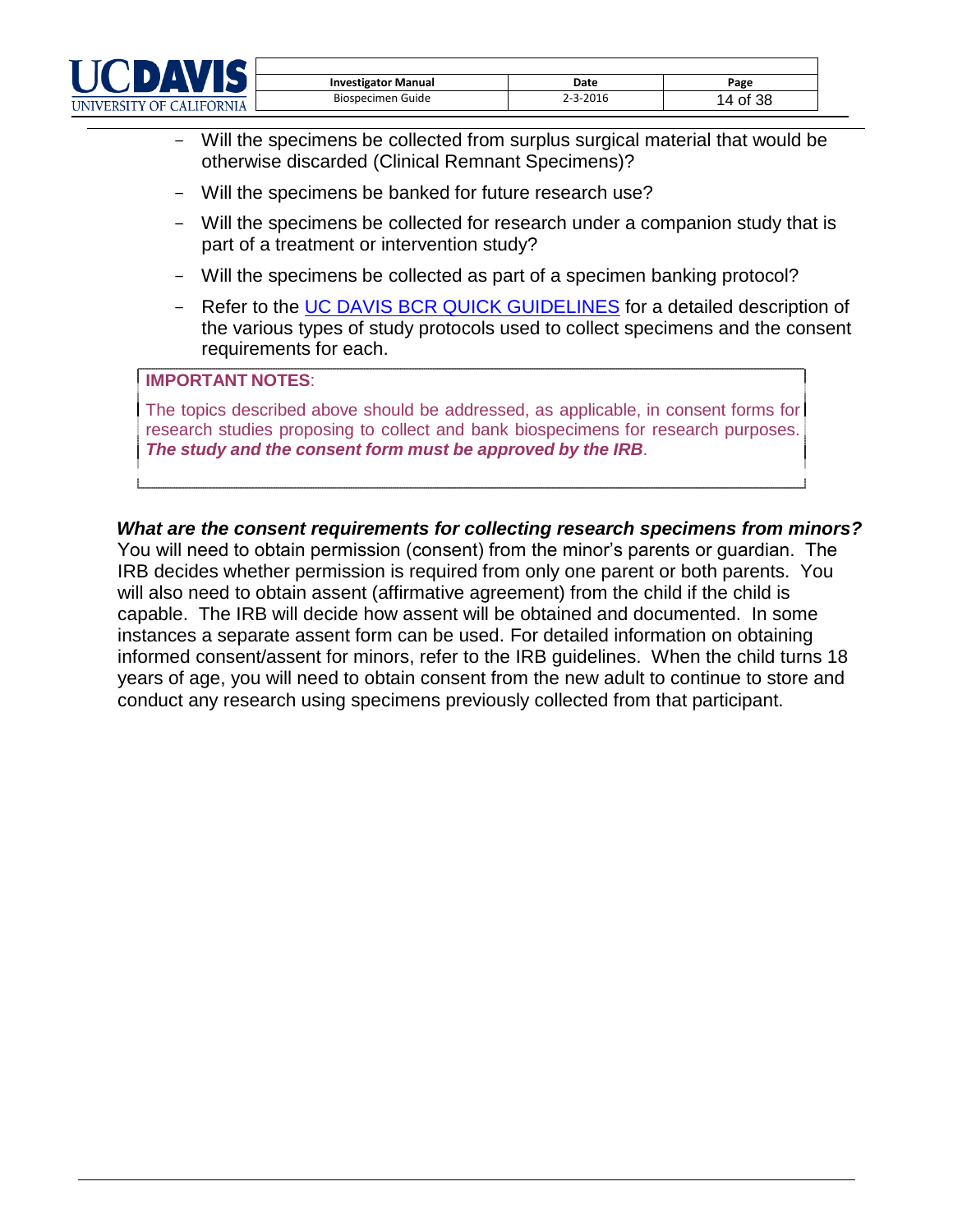### <span id="page-14-0"></span>**VI. Establishing, Operating and Maintaining a Biospecimen Repository**

*Section Summary: This section provides information for researchers who are interested in setting up, operating, and maintaining a specimen bank or repository.*

### **QUESTIONS to consider before creating a biorepository at UC Davis**

Do I join or collaborate with an existing bank/repository or establish my own? How do I establish a repository at UC Davis?

- What University Requirements are Involved?
- What Facilities and Equipment do I Need?
- What Operations are Involved?

What are some examples of model banks at UC Davis? How do I handle information security?

- What is information security?
- What do the HIPAA security and privacy regulations require?
- What do I need to consider for physical security?
- What do I need to consider for electronic security?
- What if I am the systems manager of the database?
- How do I get rid of PHI storage devices?
- What if I suspect there has been a breach of security?
- Table: Information Security Do's and Don'ts

*Do I join or collaborate with an existing specimen bank/repository or establish my own?* The following resources may help you decide whether to use existing specimen repositories at UC Davis to store your samples or to set up your own bank.

- A discussion with your Department Chair, Program Director or MSO is a good place to start. It is important to understand the department/divisions resources, overall mission and policies regarding specimen banking.
- Becoming familiar with the operations of some already established biorepositories or large studies collecting specimens at UC Davis may be useful.

MIND INSTITUTE [\(CHARGE Study,](http://beincharge.ucdavis.edu/) [MARBLES,](http://www.ucdmc.ucdavis.edu/mindinstitute/research/marbles/index.html) [BEARS\)](http://www.ucdmc.ucdavis.edu/mindbears/index.html) [Cancer Center Biorepository](http://www.ucdmc.ucdavis.edu/cancer/research/sharedresources/specimen.html) [Molecular Pharmacology Shared Resource](http://www.ucdmc.ucdavis.edu/cancer/research/sharedresources/cmp.html) (specifically for Cancer Clinical Trials)

An extensive report from the RAND Corporation, available for **download** or purchase, provides excellent information including best practices of model facilities within the United States.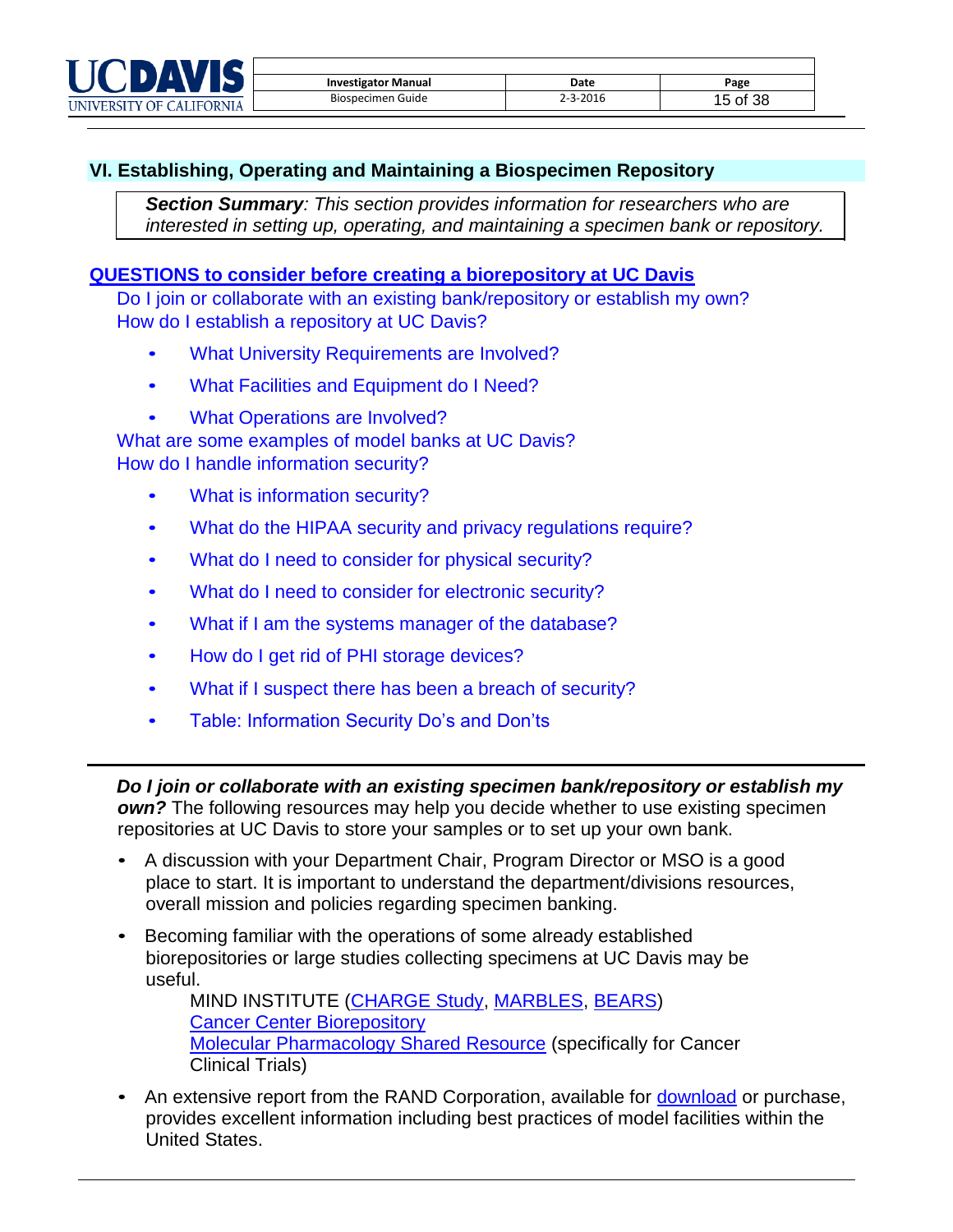| <b>Investigator Manual</b> | Date     | Page     |
|----------------------------|----------|----------|
| Biospecimen Guide          | 2-3-2016 | 16 of 38 |

*How do I establish a repository at UC Davis?* In addition to securing the necessary approvals required to have a specimen bank/repository at UC Davis, a successful operation requires robust management of all functional areas. The following section provides information regarding University requirements as well as points to consider for setting up the facility intended to house the specimen collection and the policy and procedures required to manage the facility's operation.

- **University Requirements:** You will need to obtain specific approvals from the various University oversight committees as described in the section Getting [Started:](#page-6-0) [Requirements](#page-6-0) for Working with Human Specimens at UC Davis.
- **Facilities and Equipment:** Although space and equipment needs may vary widely, the following lists provide some important points to consider and will likely apply to most facilities that house specimen banks:

Specimen Banking Space [\[Appendix](#page-32-0) B] Specimen Banking Equipment [\[Appendix](#page-33-0) C] Specimen Storage and Labeling [\[Appendix](#page-35-0) D] Emergency and Backup Plans [\[Appendix](#page-36-0) E]

**IMPORTANT NOTE:** An emergency action plan includes creating and maintaining a current contact list of key personnel. The list should be posted and/or readily available for all emergency responders.

- **Operations:** A successful specimen bank should have an effective operational plan for specimen acquisition, handling, tracking, distribution, and **final disposition**. A well-developed operational plan will include **written policies** and **procedures**, as well as a secure system for managing **records**. Some suggestions to consider for each area are shown below:
	- **Policies:** Written policies help establish and fulfill the mission and objective of the specimen bank.
		- Policies that govern specimen bank operations must be consistent with those of the University, including policies on:
		- **Confidentiality and Privacy:** Refer to the [Compliance/HIPAA](http://www.ucdmc.ucdavis.edu/compliance/guidance/privacy/) [homepage](http://www.ucdmc.ucdavis.edu/compliance/guidance/privacy/) for details.
		- **Certificate of Confidentiality**: To protect health data and biospecimens used in research from forced disclosure (subpoenas and court orders), investigators may apply to the Department of Health and Human Services for Certificates of Confidentiality. Certificates may be granted regardless of the funding source; the NIH encourages investigators to apply. For additional guidance see the NIH website describing [Certificates](http://grants.nih.gov/grants/policy/coc/contacts.htm)  [of Confidentiality](http://grants.nih.gov/grants/policy/coc/contacts.htm)
		- **Safety:** Researchers and staff who handle human biological materials must receive appropriate safety [training.](http://safetyservices.ucdavis.edu/tr/labAndResearchSafetyTraining)
		- **Merging and/or closing specimen banks:** The University recommends that investigators who separate from UC Davis discuss transfer of all or part of their collections to another UC Davis biorepository. Please contact the BCR for further guidance at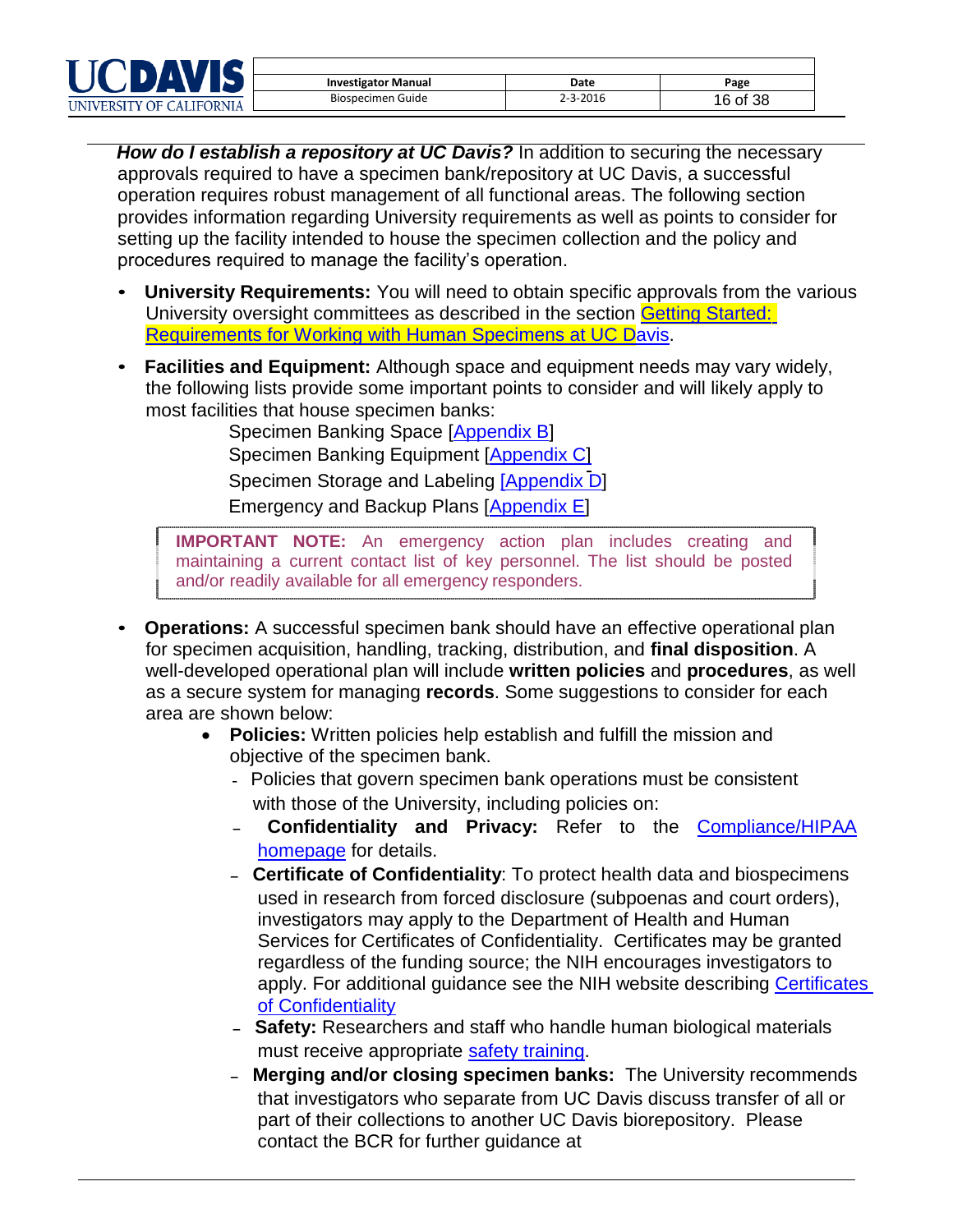

| <b>Investigator Manual</b> | Date     | Page     |
|----------------------------|----------|----------|
| Biospecimen Guide          | 2-3-2016 | 17 of 38 |

#### [biorepositories.initiative@ucdavis.edu.](mailto:biorepositories.initiative@ucdavis.edu?subject=Further%20Information)

- Other policies adopted by a particular specimen bank depend on the mission and objective of the bank. For example,
- **Access and Utilization Review**: An informal policy for access and utilization review may be adequate for a small specimen bank serving a limited number of investigators within one department. However, a large repository with many applicants from scientifically diverse disciplines may require a more stringent and formal policy for access and utilization review. Suggested utilization review procedures are discussed below in **Procedures.**
- **Staff Training:** With the exception of safety [training,](http://safetyservices.ucdavis.edu/tr/labAndResearchSafetyTraining) the specific type of staff training will be determined by the type of services provided by the specimen bank and may include specimen processing techniques, database management or quality assurance methods. The IRB will require staff to complete training from the Collaborative Institutional Training Initiative (CITI) or the NIH. More information about the training required for IRB submissions in the [UC Davis Investigator Manual.](http://research.ucdavis.edu/wp-content/uploads/HRP-103-INVESTIGATOR-MANUAL.pdf)
- o **Procedures:** Written Standard Operating Procedures (SOPs) facilitate staff training and ensure specimen banking activities will be carried out consistently.
	- **Specimen Handling:** Clearly defined procedures are needed to
		- Coordinate with any clinical team who may be assisting with collection of the specimens according to IRB-approved protocols.
		- Obtain informed consent for specimen use and/or banking.
	- **Specimen Labeling and Storage:** Procedures should describe a consistent method for labeling:
		- Specimens must be labeled with a code or number
		- Initials are not permitted and should not be part of the code.
		- Any patient identifier must be separated from the specimen and kept in a separate secure file that is not linked to the specimen inventory database.
		- See the Specimen Storage and Labeling List **[**[Appendix](#page-35-0) <sup>D</sup>**]** for guidance on the types of labels, marking pens and specimen containers to use.
	- **Inventory and Database Management**: Specimen banks, regardless of size, should have established procedures for data collection, entry, retrieval, and verification.
	- **Quality Assurance:** Written procedures describe the methods and criteria to use to assess the quality and suitability of specimens and associated data.
	- **Utilization Review:** The process for utilization review whether conducted by one person or a committee of diverse individuals – should ensure valuable specimens are used wisely. Some topics commonly considered by specimen utilization committees are described in the section [Sharing](#page-24-0) [Biospecimens](#page-24-0) and Data with Other Researchers, Institutions or Private [Companies.](#page-24-0)
- o **Records:** A secure system must be in place for keeping both paper and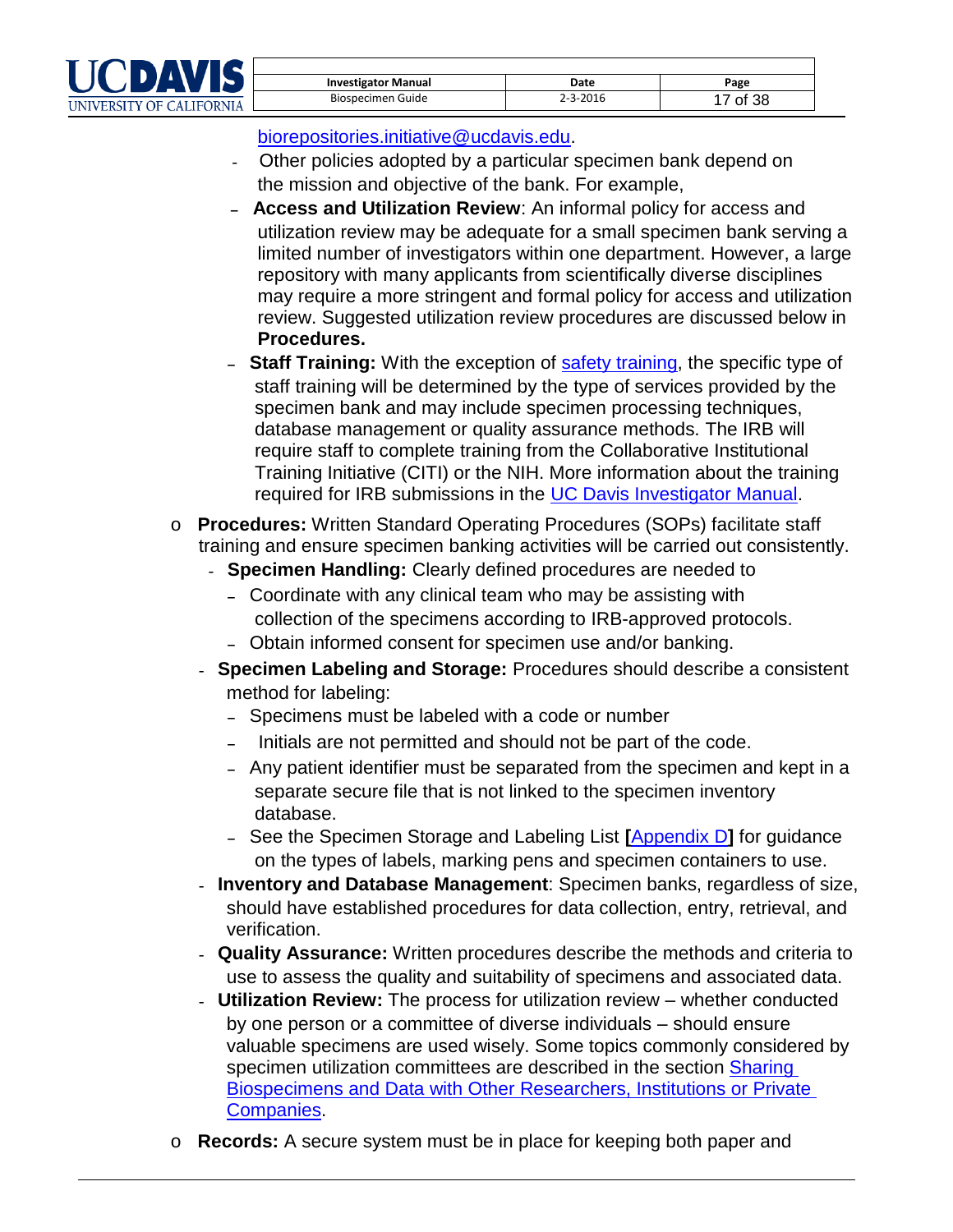| UNIVERSITY OF CALIFORNIA |  |  |  |
|--------------------------|--|--|--|

| <b>Investigator Manual</b> | Date     | Page     |
|----------------------------|----------|----------|
| Biospecimen Guide          | 2-3-2016 | 18 of 38 |

electronic records.

- **Paper Documents**: Approvals from oversight committees usually are in the form of an electronic notification (letter or PDF) and must be filed in a secure place. Additional paper documents may include a variety of consents forms – surgical consents, clinical trial consents, or consents specifically for specimen banking. To maintain confidentiality and privacy paper files should be stored in locked cabinets.
- **Electronic Records**: Databases should be password-protected and access restricted to essential research personnel.

*What are some examples of model banks at UC Davis?* Several banks at UC Davis demonstrate model practices in specimen acquisition and processing, utilization review and distribution.

- **UC Davis MIND Institute:** The MIND Institute has multiple studies requiring biorepository services [\(CHARGE Study,](http://beincharge.ucdavis.edu/) [MARBLES,](http://www.ucdmc.ucdavis.edu/mindinstitute/research/marbles/index.html) [BEARS\)](http://www.ucdmc.ucdavis.edu/mindbears/index.html). To learn more about clinical research at The MIND Institute, please contact 916-703-0299.
- **UC Davis [Comprehensive Cancer Center Biorepository \(CCB\)](http://www.ucdmc.ucdavis.edu/cancer/research/sharedresources/specimen.html) Shared Resource**: The Cancer Center Biorepository is a diverse tissue bank with a well-established infrastructure that supports a broad range of services for cancer researchers. Best practices are demonstrated in their College of American Pathologist (CAP) Accreditation. For further CCB information, please contact 916-734-3026.

*How do I handle information security?* Several important topics are discussed below. Investigators must be aware that

*Information security is the responsibility of all researchers who create, use, or distribute health-related data.*

- What is information security? UC Davis [policies on information security](http://iet.ucdavis.edu/policies/) includes, but is not limited to the following:
	- o The physical protection of hardware and data.
	- o The electronic protection of records stored on permanent workstations and servers as well as on portable devices including laptops, PDA's, text pagers, and portable hard drives.
	- o The protection of data transmitted via electronic means such as email, wireless, ftp, internet servers.

**IMPORTANT NOTE:** Sending secure Email messages at UC Davis is described *[elsewhere](http://its.ucsf.edu/information/applications/exchange/secure_email.jsp)*.

In addition to federal regulations governing privacy and confidentiality, such as the HIPAA privacy and security protection requirements there are also University computing standards, procedures and guidelines for information security both at the [UC system wide](http://www.ucdmc.ucdavis.edu/compliance/guidance/privacy/) level and for each campus. These are being updated to incorporate federal and state requirements.

Important links for UC Davis Medical Center IT procedures and policies are:

o UC Davis [Campus](http://cloud.ucdavis.edu/privacy_security.html) IT Security Information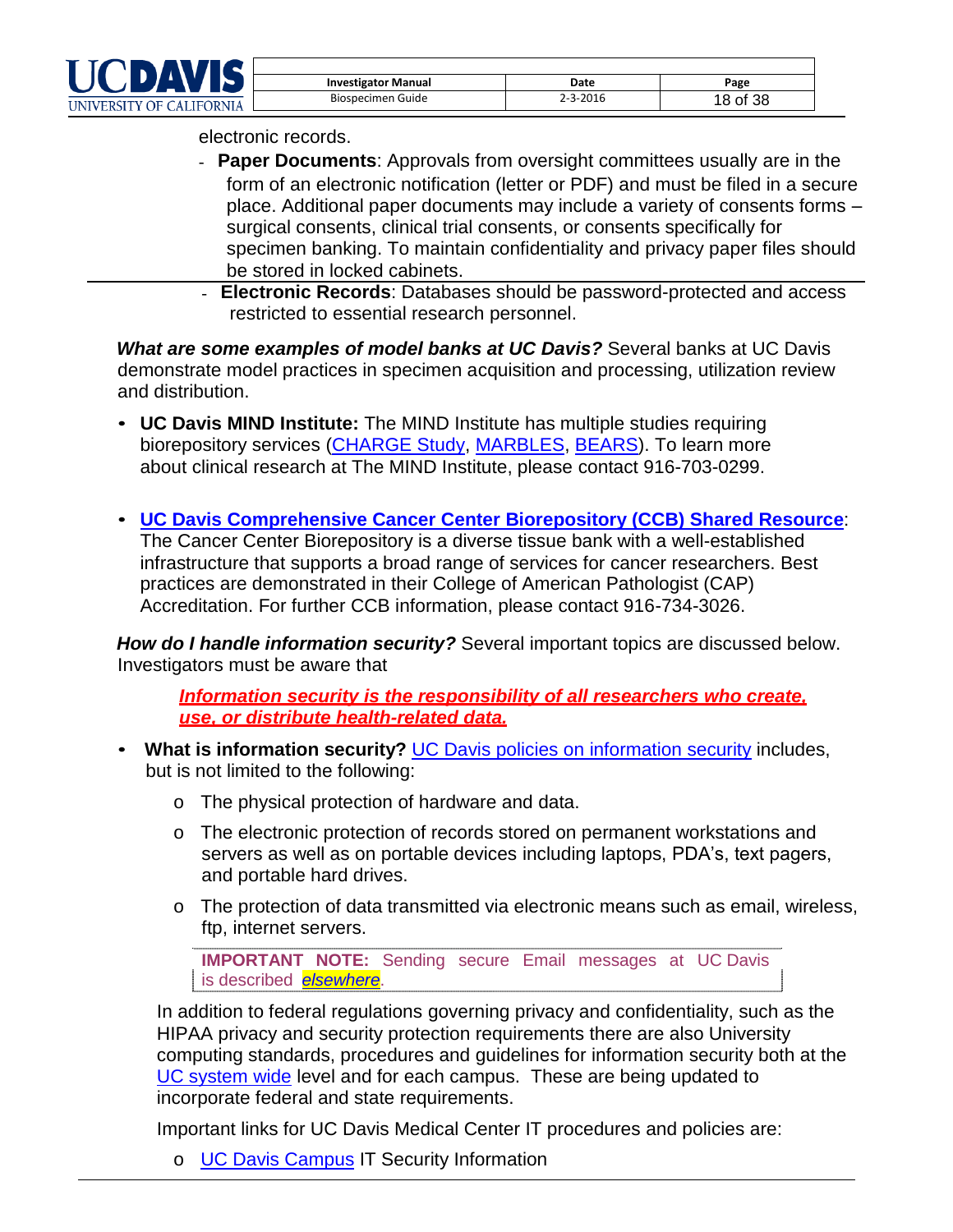

| <b>Investigator Manual</b> | Date           | Page     |
|----------------------------|----------------|----------|
| Biospecimen Guide          | $2 - 3 - 2016$ | 19 of 38 |

### o UC Davis [Health System](http://intranet.ucdmc.ucdavis.edu/policies/hospital_policies_and_procedures/index.shtml#33) IT Security Information

**IMPORTANT NOTE:** Know where your repository's server is located and which IT group supports it. If your repository is behind the Medical Center's firewall, follow the Medical Center's IT procedures and policies. Outside the Medical Center network, you will be required to follow the campus IT security policies and procedures, as well as your department's procedures.

- **What do the HIPAA security and privacy regulations require?** Databases that include protected health information must comply with HIPAA 's stringent requirements for security.
	- o Security regulations require documentation showing that reasonable procedures and policies are in place for both the physical and electronic security of systems that contain electronic PHI, including administrative and technical standards.
	- o Current UC Davis policies and guidelines for procedures:
		- UC Davis [Compliance/HIPAA website](http://www.ucdmc.ucdavis.edu/compliance/guidance/privacy/)
		- UC Davis [Privacy policy and information \(Legal Privacy Notices\)](http://www.ucdmc.ucdavis.edu/legal/privacy/)

**IMPORTANT NOTE:** UC Davis information security policies and procedures must be addressed regardless of whether PHI or coded information is stored electronically in the database.

- o By having the three following plans, your registry systems can be adapted to address any additional security requirements:
	- 1. **Tracking System:** The specimen bank must be able to account for how its information, specimens, and data are accessed, used, transmitted, and shared, e.g. the actual flow into, within, and out of the system.
	- 2. **Recovery Plan:** The specimen bank must be able to recover its inventory database if it is lost due to physical destruction (fire, earthquake, or flood) or due to malicious electronic hacking.
		- a. It can be in any format, such as a hard disk, backup hard drive, and rented commercial storage.
		- b. Recovery/backup items must be kept physically separate from the database.
		- c. It is critical that the recovery materials are tested for recoverability before an emergency.
	- 3. **Security Plan:** Both physical security and electronic security plans must address controlling physical and electronic access to your registry database. These should be designed to protect the database and collection from inadvertent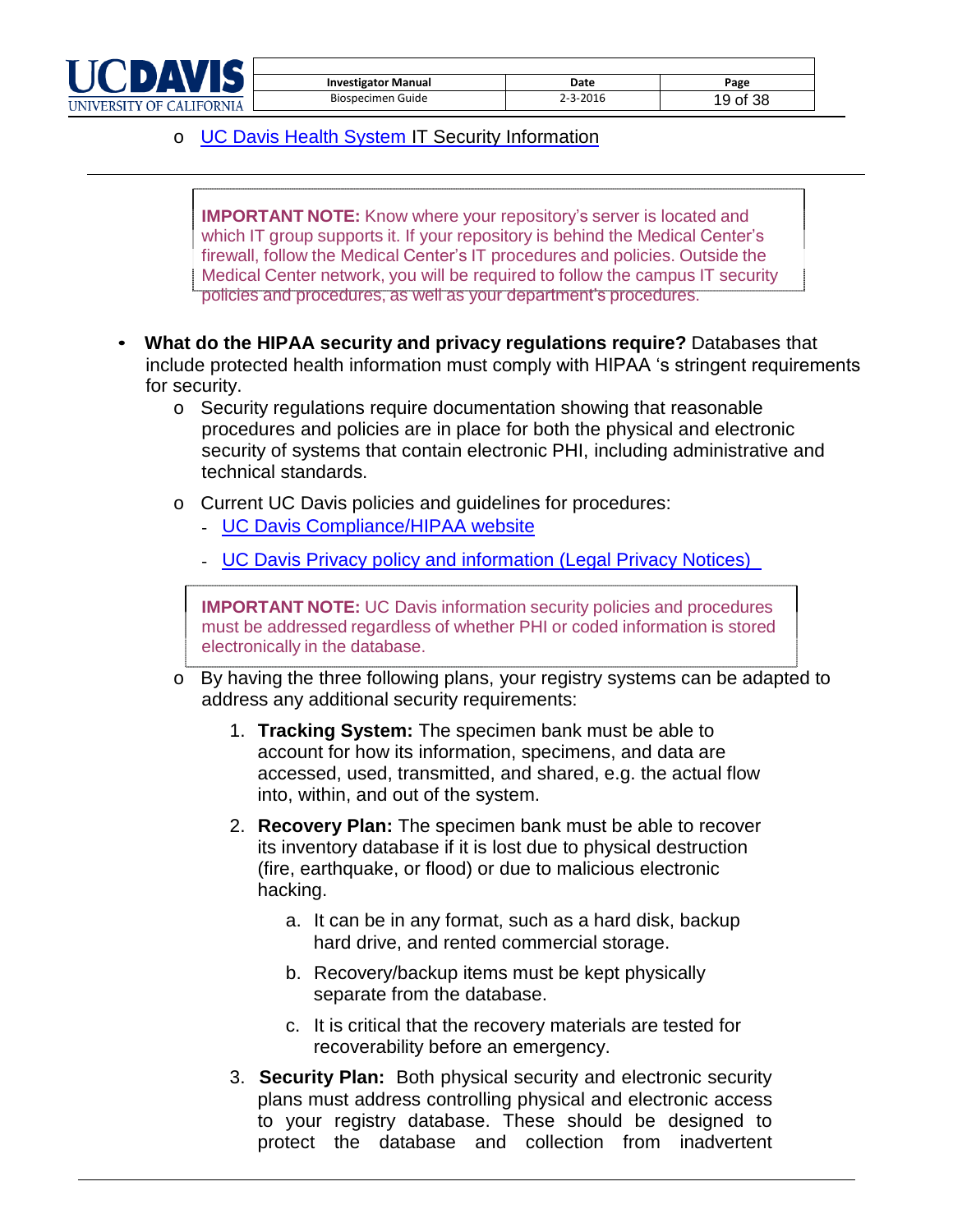

| <b>Investigator Manual</b> | Date           | Page     |
|----------------------------|----------------|----------|
| Biospecimen Guide          | $2 - 3 - 2016$ | 20 of 38 |

disclosure, loss, or theft.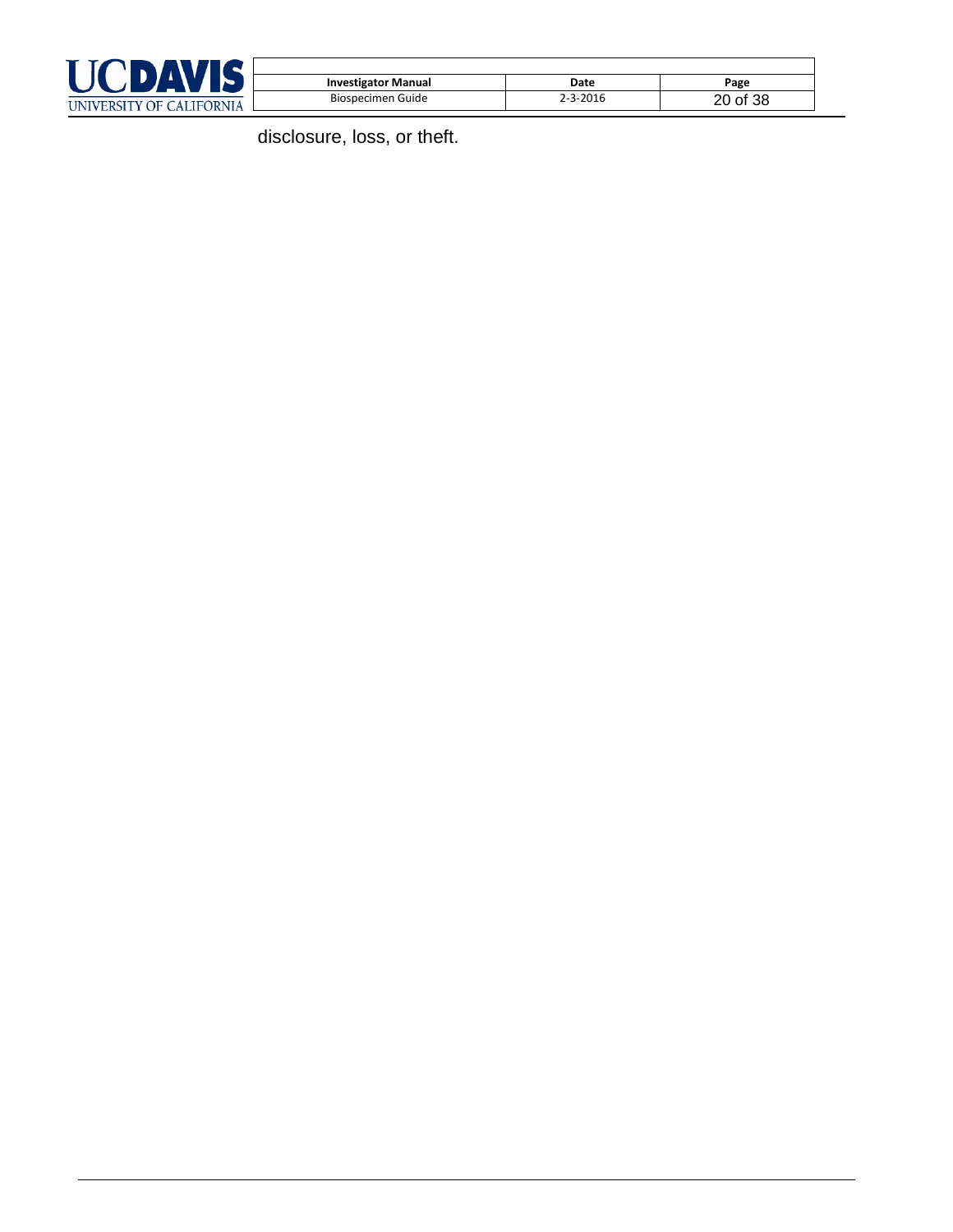| <b>Investigator Manual</b> | Date     | Page     |
|----------------------------|----------|----------|
| Biospecimen Guide          | 2-3-2016 | 21 of 38 |

• **What do I need to consider for physical security?** Physical security includes controlling access to the facility, the workstation, and any type of electronic device that may contain electronic PHI. However, for security reasons you should also consider controlling access to the specimens and any data on specimen labels as well as controlling disposal of portable media and devices or PHI.

### o **Specimens**:

- Are identifiers physically located on sample container when it arrives?
- Are identifiers marked on specimen for storage?
- If receiving a data storage device or media, has it been screened with antivirus software prior to encryption or formatting?

### o **Physical site**:

- How is access to the physical site restricted or controlled?
- How is access to the database workstation controlled?
- Is access to specimen storage containers controlled?
- Are systems protected from inadvertent viewing of workstation screens?
- Are hard copies of data (disk, paper, portable electronic devices) secured in an area completely separate from the main system?
- What is the plan for destruction of any materials no longer in use, especially the disposal of old hard drives which must be wiped before disposal? This is also true for reuse of devices and media.
- **What do I need to consider for electronic security?** Never assume that a server, network or workstation is secured, especially if the system has electronic connectivity to other systems such as the internet or email.
	- o You must know the level of protections for the network that your repository resides on. Always confirm with IT (not just the vendor) that your applications and hardware can be supported by IT and they will provide protection at a level expected by UC Davis.
	- o Your department or IT can validate the security of your registry both for electronic access and electronic transmission of electronic PHI (ePHI). The [UC Davis IT](http://itcatalog.ucdavis.edu/category/security) website contains further information about IT services.
	- o California identity theft laws [\(California's](http://www.leginfo.ca.gov/pub/01-02/bill/sen/sb_1351-1400/sb_1386_bill_20020926_chaptered.pdf) SB1386) mandate that the loss of certain identifiers must be reported to every single individual involved in the loss. Know if these identifiers are in the database and how they are protected.
	- o As information security procedures, policies, and guidance becomes available, they will be posted on various UC Davis websites.

UC Davis HIPAA [& Compliance](http://www.ucdmc.ucdavis.edu/compliance/guidance/privacy/) Program [IS-3 Electronic Information Security](http://policy.ucop.edu/doc/7000543/BFB-IS-3) – UCOP Policy (43 pgs)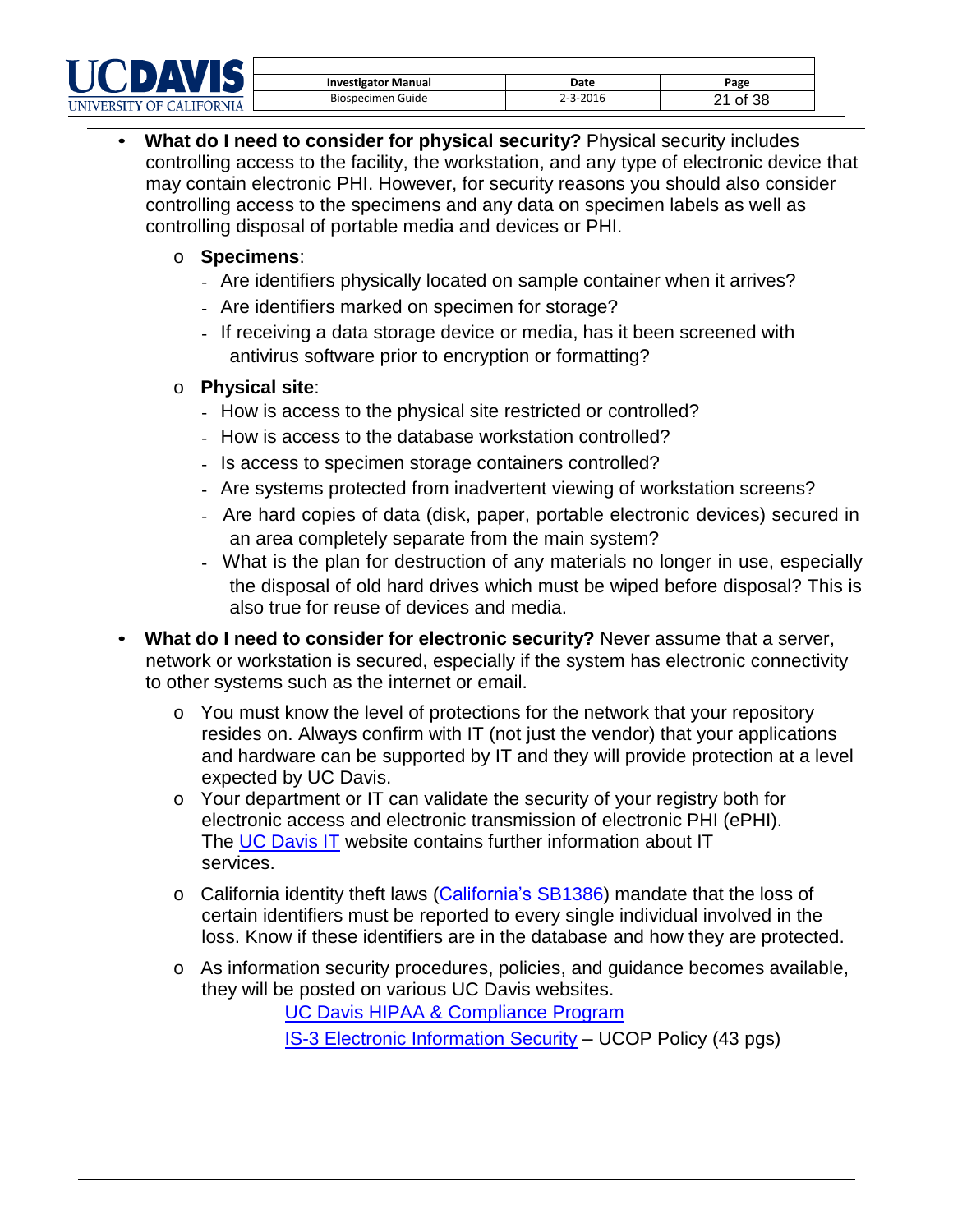| UNIVERSITY OF CALIFORNIA |  |  |
|--------------------------|--|--|

| <b>Investigator Manual</b> | Date           | Page     |
|----------------------------|----------------|----------|
| Biospecimen Guide          | $2 - 3 - 2016$ | 22 of 38 |

- **What if I am the systems manager of the database?** A database owner has many responsibilities and detailed guidelines are under development. However, if you are also the systems manager of the repository, you will be responsible for mandatory security procedures such as auditing, monitoring and [documentation](http://www.ucsf.edu/hipaa/mc_procedures/) activities.
	- o Management of Unique User ID and passwords for each user
	- o Data access control (tracking and monitoring access to your system)
	- o ePHI integrity and authentication activities
	- o ePHI encryption and data transmission (accounting for where information went from your system)
	- o Routine validation audits
- **How do I get rid of PHI storage devices?** Please remember that when you are upgrading or changing computer hardware, all your data still resides in the older computer. Once you copy the data file and transfer it to your new system, the old hard drive will need to be destroyed by one of the following methods:
	- o Physically destroy the hard drive after it has been wiped clean of memory or reformatted, *or*
	- o Run software specifically designed to wipe out hard drive memory, *or*
	- o Reformat the older hard disk to remove all patient information (this is not necessarily a fool proof method).

**IMPORTANT NOTE:** When in doubt, always ask IT how to delete information from or how to destroy a hard drive or other device.

- *What if I suspect there has been a breach of security?*
	- o It is important to take action as soon as the security breach is suspected:

Report lost or stolen items to **UC Davis Campus Police** (530) 754- COPS (2677) immediately or UC Davis Medical Center Police at (916) 734-2555. Be prepared to answer questions on what type of identifiers stored on the device. [UC Davis Police Department](http://police.ucdavis.edu/contact_us.html)

The IT Express Computing Services Help Desk provides assistance with many topics, including software, campus Internet access, and activating and accessing your UC Davis email and computing accounts. Call for help at 530-754-HELP (4357).

For more information refer to the UC Davis Compliance Program website for [requirements to disclose security breaches exposing PHI.](http://www.ucdmc.ucdavis.edu/compliance/guidance/privacy/security/secbreach.html)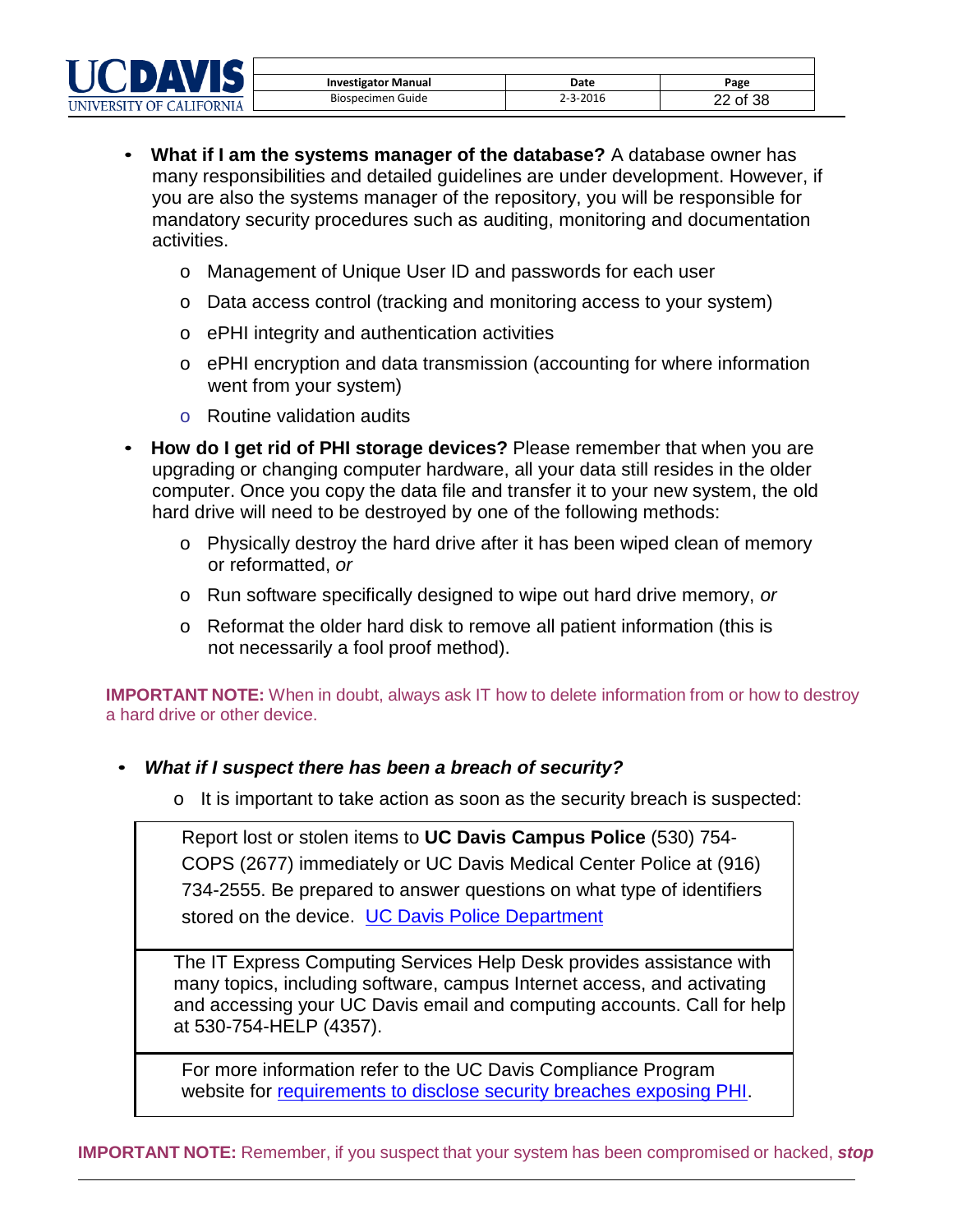

| <b>Investigator Manual</b> | Date     | Page     |
|----------------------------|----------|----------|
| Biospecimen Guide          | 2-3-2016 | 23 of 38 |

using the system until IT has cleared the machine.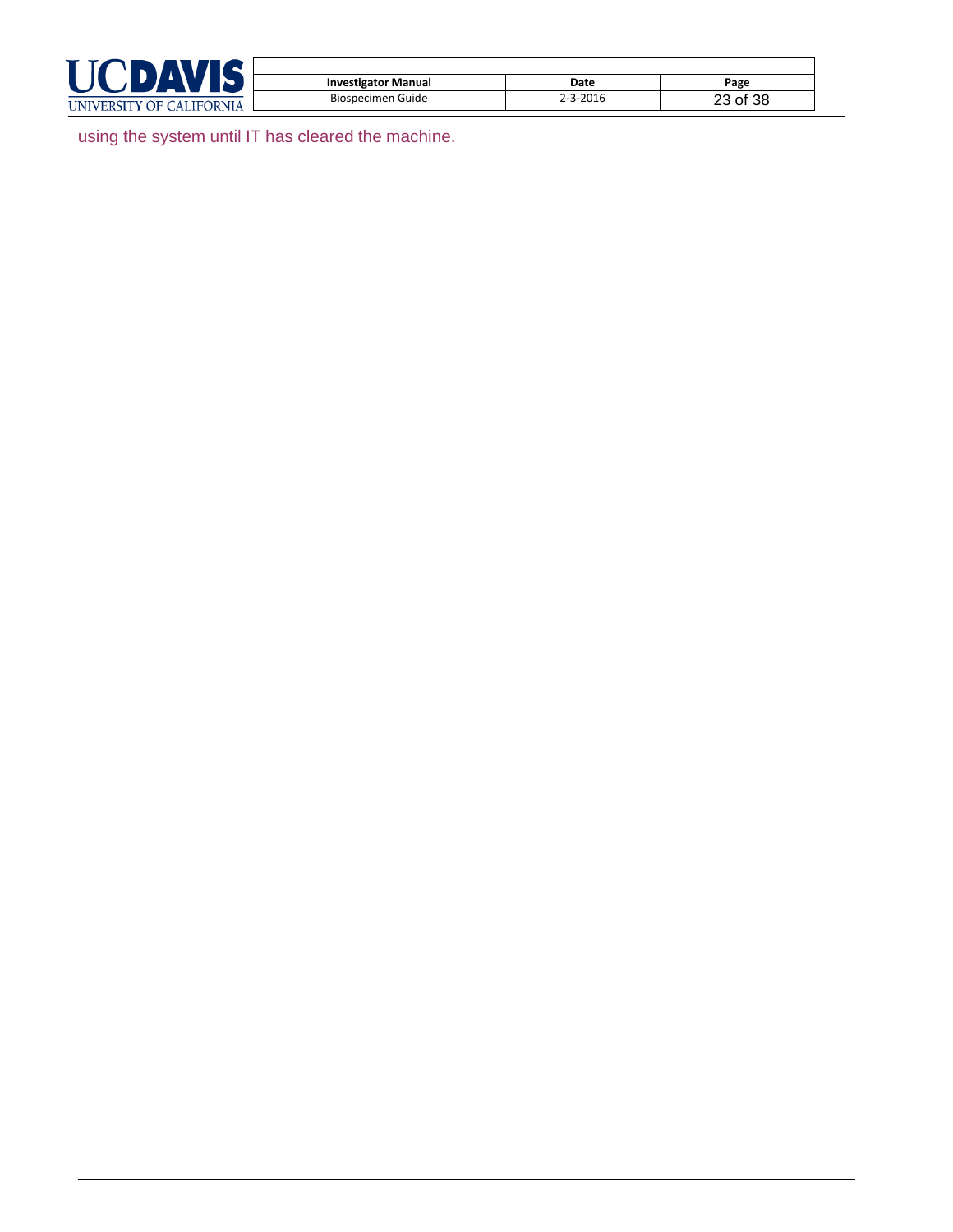

| <b>Investigator Manual</b> | Date     | Page     |
|----------------------------|----------|----------|
| Biospecimen Guide          | 2-3-2016 | 24 of 38 |

### **INFORMATION SECURITY DO'S AND DON'TS**

| <b>DO'S</b>                                                                                                                                                                                                                                   | <b>DON'TS</b>                                                                                                                                                                                                                         |
|-----------------------------------------------------------------------------------------------------------------------------------------------------------------------------------------------------------------------------------------------|---------------------------------------------------------------------------------------------------------------------------------------------------------------------------------------------------------------------------------------|
| <b>SECURITY NEEDS AND ASSESSMENT</b>                                                                                                                                                                                                          |                                                                                                                                                                                                                                       |
| Work with your local IT and department to determine<br>the real security risks and the necessary protections<br>for your system.                                                                                                              | Do not assume system security based on<br>its location or product/vendor security<br>claims.                                                                                                                                          |
| <b>SYSTEM PROTECTIONS</b>                                                                                                                                                                                                                     |                                                                                                                                                                                                                                       |
| Use firewalls supported by your IT group.<br>Use antiviral protections at all times.                                                                                                                                                          | Do not operate systems without<br>understanding limitations of security<br>protections.                                                                                                                                               |
| <b>SECURITY PLAN TO CONTROL ACCESS</b>                                                                                                                                                                                                        |                                                                                                                                                                                                                                       |
| Develop and use a security plan to control the<br>physical access to system and the electronic access<br>to data.                                                                                                                             | Do not operate registry databases without<br>a security plan.                                                                                                                                                                         |
| <b>PHYSICAL ACCESS SECURITY</b>                                                                                                                                                                                                               |                                                                                                                                                                                                                                       |
| Control access to the facilities housing database,<br>workstations, and specimens using: ID cards, locked<br>doors, sign in sheets.                                                                                                           | Do not leave a database server or<br>workstation accessible to non-authorized<br>personnel.                                                                                                                                           |
| <b>ELECTRONIC ACCESS SECURITY</b>                                                                                                                                                                                                             |                                                                                                                                                                                                                                       |
| Password protect computers allowing access to only<br>authorized personnel access.<br>Terminate passwords of separated staff.                                                                                                                 | Do not leave workstation terminals open.<br>Even in highly secured areas, unique user<br>ID and a password provide audit trails.                                                                                                      |
| <b>TRANSMISSION SECURITY</b>                                                                                                                                                                                                                  |                                                                                                                                                                                                                                       |
| Validate security of method (encryption) used for<br>ePHI transmission. VPN is secure. Medical Center<br>intranet is secure for email transmissions. Ensure all<br>registry staff understand security policies. Web<br>portals need approval. | Do not send ePHI in campus email as<br>password protected attachments; If<br>Medical Center email goes to the campus<br>side, it is no longer secure. Wireless<br>transmissions are not secure. See Secure<br>Email solution: Campus. |
| <b>ACCESS TO PHI</b>                                                                                                                                                                                                                          |                                                                                                                                                                                                                                       |
| Limit PHI displayed on terminals. PHI should be<br>sequestered from specimen inventory using study<br>codes or accession numbers.                                                                                                             | Do not make PHI readily available on the<br>database.                                                                                                                                                                                 |
| <b>INTERNET CONNECTIVITY</b>                                                                                                                                                                                                                  |                                                                                                                                                                                                                                       |
| Not recommended.                                                                                                                                                                                                                              | Do not have internet, email, ftp, or wireless<br>applications on the main registry terminal.                                                                                                                                          |
| <b>RECOVERY PLAN</b>                                                                                                                                                                                                                          |                                                                                                                                                                                                                                       |
| Have a data recovery plan that includes validation<br>and testing of all recovery processes.                                                                                                                                                  | Do not store backup data at the same<br>physical site as the original database. Do<br>not use untested backup media or devices.                                                                                                       |
| <b>PHI DISPOSAL PLAN</b>                                                                                                                                                                                                                      |                                                                                                                                                                                                                                       |
| Establish procedures for disposing of PHI labels,<br>electronic devices, media, and for reusing media.                                                                                                                                        | Do not use trash bins for PHI disposal. All<br>computer equipment must have the hard<br>drives/memory erased.                                                                                                                         |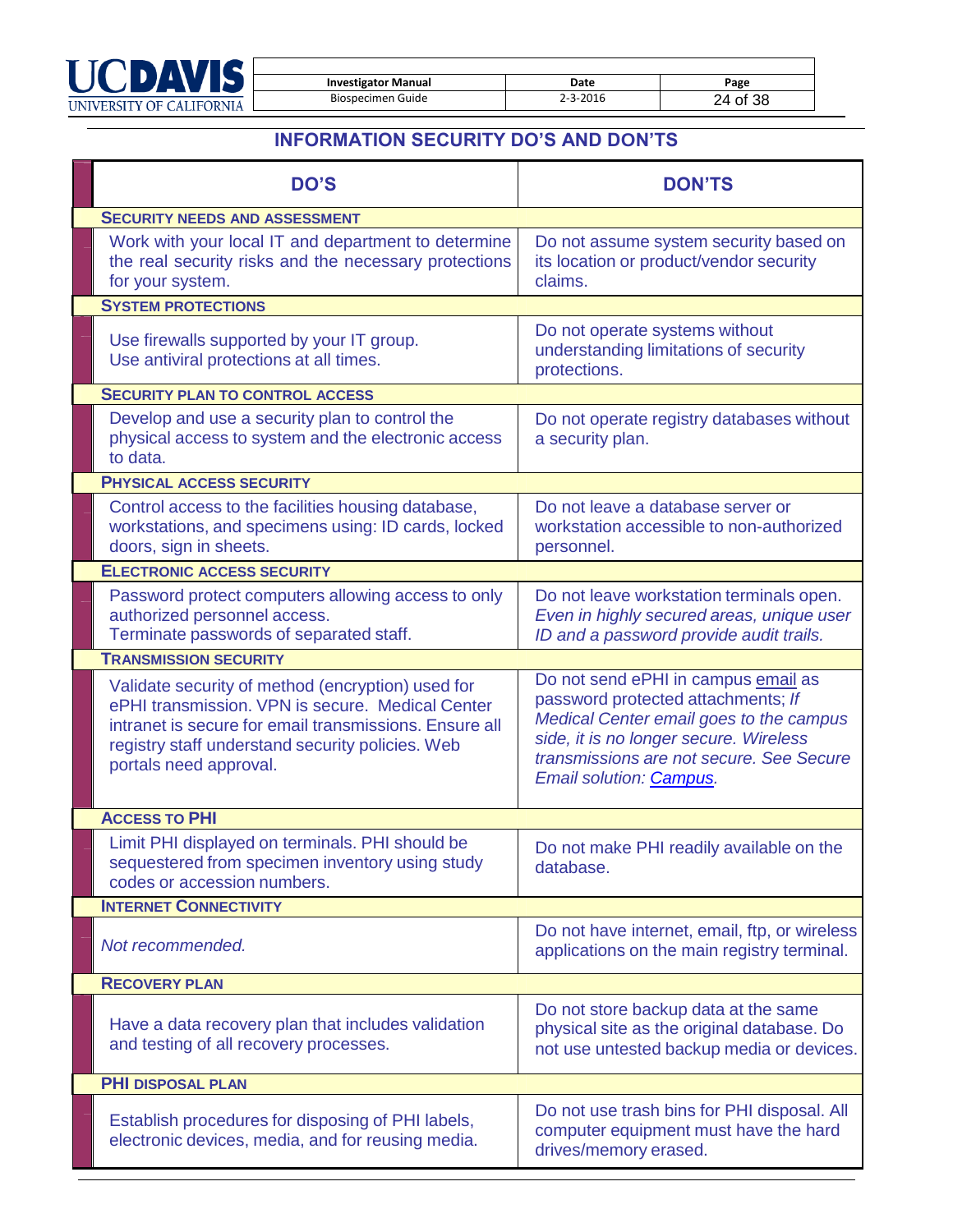

### <span id="page-24-0"></span>**VII. Sharing Biospecimens and Data with Other Researchers, Institutions or Private Companies**

*Section Summary: This section provides information for researchers who share specimens and/or associated data with other researcher within UC Davis and entities outside the University system. Some suggestions on how to optimize specimen utilization through well planned collaborations and transfers are included.*

How are biospecimens shared **within the UC Davis system**? Topics covered:

- Evaluating research plans
- Recouping costs
- Disposition of unused specimens
- **Publications**
- Verification of IRB approval
- Obtaining Consent to Share Biospecimens

How are biospecimens shared with researchers **outside the UC Davis system**? Topics covered:

- Written agreements:
	- o Material Transfer Agreements
	- o Clinical Trial Agreements
	- o Clinical Services Agreements
- Financial concerns when transferring biospecimens outside UC Davis
- Protecting intellectual property (IP) rights

What are the HIPAA privacy issues when sharing biospecimens for research?

*How are biospecimens shared within the UC Davis system?* The University encourages collaborations between UC Davis colleagues. The following topics should be considered before collaborations begin involving human specimens:

> Evaluating Research Plans Recouping Costs Disposition of Unused Specimens **Publications** Verification of IRB Approval Obtaining Consent to Share Biospecimens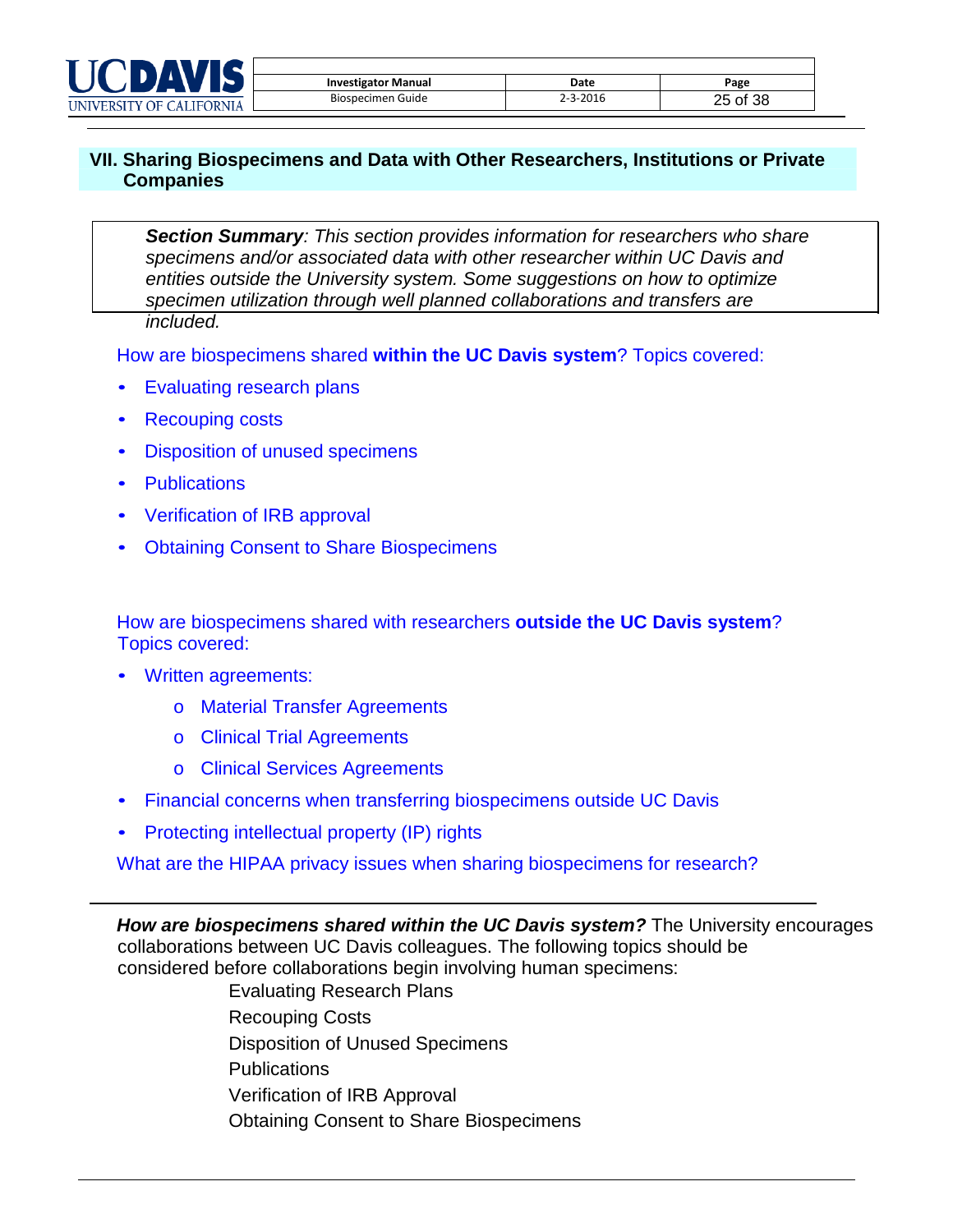| UNIVERSITY OF CALIFORNIA |  |  |
|--------------------------|--|--|

• **Evaluating Research Plans:** The following topics - considered by many specimen utilization review committees - may be useful whether you are preparing a specimen request or evaluating requests from potential collaborators:

| Is the research plan well designed and likely to provide meaningful results?<br><b>SCIENTIFIC</b><br><b>MERIT</b>                                                                                                                                             |
|---------------------------------------------------------------------------------------------------------------------------------------------------------------------------------------------------------------------------------------------------------------|
| It is very important to provide reviewers with a strong scientific rationale to justify use<br>of specimens that are often a scarce resource. Justification should include reasons why established<br>human cell lines and/or animals tissues cannot be used. |
| Applicants should thoughtfully consider the justification if requesting valuable or rare specimens, such<br>as tumor specimens with 5+ years of follow-up data.                                                                                               |
| How does the request rank with those competing for similar specimens?<br><b>PRIORITY</b>                                                                                                                                                                      |
| Many program banks give priority to researchers within the program.                                                                                                                                                                                           |
| Approval for a request for large numbers of valuable specimens (e.g. rare or limited resource, especially<br>those with a large amount of correlative follow-up data), will be carefully considered if the request will<br>deplete the resource.              |
| Is the number of specimens requested adequate to meet the stated aims?<br><b>STATISTICAL</b><br><b>POWER</b>                                                                                                                                                  |
| The research plan should have adequate statistical power to achieve meaningful<br>results.                                                                                                                                                                    |
| This issue applies more to larger projects and less to pilot studies or efforts in assay develop.                                                                                                                                                             |
| What kind of specimen-associated data is needed to achieve the stated goals?<br><b>DATA</b><br><b>REQUESTED</b>                                                                                                                                               |
| An applicant requesting 10 aliquots of tumor for assay development would not need<br>to receive detailed demographic and follow up data with the specimens.                                                                                                   |
| It would be appropriate to supply detailed demographic and follow up data to a researcher<br>looking for prognostic markers for breast cancer recurrence.                                                                                                     |
|                                                                                                                                                                                                                                                               |

- **Recouping Costs:** Although UC Davis banks and investigators are not allowed to sell specimens for profit, investigators involved in specimen banking are permitted to recover the costs within the UC Davis re-charge system for expenses associated with collection, processing, storage, and distribution.
	- $\circ$  The table below shows many of the general activities to consider when estimating costs.

**IMPORTANT NOTE**: Your departmental manager or budget analyst may be able to provide financial guidance to help determine appropriate costs for stafftime and materials involved in specimen collection, storage, and distribution. Costs should be included in contract negotiations and grant proposals.

#### **RECOVERING COSTS FOR ACTIVITIES INVOLVED IN HANDLING SPECIMENS**

**Specimen Collection**

- Tracking of patients and operating/procedure schedules
- Coordination with collaborators/providers: OR, pathology, laboratory staff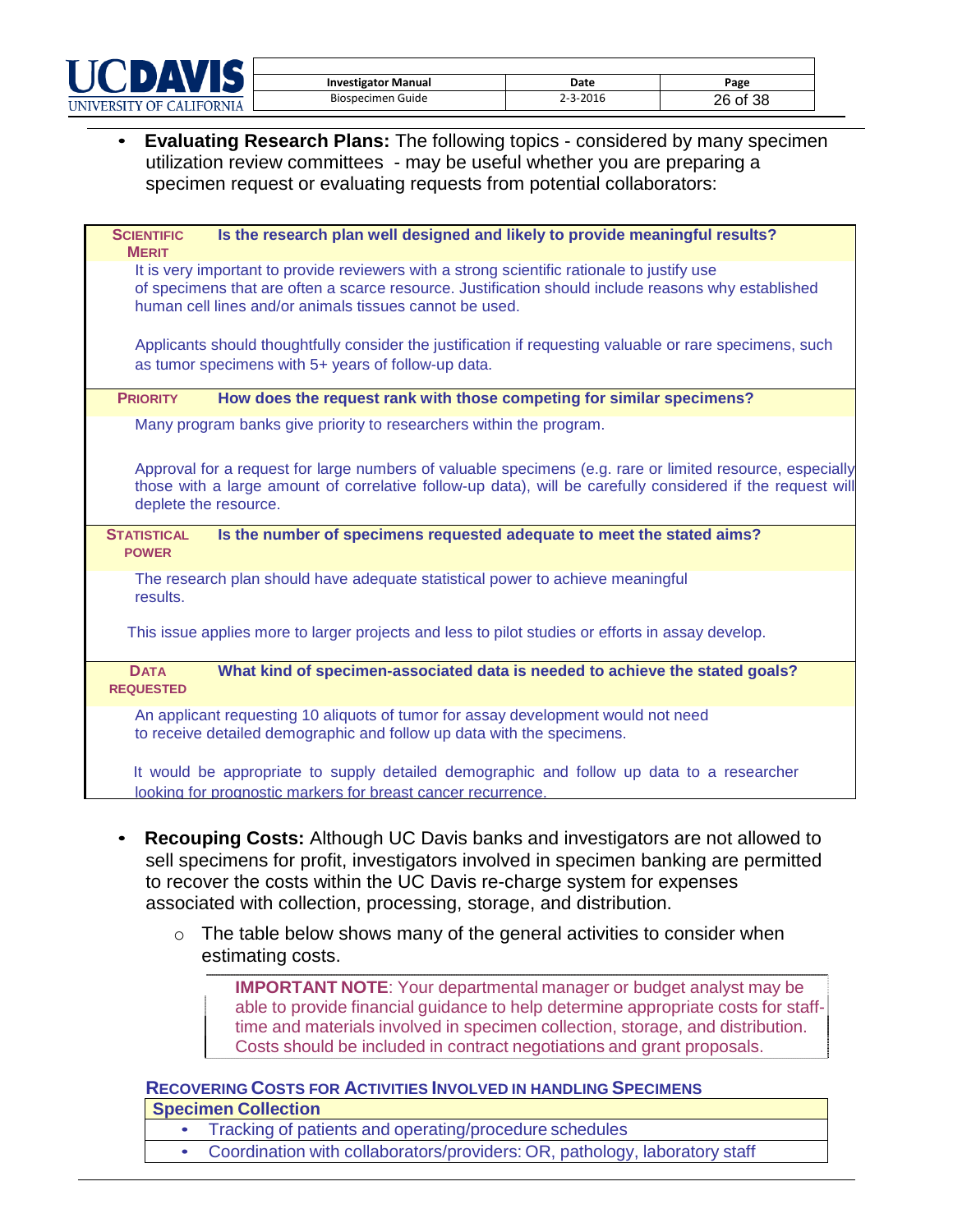

| <b>Investigator Manual</b> | Date           | Page     |
|----------------------------|----------------|----------|
| Biospecimen Guide          | $2 - 3 - 2016$ | 27 of 38 |

|  | • Specimen Sampling at Site of Collection:                    |
|--|---------------------------------------------------------------|
|  | • Examples:                                                   |
|  | $\sim$ For solid tumor specimens multiple tissue samples (tup |

- lid tumor specimens, multiple tissue samples (tumor, adjacent benign, nodes, and possibly normal) are prepared according to protocol
- o Fine Needle Aspirations (FNAs)
- o For whole blood specimens, isolation/fraction blood components
- Documentation of signed consent

| <b>Specimen Processing</b>          |  |  |  |  |  |
|-------------------------------------|--|--|--|--|--|
| Paraffin embedding of fixed tissues |  |  |  |  |  |
|                                     |  |  |  |  |  |

- Preparation and staining of control slides for FNAs
- Preparation and staining of H&E controls for all tissues to document QC on sampling and presence of tumor
- Trimming of blocks to maximize tumor volume
- Special tissue preparation for investigators, including thick sectioning, collodian bag preparation,
	- o cystospins, filter preparations, preparations for laser microdissection
- Maintenance of frozen and paraffin banks
- Pulling tissues and preparing for distribution
- Database maintenance of inventory, demographic and pathology data

### **Pathology Activities**

- Review of QC slides
- Review and marking of slides for trimming
- Selection of cases for specific studies in collaboration with investigators
- Retrieval of archival tissues from pathology tissue banks (formalin-fixed tissues) or banked frozen tissues
- **Disposition of Unused Specimens**: Many established banks stipulate that unused portions of specimens be returned to the bank. Others specify that leftover portions of extracted DNA/RNA should be shared with other investigators. Researchers releasing specimens should consider what should be done with any remaining portions of specimens and come to an agreement with the requestor prior to release of the specimens.
- **Publications**: Requestors should agree to acknowledge the repository or bank as the specimen source in all publications, abstracts, and presentations that result from research using the specimens. The option of co-authorship may be appropriate if the bank provides scientific input.
- **Verification of IRB Approval:** Anyone who plans to share specimens with other researchers should have a plan for verifying that the requestors have obtained approval from the Committee on Human Research, UC Davis's Institutional Review Board.

**IMPORTANT NOTE:** Sharing specimens with researchers outside the UC Davis system an[d Material Transfer Agreements](http://research.ucdavis.edu/industry/ia/researchers/material-transfer/) are discussed at the UC Davis [InnovationAccess website.](http://research.ucdavis.edu/industry/ia/researchers/about-ia/) Verification should be obtained from the applicant that the protocol has approval from the appropriate institutional review board.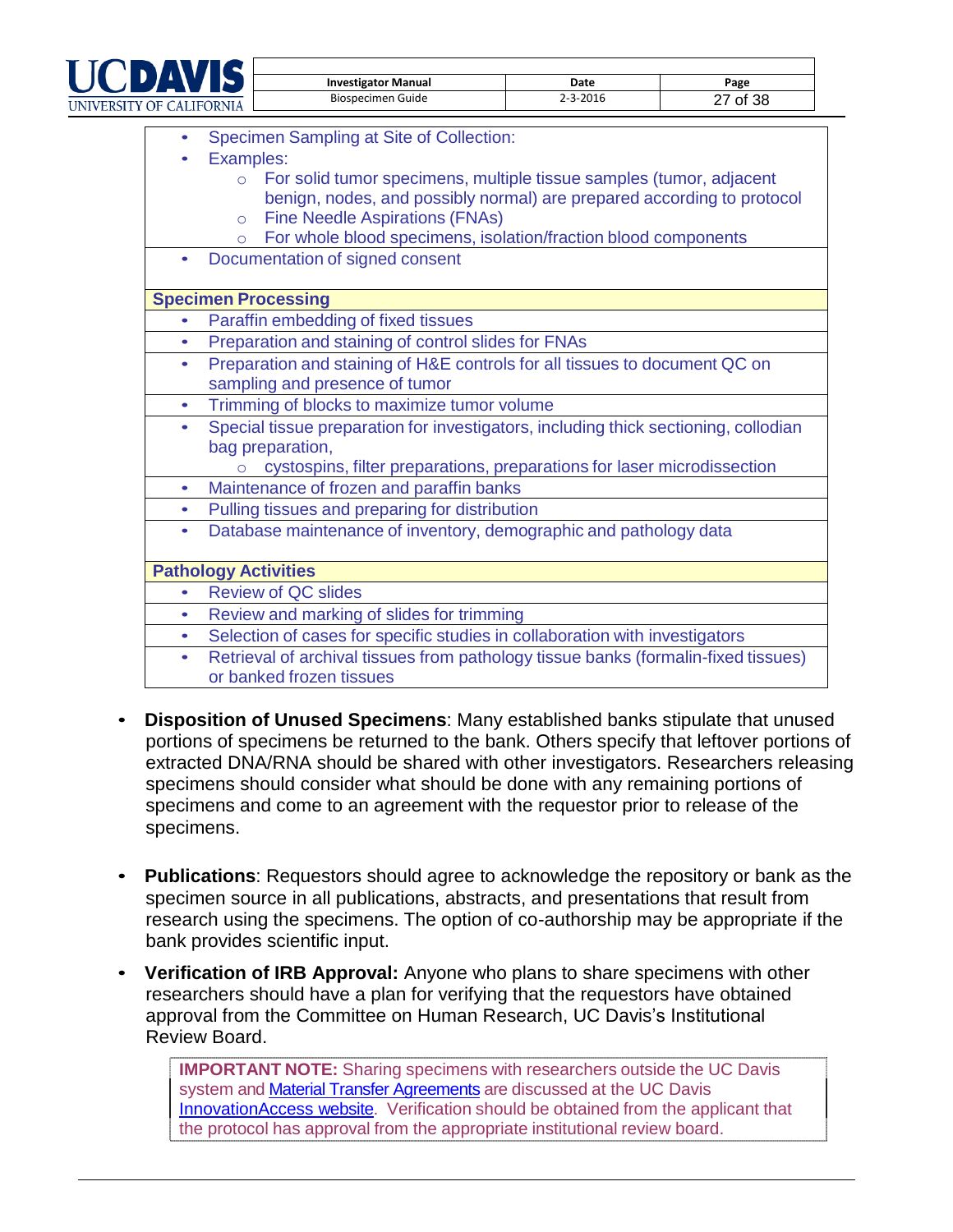| <b>Investigator Manual</b> | Date           | Page     |
|----------------------------|----------------|----------|
| Biospecimen Guide          | $2 - 3 - 2016$ | 28 of 38 |

• **Obtaining Consent to Share Biospecimens:** The consent form used to obtain specimens should inform participants that their specimens will be shared and with whom. For a template consent form from the UC Davis IRB with suggested standard wording, refer to the IRB [HRP-502 \(Consent Form\)](http://www.ucdmc.ucdavis.edu/biorepositories/pdfs/guidelines/HRP502-template-consent-document.docx).

UNIVERSITY OF CALIFORNIA

ƒ *How are biospecimens shared with researchers outside the UC Davis system?* A written agreement, executed by **InnovationAccess**, is required before human biospecimens collected at UC Davis can be shared with researchers outside the UC Davis system.

InnovationAccess carefully negotiates and executes contractual agreements with academic institutions, non-profit organizations, and industry to ensure the University's and the researcher's financial concerns and intellectual property rights are protected.

- **Written agreements** pertinent to sharing human biospecimens with outside entities include:
	- o **[Material Transfer Agreements \(MTA\)](http://research.ucdavis.edu/industry/ia/researchers/material-transfer/)** are required to transfer any research material, including human biospecimens, *from* UC Davis *to* researchers outside UC Davis (termed an outgoing MTA).
		- MTAs are negotiated and executed by [InnovationAccess](http://research.ucdavis.edu/industry/ia/researchers/ia-faq/) of the Office of Sponsored Research.
		- All MTAs (incoming and outgoing) are reviewed by InnovationAccess OR regardless of funding source.
		- The MTA process is initiated by completing an MTA [Document.](http://www.ucdmc.ucdavis.edu/biorepositories/pdfs/guidelines/MTA.pdf)
		- The [Office of Research \(InnovationAccess\)](http://research.ucdavis.edu/industry/ia/researchers/policies-forms/) provides important information about MTAs, including contacts, resources and detailed procedural information for researchers to facilitate prompt execution of the agreement.
		- If both the provider and recipient of materials are academic or non-profit institutions, a [UC Davis Bilateral Confidentiality Agreement \(BCA\)](http://www.ucdmc.ucdavis.edu/biorepositories/pdfs/guidelines/MTA.pdf) may also need to be signed.
	- o **Clinical Trial Agreements** are required to conduct a clinical trial with an outside entity. The provisions for collecting and transferring human biospecimens that are part of a clinical trial would be described in the Clinical Trial Agreement. If you have any questions concerning biological specimens collected under a formal clinical trial rather than generic biobanking, please contact the [Office of Research](http://research.ucdavis.edu/industry/partner-with-uc-davis/building-u-i-collaborations/research-transactions/types-agreements/clinical-trial-agreements/) or [CTSC](http://research.ucdavis.edu/industry/partner-with-uc-davis/building-u-i-collaborations/research-transactions/types-agreements/clinical-trial-agreements/)  [Clinical Trials Unit.](http://research.ucdavis.edu/industry/partner-with-uc-davis/building-u-i-collaborations/research-transactions/types-agreements/clinical-trial-agreements/)
- *Financial concerns when transferring biospecimens outside UC Davis:* As discussed above, although **specimens cannot be sold for a profit**, investigators can recover time and material costs associated with obtaining, processing, shipping, and tracking samples. It is important that researchers include these costs in contract negotiations and grant proposals, as well as for cost recovery in the UC Davis recharge system (see below).
	- o Your departmental manager or budget analyst may be able to provide financial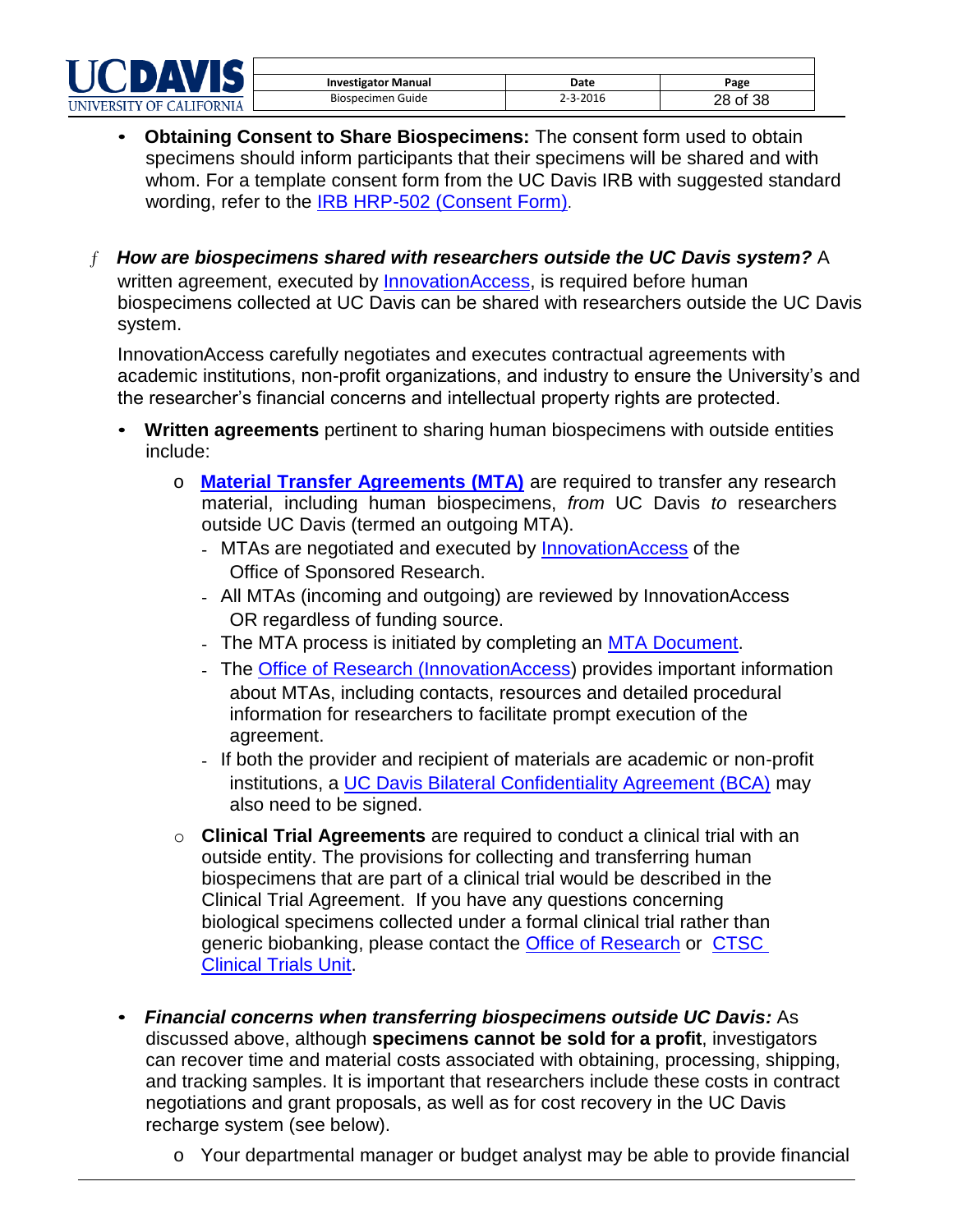| UNIVERSITY OF CALIFORNIA |  |  |
|--------------------------|--|--|

-

|   | <b>Investigator Manual</b> | Date     | Page     |
|---|----------------------------|----------|----------|
| ۰ | Biospecimen Guide          | 2-3-2016 | 29 of 38 |

guidance to help determine appropriate costs for staff-time and materials involved in specimen collection, storage, and distribution

o External revenue of recharge activities [UC Davis Recharge Policy [\(Recharge](http://budget.ucdavis.edu/rates/)  [Activities & Rates\]](http://budget.ucdavis.edu/rates/):

- Recharge Activity may charge a rate in excess of full direct plus indirect costs to one or more external users.
- The surplus revenue above the direct and indirect costs generally must be transferred out of the Recharge Activity's operating fund to a reserve fund at least annually. Such surplus revenue may be used in any manner that supports the Recharge Activity, including subsidies to lower costs charged to other users, paying for unallowable costs, purchasing equipment, or expanding the Recharge Activity.
- If the surplus revenue is used to subsidize allowable costs, it may be retained and utilized within the Recharge Activity's operating fund.
- *Protecting intellectual property (IP) rights:* Researchers should be aware of the [UC](http://research.ucdavis.edu/industry/ia/researchers/policies-forms/) Davis [Intellectual Property \(IP\) policy](http://research.ucdavis.edu/industry/ia/researchers/policies-forms/) to ensure IP rights are protected in collaborative research projects involving human biospecimens. However, the UC Davis IP policy is only one of a number of UC policies that address intellectual property. The best way to protect IP rights when transferring human specimens to another institution is for the investigator to contact the Office of Research [InnovationAccess](http://research.ucdavis.edu/industry/ia/researchers/policies-forms/) and it will negotiate a specimen transfer agreement with the appropriate IP terms (as well as other terms that are important to the University).
- *What are the HIPAA privacy issues when sharing biospecimens for research?* The type and extent of private information that can be transferred with shared specimens must be consistent with your IRB-approved research protocol, HIPAA authorization from the participant, data use agreements, and, if applicable, Clinical Trial Agreements.
- Investigators are asked to address HIPAA privacy issues applicable to their research throughout the IRB application process. For example, investigators must describe the type of information that will be created, used, and distributed as part of the study, as well as the safeguards that will be implemented to protect the PHI from inappropriate disclosure. Although each study will be reviewed individually, the IRB generally recommends the following:
	- o Investigators should only supply the minimum amount of health information to meet research objectives.
		- Only limited PHI should be associated with specimens collected at UC Davis and sent elsewhere as part of clinical trials. The specimens should be coded and direct identifiers (name, medical record number, or social security number) must not be associated with specimens unless specifically documented in the signed consent form.
- HIPAA compliance must be maintained throughout the research study while sending and receiving all specimen and/or data formats, including: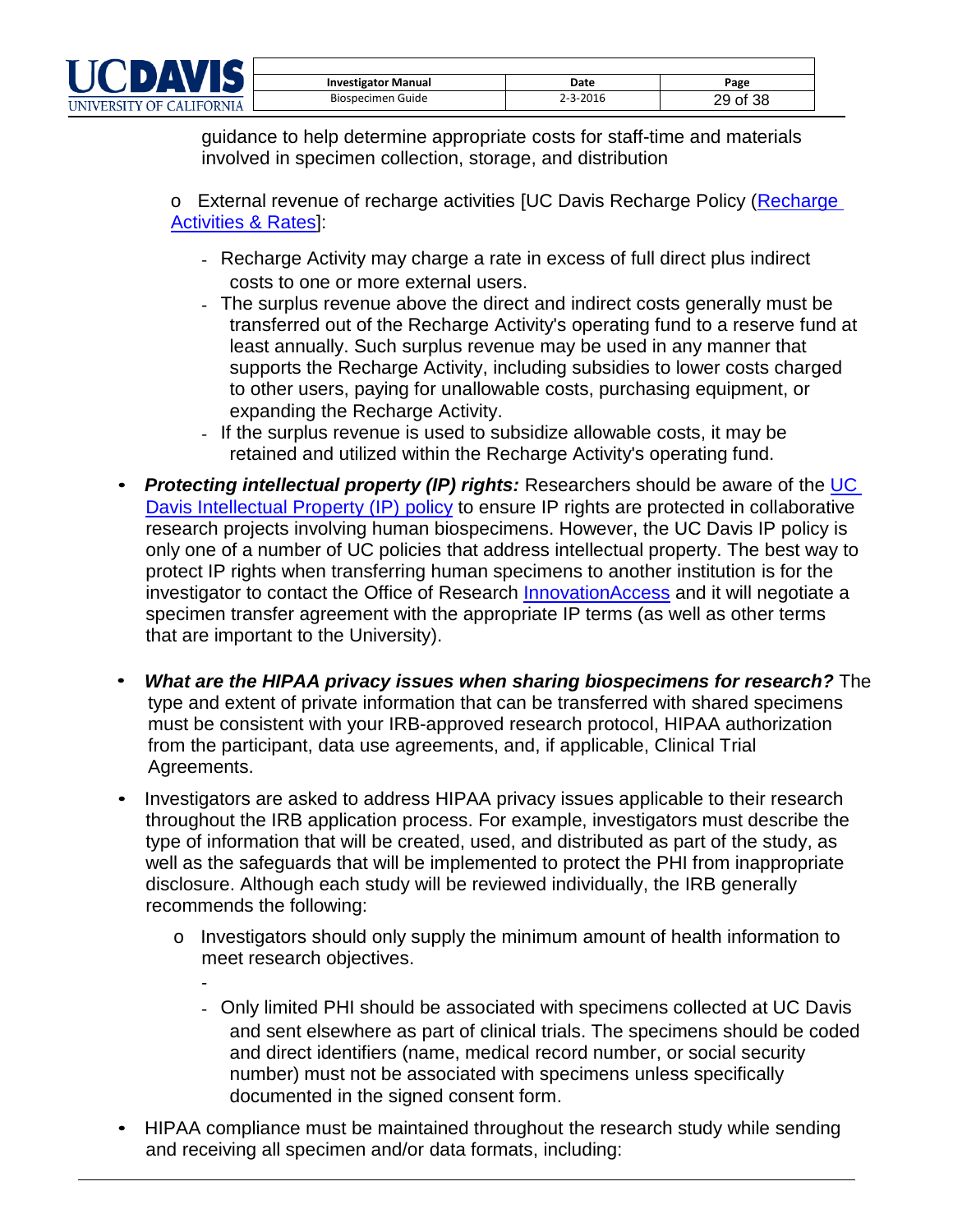

| <b>Investigator Manual</b> | Date     | Page     |
|----------------------------|----------|----------|
| Biospecimen Guide          | 2-3-2016 | 30 of 38 |

- o Physical media such as paper, disks, images, CD ROMs, DVDs, memory sticks, computers, laptops, and portable devices; and
- o Any form of electronic transmission: email, internet, FTP, electronic facsimile, web portals, digital, audio, and video.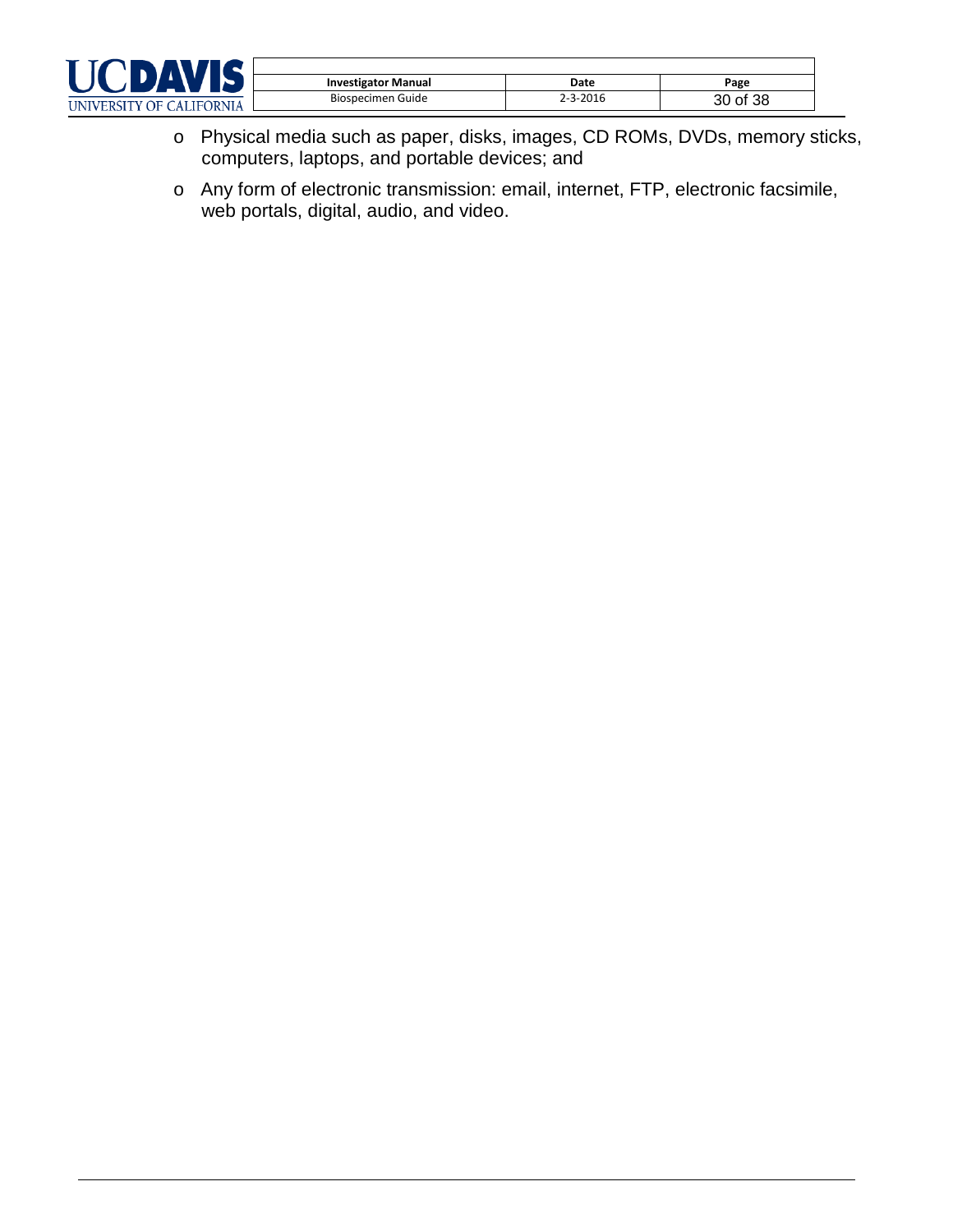

| <b>Investigator Manual</b> | Date     | Page     |
|----------------------------|----------|----------|
| Biospecimen Guide          | 2-3-2016 | 31 of 38 |

### <span id="page-30-0"></span>**VIII. Using Human Stem Cell Lines**

This section is under construction. Current policies and procedures are described on the UC Davis Stem Cell [Research](http://research.ucdavis.edu/policiescompliance/stem-cell-research/) homepage.

### <span id="page-30-1"></span>**IX. A Brochure for Prospective Tissue Donors**

Donating Tissue for Medical Research:

[National Cancer Institute: Donating Tissue for](http://www.ucdmc.ucdavis.edu/biorepositories/pdfs/guidelines/NCI-Medical-research-patient-brochure.pdf) Research (Brochure in PDF)

[Example of UCSF Tri-Fold Brochure for Tissue Donation.pdf](http://www.research.ucsf.edu/chr/Guide/TissueDonationBrochure.pdf)

### <span id="page-30-2"></span> **X. BCR "QUICK GUIDE" Link**

This is a link to the **BCR Quick Guide** that identifies some common types of research involving specimens and what IRB requirements may be involved.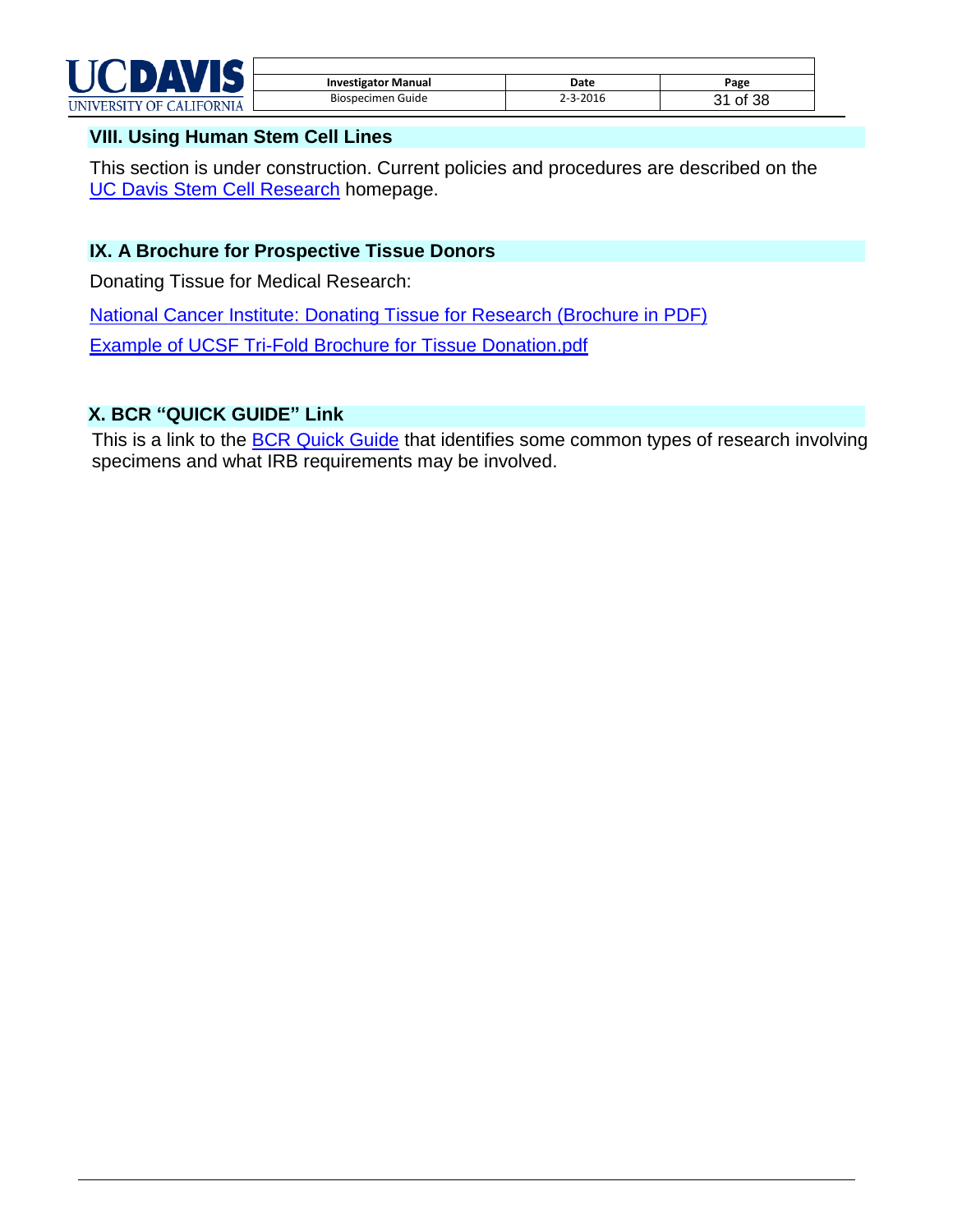

| <b>Investigator Manual</b> | Date           | Page     |
|----------------------------|----------------|----------|
| Biospecimen Guide          | $2 - 3 - 2016$ | 32 of 38 |

### <span id="page-31-0"></span>**Appendix A: Terms and Definitions Categories of Human Biospecimen Information**

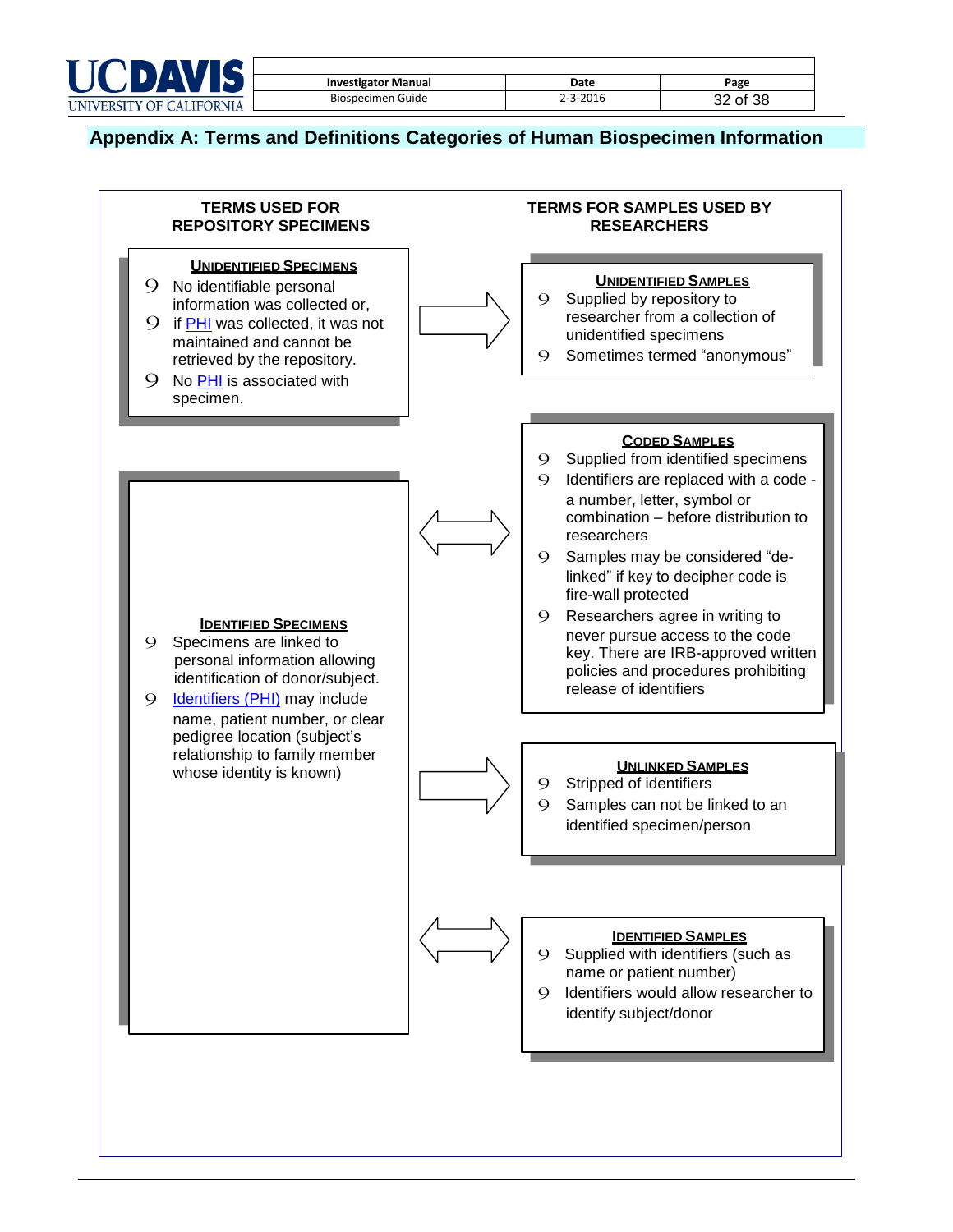

# **Appendix B: Specimen Banking Space: Points to Consider**

<span id="page-32-0"></span>

| <b>SPECIMEN BANKING SPACE: POINTS TO CONSIDER</b>                                                                                        |
|------------------------------------------------------------------------------------------------------------------------------------------|
| 1. Is the overall space sufficient for housing storage equipment?                                                                        |
| 2. Can the height and depth of each storage unit fit in the space?                                                                       |
| 3. Is there clearance for opening and closing doors and for safe entry and<br>Exit?                                                      |
| 4. Is there adequate ventilation to handle heat generated by equipment?                                                                  |
| 5. Is there sufficient clearance at doors and hallways for delivery of the<br>storage equipment?                                         |
| 6. Is space sufficient for operations: receiving, processing, storing,<br>transferring specimens, cleaning storage unit, and data entry? |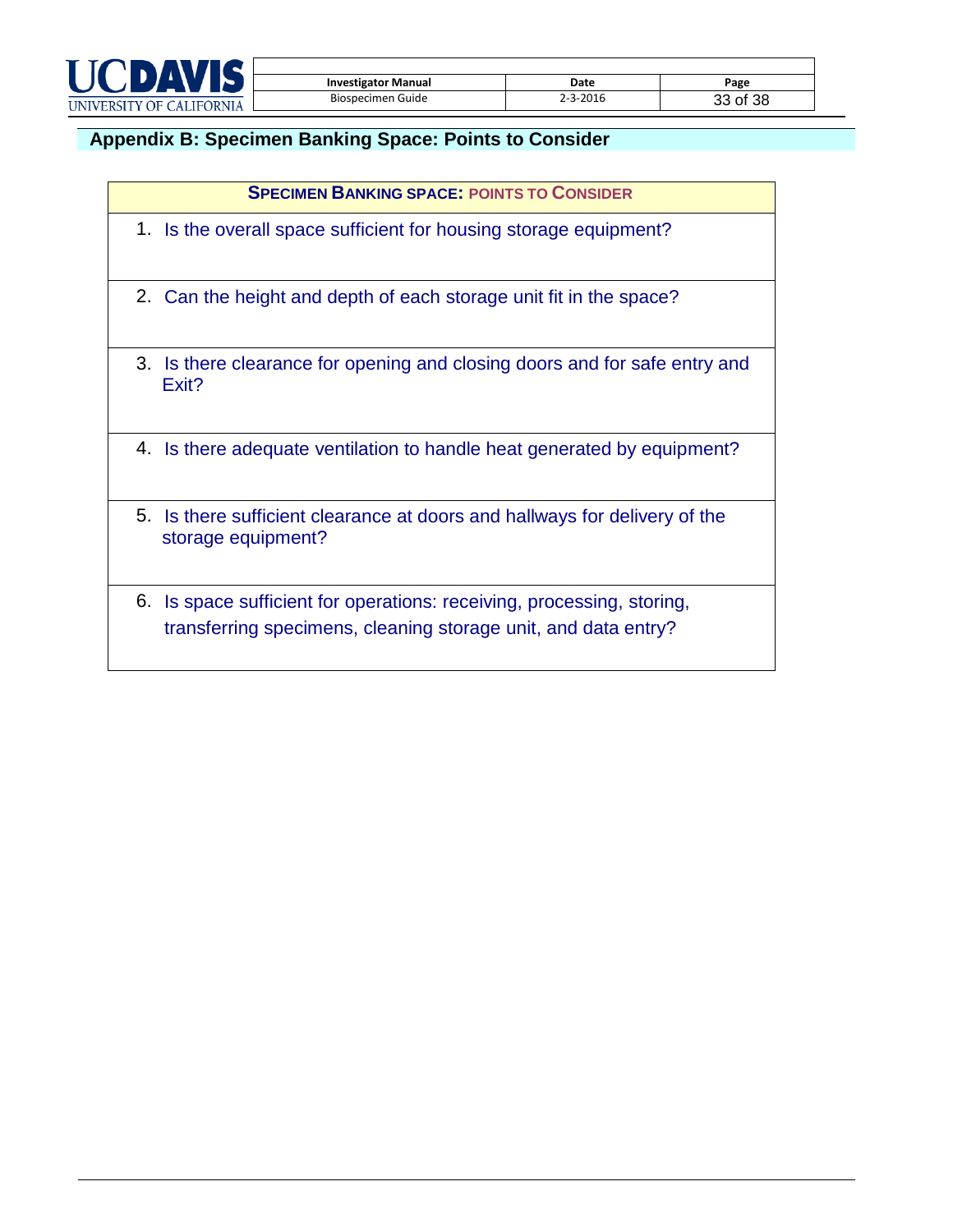

### <span id="page-33-0"></span>**Appendix C: Specimen Banking Equipment: Points to Consider**

| <b>SPECIMEN BANKING EQUIPMENT: POINTS TO CONSIDER</b> |                                                                                                                                                                                                                                                                        |  |  |  |
|-------------------------------------------------------|------------------------------------------------------------------------------------------------------------------------------------------------------------------------------------------------------------------------------------------------------------------------|--|--|--|
| <b>Ultra-low Temperature Freezers:</b>                |                                                                                                                                                                                                                                                                        |  |  |  |
| 1.                                                    | The range of sample types and what samples will be used for. Some specimens can be highly<br>sensitive to temperature fluctuations.                                                                                                                                    |  |  |  |
| 2.                                                    | How frequently will the freezers be opened and closed?                                                                                                                                                                                                                 |  |  |  |
| 3.                                                    | Upright versus chest freezers: Upright units are more space economical than chest<br>freezers, but chest freezers can maintain ultra low temperature longer. Power<br>fluctuations can be a problem with temperature variance for types.                               |  |  |  |
| 4.                                                    | Voltage requirements - 110 or 208,                                                                                                                                                                                                                                     |  |  |  |
| 5.                                                    | Temperature recorder type, voltage regulator - optional or standard?                                                                                                                                                                                                   |  |  |  |
| 6.                                                    | Seismic issues - Does the unit have locking wheels? Units must be secured to wall.                                                                                                                                                                                     |  |  |  |
| 7.                                                    | Extended warranty available on compressors-make sure it covers labor and parts                                                                                                                                                                                         |  |  |  |
| 8.                                                    | Alarm systems for freezers are a necessity. Need local and remote alarm system to<br>contact staff 24 x 7 in the event of equipment or power failure. Local alarms are only good if people<br>are present in the laboratory. Will they work in a power loss situation? |  |  |  |
| 9.                                                    | Plan at least 5 years out for equipment replacement or repairs. You must calculate<br>this into your budget in order to protect the collections.                                                                                                                       |  |  |  |
| <b>Liquid Nitrogen Units:</b>                         |                                                                                                                                                                                                                                                                        |  |  |  |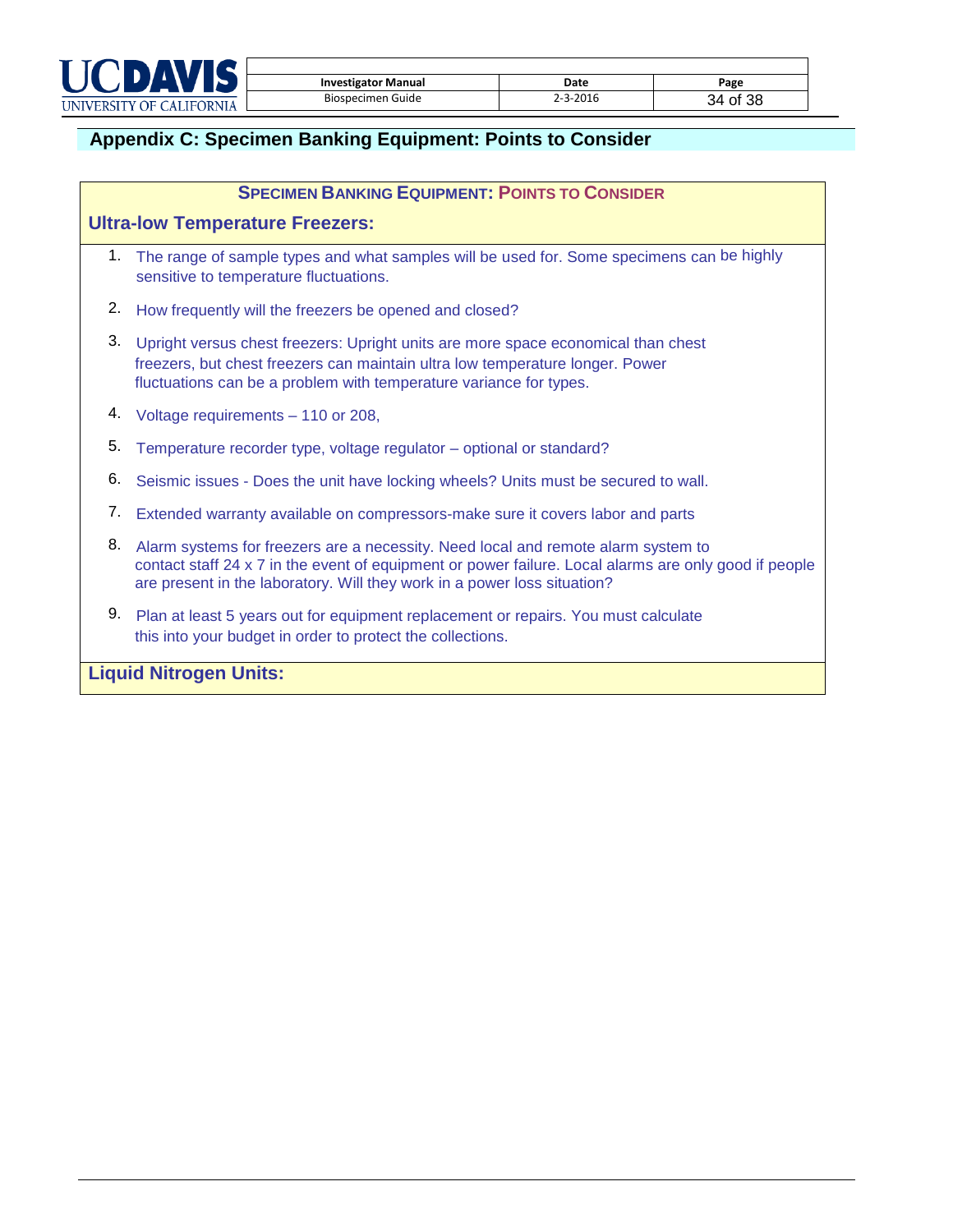

| <b>Investigator Manual</b> | Date     | Page     |
|----------------------------|----------|----------|
| Biospecimen Guide          | 2-3-2016 | 35 of 38 |

- 1. Size of unit number of vials a unit will hold
- 2. Weight of a full rack a completely filled rack if it had to be lifted out of the freezer may weight 30-50 pounds or more.
- 3. Alarm system that is programmable. This will warn you that the liquid nitrogen level is low in your freezer or your source of liquid nitrogen needs to be replenished. Otherwise, someone must check the levels daily.
- 4. Automatic refill system for liquid nitrogen: note the smaller units are manually fed but automatic systems can fail to refill tanks.
- 5. Racking and inventory system metal boxes are best with a lid.
- 6. Liquid nitrogen freezers should be in an open area, not in a confined space
- 7. Face shields, safety goggles, and cryogenic gloves must be available for lab personnel.
- 8. Protective floor matting: Liquid nitrogen is so cold that it will shatter/crack your vinyl flooring.
- 9. Seismic issues- Does the unit have locking wheels? Units must be secured to wall. Are source canisters tied down? Check with EH&S.
- 10.Electrical requirements: for the units that have alarms or other sensors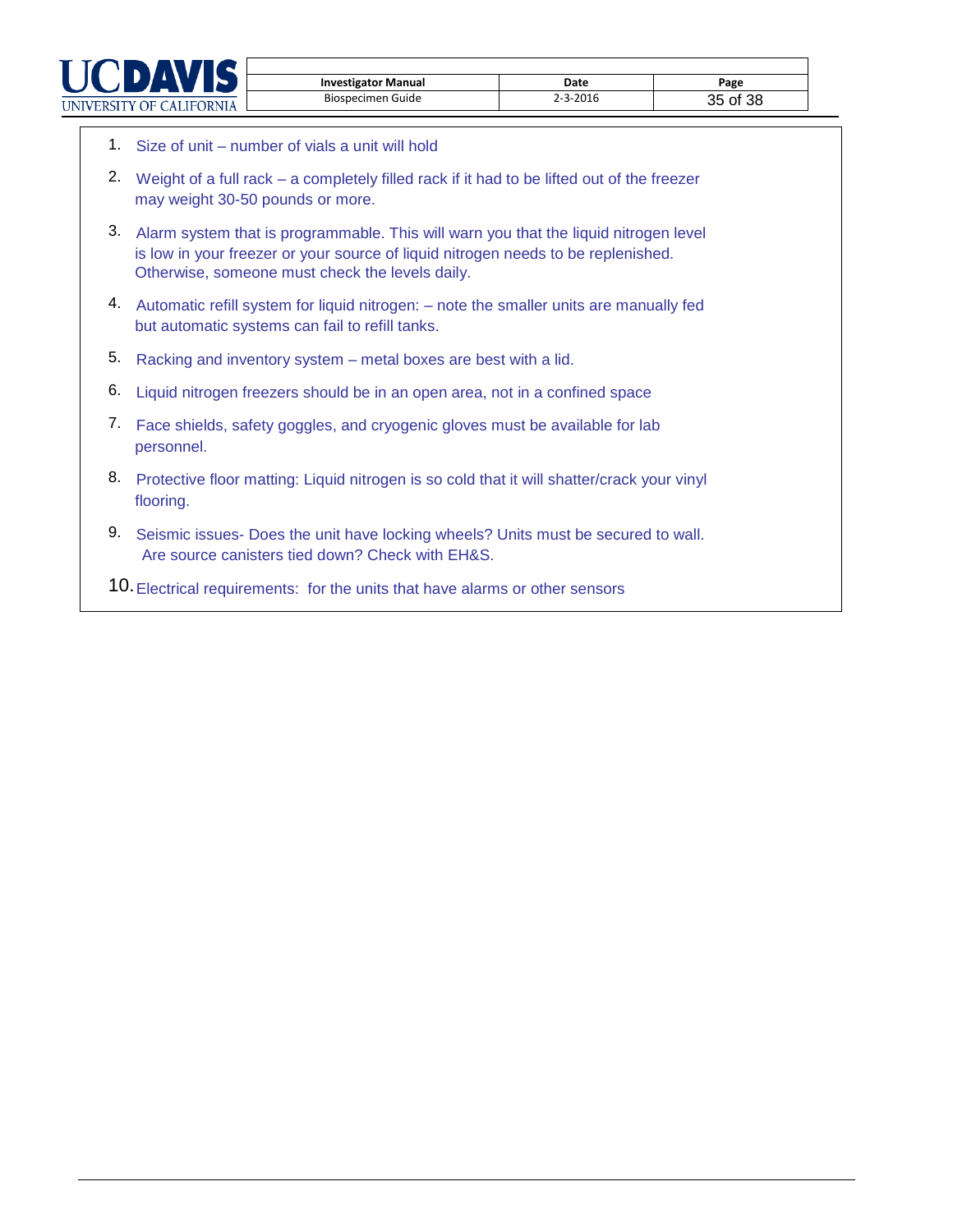

<span id="page-35-0"></span>

| <b>Investigator Manual</b> | Date     | Page     |
|----------------------------|----------|----------|
| Biospecimen Guide          | 2-3-2016 | 36 of 38 |

## **Appendix D: Specimen Storage and Labeling: Points to Consider**

| <b>Specimen Storage and Labeling: Points to Consider</b> |                                                                                                                                                                                                                                                                                                                                                            |  |  |
|----------------------------------------------------------|------------------------------------------------------------------------------------------------------------------------------------------------------------------------------------------------------------------------------------------------------------------------------------------------------------------------------------------------------------|--|--|
| <b>Specimen Storage</b>                                  |                                                                                                                                                                                                                                                                                                                                                            |  |  |
|                                                          | 1. Freezer storage system: Racks and cryo boxes suitable for individual storage<br>containers: Do you want to store 96 well plates, 2 ml, 5 ml cryovials, or 15 ml, 50 ml<br>conical tubes? Liquid nitrogen racks vs canes, plates, vials, dishes, and tubes?                                                                                              |  |  |
|                                                          | 2. Safe specimen distribution: Ideally if there is a large amount of freezer space<br>and floor space, each specimen should be distributed in different freezers to<br>prevent loss of all specimens from one subject. Without this luxury a scanning<br>alarm system is required to inform staff of equipment failure and/or electrical power<br>outages. |  |  |
|                                                          | <b>Specimen Labeling</b>                                                                                                                                                                                                                                                                                                                                   |  |  |
|                                                          | 1. Label type: Use only labels specifically designed for liquid nitrogen and ultra-low<br>temperature storage because general-use labels will detach when exposed to ultra-<br>low temperatures. Do not use scotch tape.                                                                                                                                   |  |  |
|                                                          | 2. Computer labels: Consider labeling by computer and not by hand. This eliminates<br>the problem with poor handwriting styles and limited space on the label. Proper<br>inventory systems should have a labeling program to prevent hand labeling<br>of cryovials.                                                                                        |  |  |
|                                                          | 3. Bar coding: Thermal transfer labels are resistant to many chemicals and are<br>durable in both hot water baths and liquid nitrogen freezes. Some<br>manufactures/suppliers are: Brady, Zebra (Eltron), Shamrock, and Intermec.<br>You need a thermal transfer printer to use these labels.                                                              |  |  |
|                                                          | 4. Labeling pen: Pencil will smear over time, some inks actually smear or bleed when<br>exposed to liquid nitrogen or ice. Test all markers before using them in your<br>specimen bank.                                                                                                                                                                    |  |  |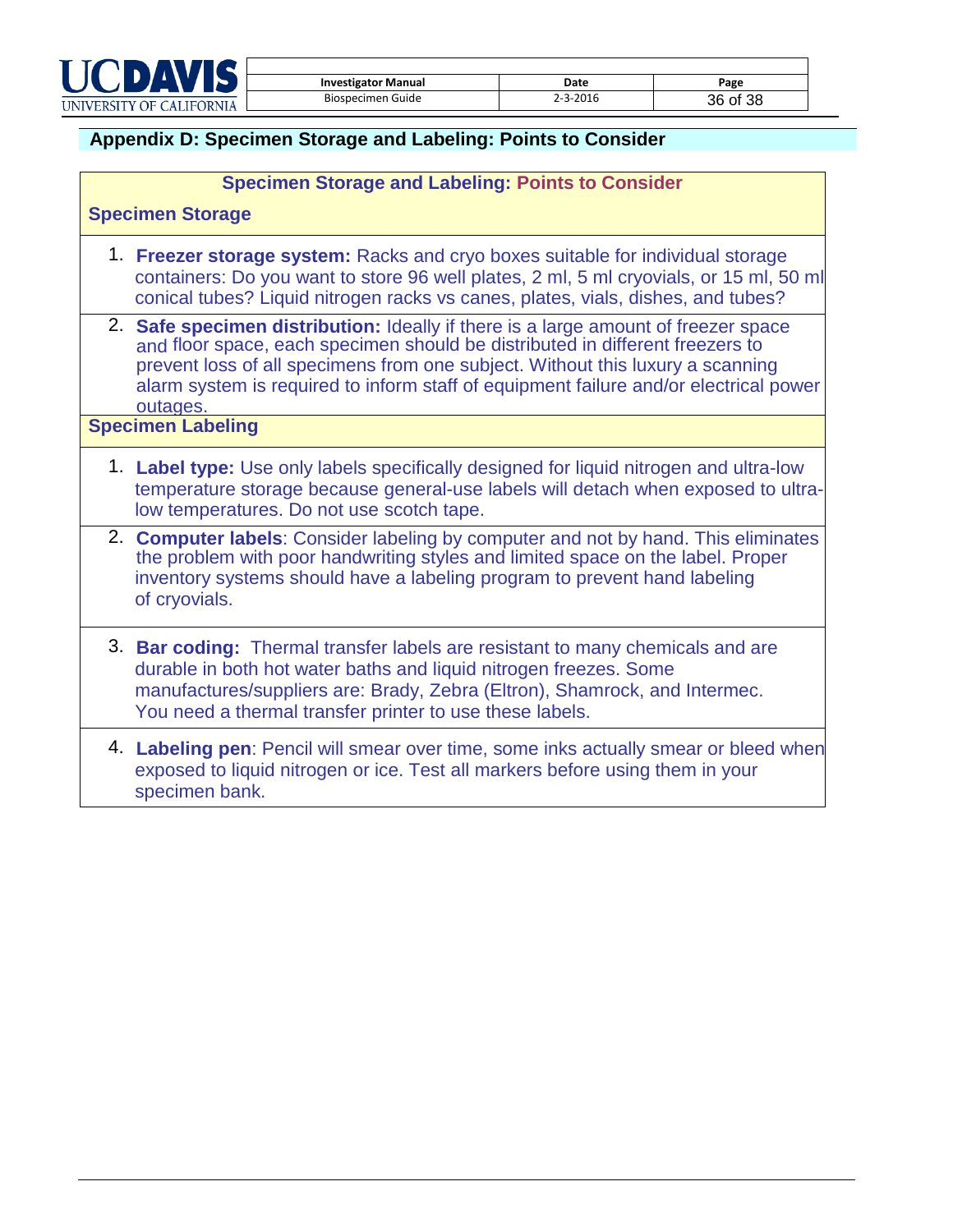

| <b>Investigator Manual</b> | Date           | Page     |
|----------------------------|----------------|----------|
| Biospecimen Guide          | $2 - 3 - 2016$ | 37 of 38 |

## <span id="page-36-0"></span>**Appendix E: Emergency and Backup Plans: Points to Consider**

| <b>EMERGENCY AND BACKUP PLANS: POINTS TO CONSIDER</b>                                                                                                                                                                                                                                                    |  |
|----------------------------------------------------------------------------------------------------------------------------------------------------------------------------------------------------------------------------------------------------------------------------------------------------------|--|
| 1. Electrical backups: If your laboratory experiences a loss of electrical power, does<br>your facility have an electrical generator? If not, what are your plans in the event<br>there is no power for more than 24 hours?                                                                              |  |
| 2. Backup freezer: If you will have a large specimen bank, then include in your<br>budget at least one empty freezer as a backup in the event of a unit malfunction.                                                                                                                                     |  |
| 3. Backup freezer loaners: know what is available for backup freezers, such as ultra<br>low freezer rentals. Check out available sizes and rental requirements such as<br>recharge account before an emergency occurs.                                                                                   |  |
| 4. Liquid nitrogen backup: Can the vendor deliver on short notice? Does the<br>campus have a reserve supply for emergencies that you could use? Who can you<br>either borrow a container from or who has extra space for you to temporarily store<br>your samples? Extra canisters are rare at UC Davis. |  |
| 5. Dry ice availability: Who supplies it and how often? Can you get an emergency<br>delivery? Who can you borrow dry ice from at UC Davis? In some emergencies, UC<br>Davis will provide a large stock of dry ice for campus.                                                                            |  |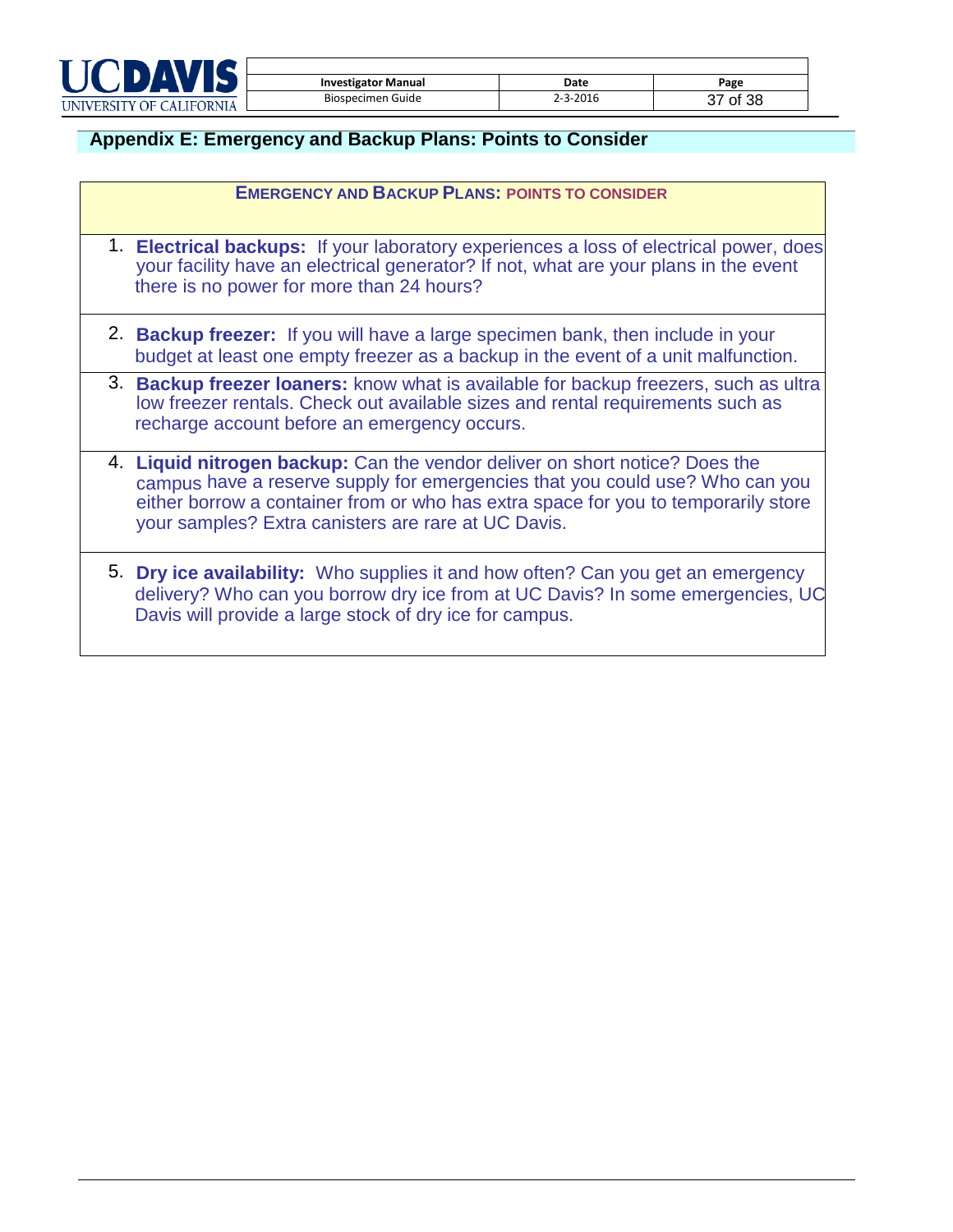

| <b>Investigator Manual</b> | Date     | Page     |
|----------------------------|----------|----------|
| Biospecimen Guide          | 2-3-2016 | 38 of 38 |

<span id="page-37-0"></span>

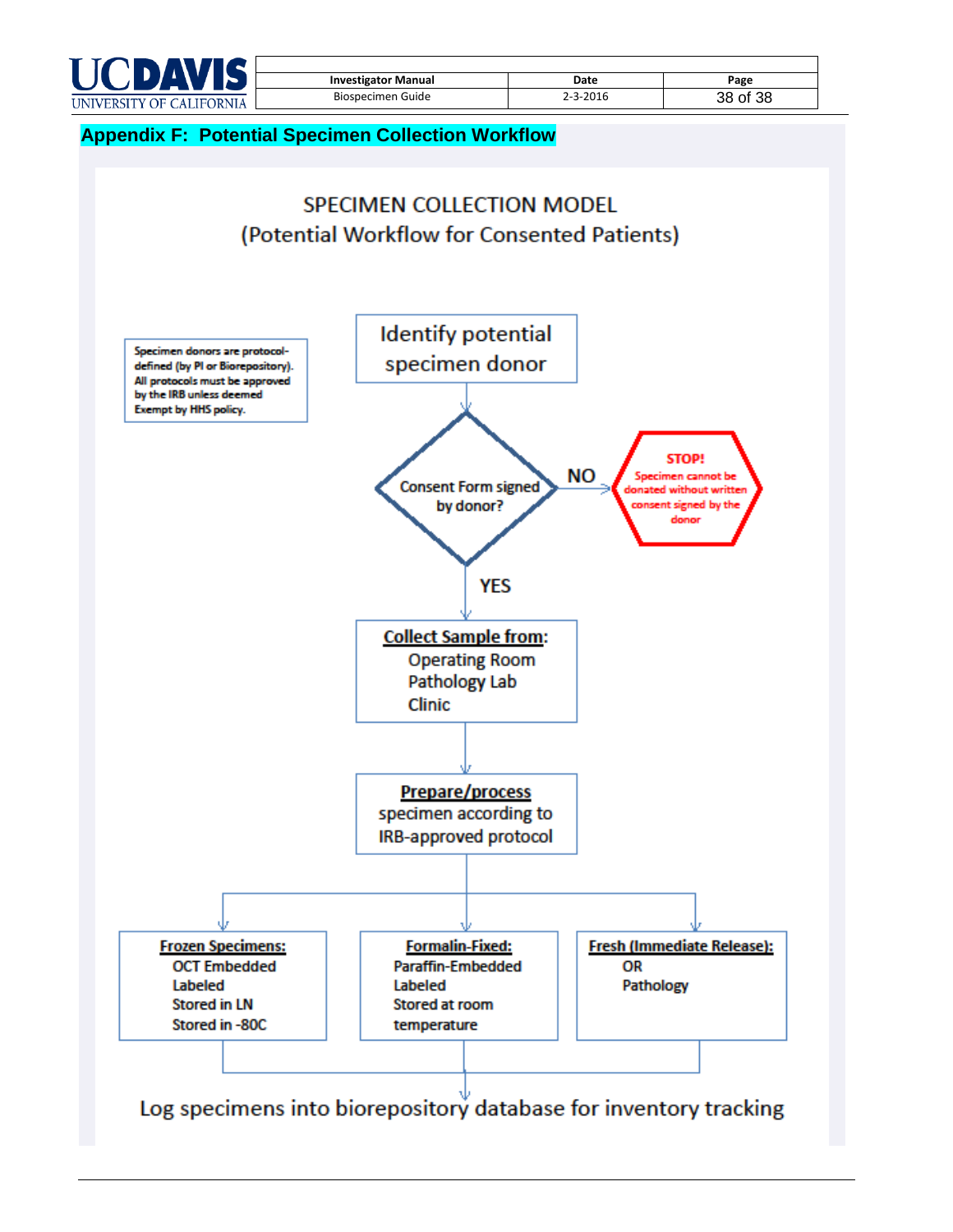

| <b>Investigator Manual</b> | Date     | Page     |
|----------------------------|----------|----------|
| Biospecimen Guide          | 2-3-2016 | 39 of 38 |

### <span id="page-38-0"></span>**Appendix G: Potential Specimen Distribution Workflow**

<span id="page-38-1"></span>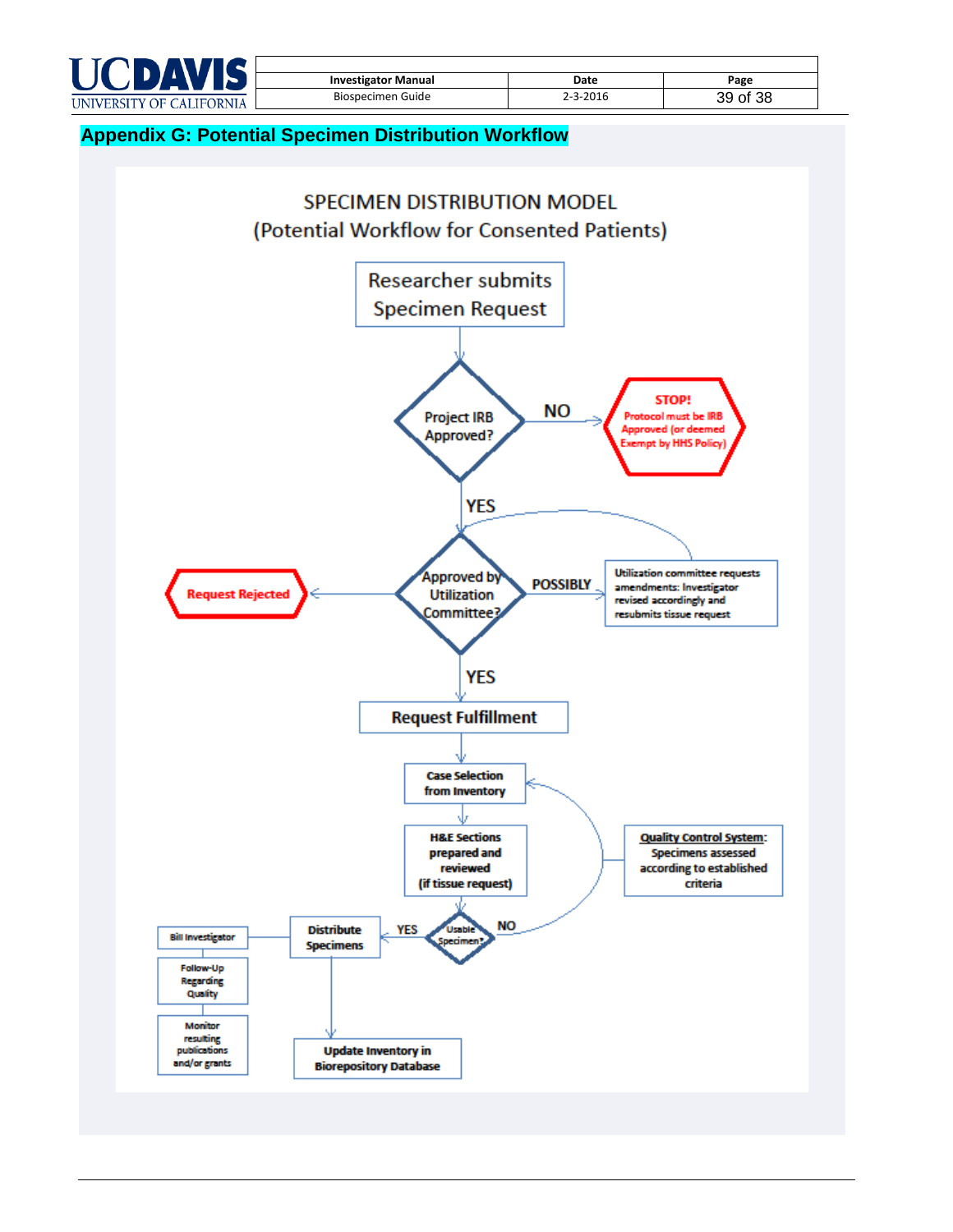

| <b>Investigator Manual</b> | Date           | Page     |
|----------------------------|----------------|----------|
| Biospecimen Guide          | $2 - 3 - 2016$ | 40 of 38 |

### **Appendix H: HIPAA Information**

### **What is HIPAA?**

The Health Information Affordability and Accountability Act is a law that gives rights to patients with respect to their identifiable health information (PHI). With a few exceptions, it requires health care providers to obtain an authorization from the patient before that patient's health information can be used for research. It also requires providers to protect identifiable health information. UC Davis Health System employees must comply with all of the requirements of HIPPA. The following is a summary of the requirements at UC Davis.

### **What is PHI?**

Protected health information (PHI) is any information in the medical record or designated record set that can be used to identify an individual and that was created, used, or disclosed in the course of providing a health care service such as diagnosis or treatment. For example, PHI is used in research studies involving review of medical records to obtain research data, such as a retrospective chart review study. Also, studies that create new medical information because a health care service is being performed as part of research. Examples include diagnosing a health condition or investigating a new drug or device to treat a health condition.

#### **What is not PHI?**

Examples of research health information not subject to HIPAA include studies analyzing only de-identified or anonymous data or that use a limited data set with a data use agreement. Some genetic basic research can fall into this category such as the search for potential genetic markers, promoter control elements, and other exploratory genetic research. In contrast, genetic testing for a known disease that is considered to be part of diagnosis, treatment and health care would be considered to use PHI and therefore subject to HIPAA regulations.

Health information by itself without the 18 identifiers is not considered to be PHI. For example, a dataset of vital signs by themselves do not constitute protected health information. However, if the vital signs dataset includes medical record numbers, then the entire dataset must be protected since it contains an identifier. PHI is health information that includes anything that can be used to identify an individual such as private information, facial images, fingerprints, and voiceprints. These can be associated with medical records, biological specimens, biometrics, data sets, as well as direct identifiers of the research subjects in clinical trials.

The HIPAA Privacy Rule provides for a "safe harbor" to help researchers determine whether specimens and health information is de-identified. To meet the safe harbor requirements,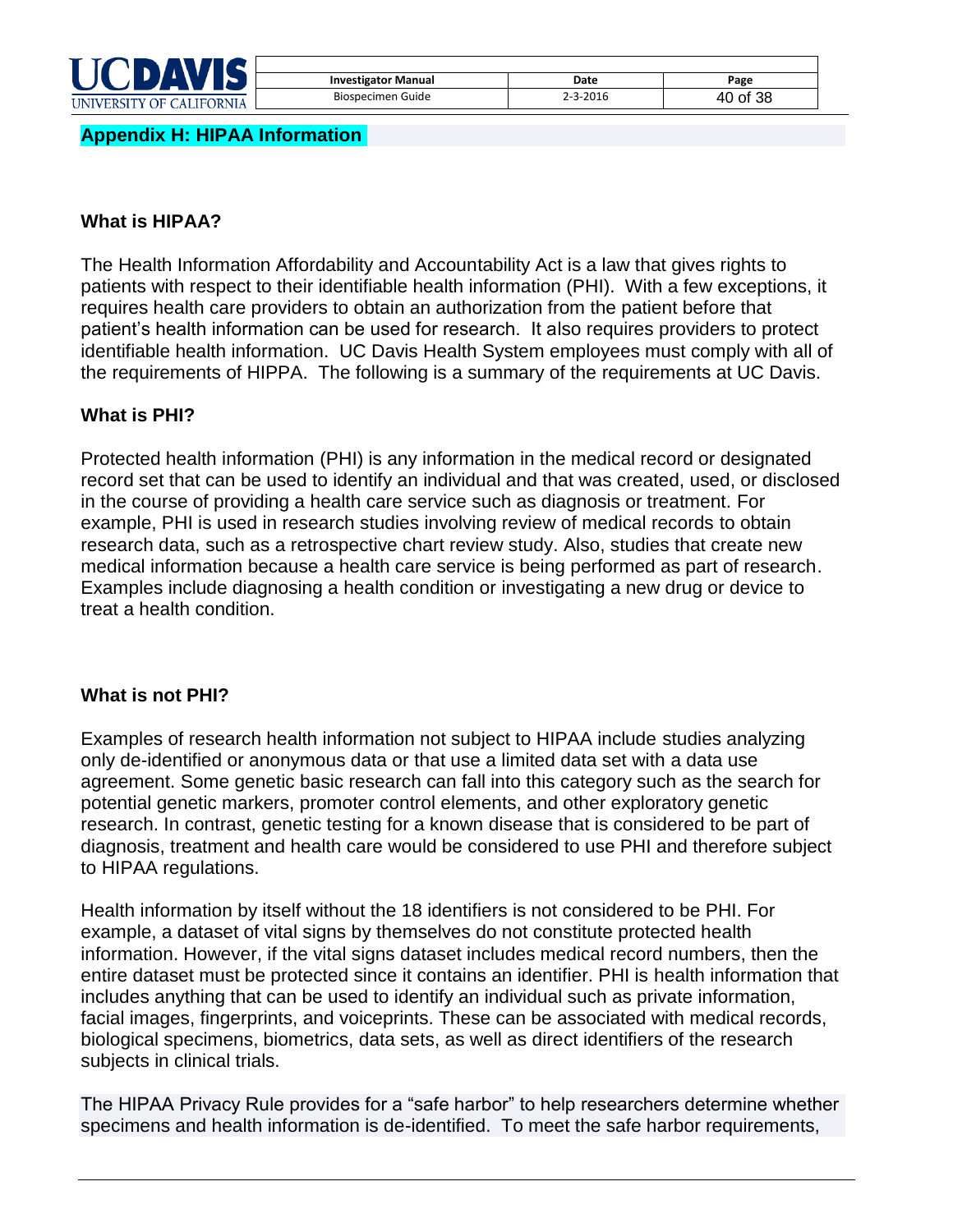| UNIVERSITY OF CALIFORNIA |  |  |
|--------------------------|--|--|

| <b>Investigator Manual</b> | Date           | Page     |
|----------------------------|----------------|----------|
| Biospecimen Guide          | $2 - 3 - 2016$ | 41 of 38 |

the following information must not be included on the specimen label or the health information accompanying the specimen:

- 1. Names;
- 2. All geographical subdivisions smaller than a State, including street address, city, county, precinct, zip code, and their equivalent geocodes, except for the initial three digits of a zip code, if according to the current publicly available data from the Bureau of the Census: (1) The geographic unit formed by combining all zip codes with the same three initial digits contains more than 20,000 people; and (2) The initial three digits of a zip code for all such geographic units containing 20,000 or fewer people is changed to 000.
- 3. All elements of dates (except year) for dates directly related to an individual, including birth date, admission date, discharge date, date of death; and all ages over 89 and all elements of dates (including year) indicative of such age, except that such ages and elements may be aggregated into a single category of age 90 or older;
- 4. Phone numbers;
- 5. Fax numbers;
- 6. Electronic mail addresses;
- 7. Social Security numbers;
- 8. Medical record numbers;
- 9. Health plan beneficiary numbers;
- 10. Account numbers;
- 11. Certificate/license numbers;
- 12. Vehicle identifiers and serial numbers, including license plate numbers;
- 13. Device identifiers and serial numbers;
- 14. Web Universal Resource Locators (URLs);
- 15. Internet Protocol (IP) address numbers;
- 16. Biometric identifiers, including finger and voice prints;
- 17. Full face photographic images and any comparable images; and
- 18. Any other unique identifying number, characteristic, or code (note this does not mean the unique code assigned by the investigator to code the data)

There are also additional standards and criteria to protect individual's privacy from reidentification. Any code used to replace the identifiers in datasets cannot be derived from any information related to the individual and the master codes, nor can the method to derive the codes be disclosed. For example, the unique code cannot include the last four digits (in sequence) of the social security number. Additionally, the researcher must not have actual knowledge that the research subject could be re-identified from the remaining identifiers in the PHI used in the research study. In other words, the information would still be considered identifiable is there was a way to identify the individual even though all of the 18 identifiers were removed.